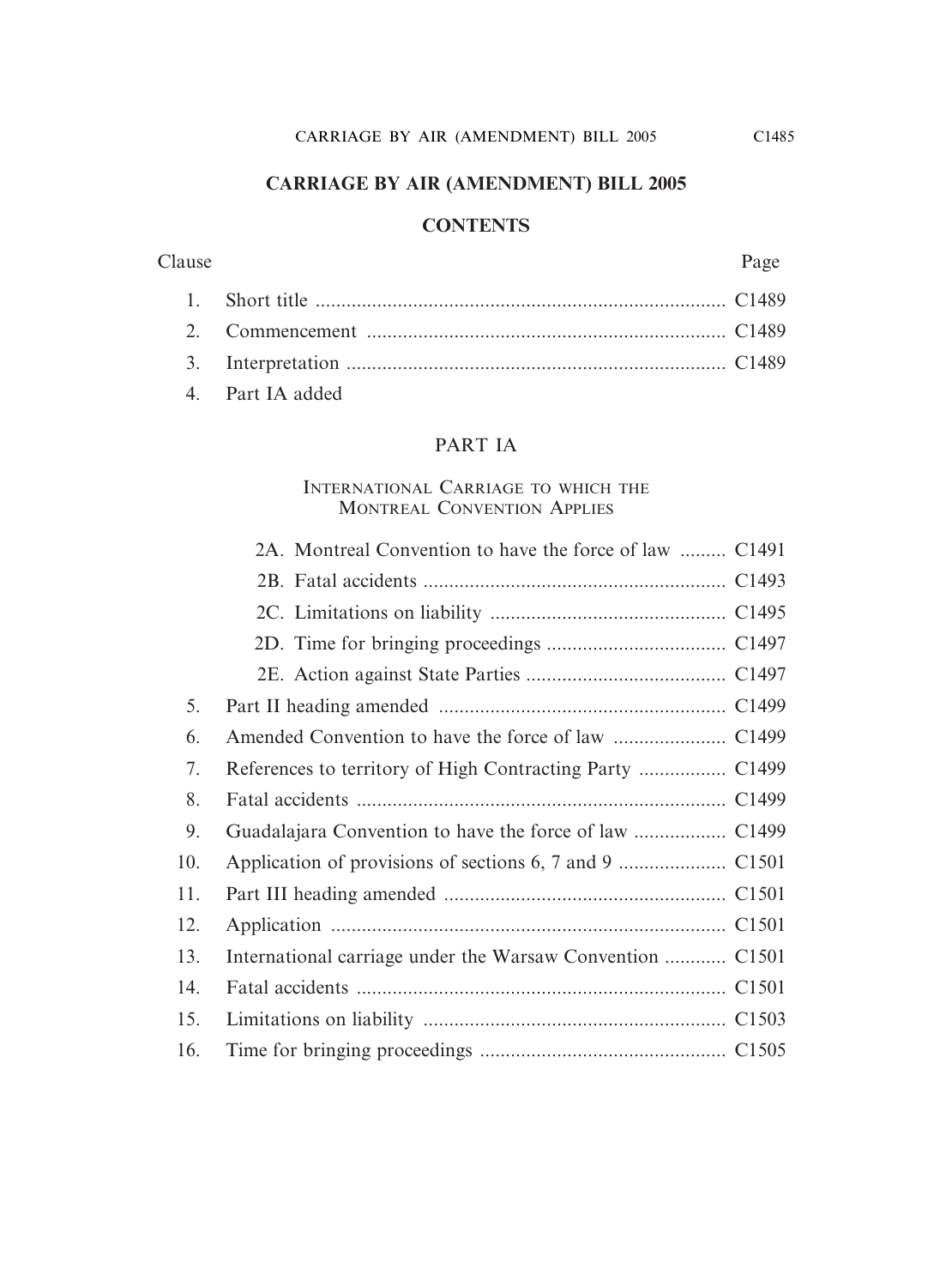| Page                                                          |  |  |  |  |  |  |
|---------------------------------------------------------------|--|--|--|--|--|--|
|                                                               |  |  |  |  |  |  |
|                                                               |  |  |  |  |  |  |
|                                                               |  |  |  |  |  |  |
| Sections added                                                |  |  |  |  |  |  |
| 21. Revision of limits of liability specified in Schedules 1A |  |  |  |  |  |  |
|                                                               |  |  |  |  |  |  |
|                                                               |  |  |  |  |  |  |
|                                                               |  |  |  |  |  |  |
| Schedule 1A added                                             |  |  |  |  |  |  |
|                                                               |  |  |  |  |  |  |
|                                                               |  |  |  |  |  |  |
| Schedule 3 substituted                                        |  |  |  |  |  |  |
| Non-international carriage, and carriage of<br>Schedule 3     |  |  |  |  |  |  |
| International carriage under the Warsaw Convention  C1583     |  |  |  |  |  |  |
| <b>Consequential Amendments</b>                               |  |  |  |  |  |  |
|                                                               |  |  |  |  |  |  |

# **Rules of the High Court**

|  |  |  |  | 26. Service of writ in certain actions under Carriage by Air |  |  |
|--|--|--|--|--------------------------------------------------------------|--|--|
|  |  |  |  |                                                              |  |  |

# **Rules of the District Court**

|  |  |  |  | 27. Service of writ in certain actions under Carriage by Air |  |  |
|--|--|--|--|--------------------------------------------------------------|--|--|
|  |  |  |  |                                                              |  |  |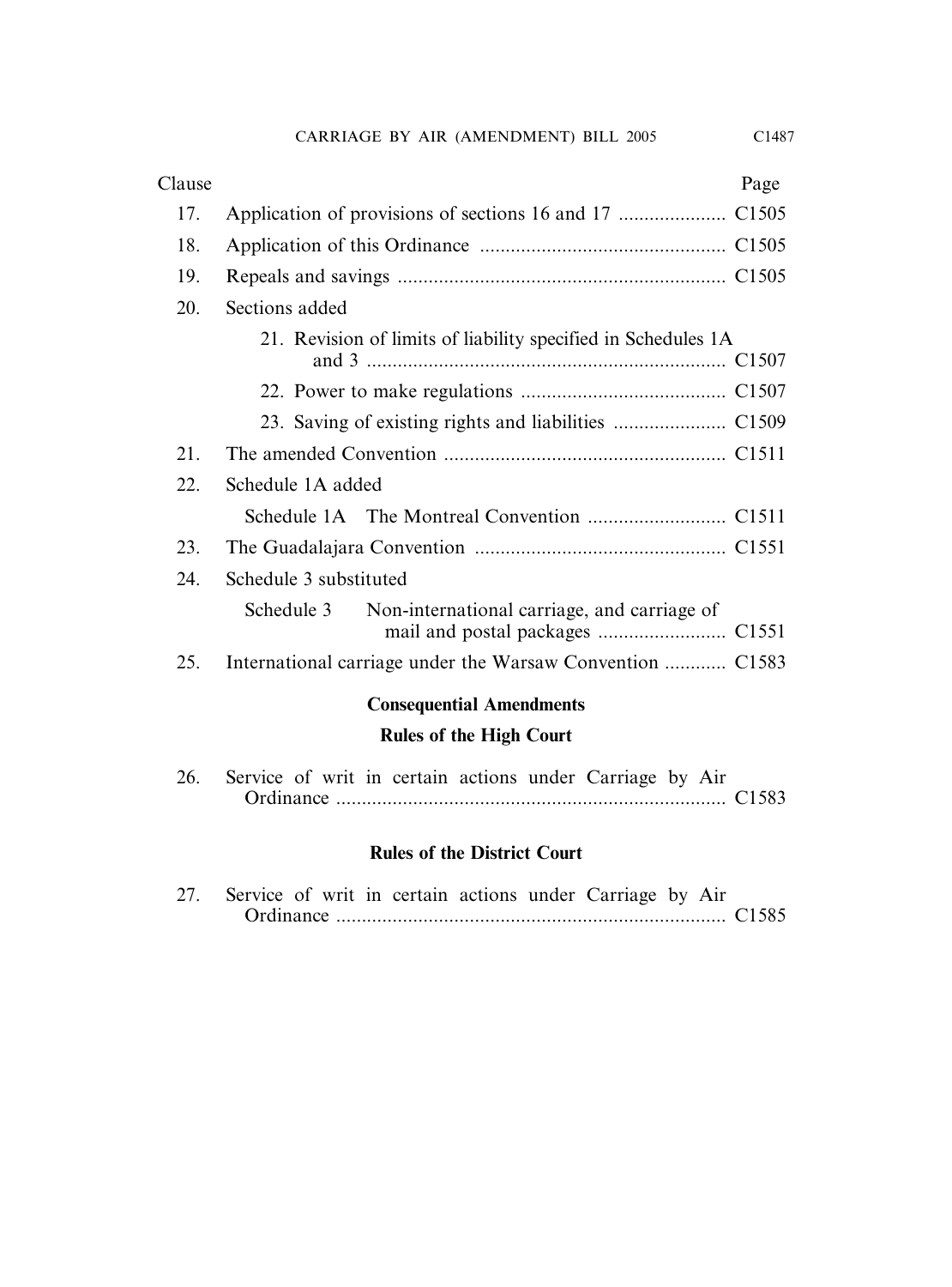# A BILL To

Amend the Carriage by Air Ordinance to give effect to the Montreal Convention; to make provisions relating to non-international carriage by air and carriage of postal packages to which the Montreal Convention and other conventions concerning international carriage by air do not apply; to repeal the provisions relating to certification of certain matters for the purposes of the Ordinance; to repeal section 20 of the Ordinance; to repeal certain obsolete references; to make provisions for other miscellaneous amendments; and to make provisions for related purposes.

Enacted by the Legislative Council.

## **1. Short title**

This Ordinance may be cited as the Carriage by Air (Amendment) Ordinance 2005.

## **2. Commencement**

This Ordinance shall come into operation on a day to be appointed by the Secretary for Economic Development and Labour by notice published in the Gazette.

## **3. Interpretation**

(1) Section 2(1) of the Carriage by Air Ordinance (Cap. 500) is amended—

- (*a*) by repealing the definition of "High Contracting Party" and substituting—
	- " "High Contracting Party" (締約方) means a party to any of the following, as may be appropriate—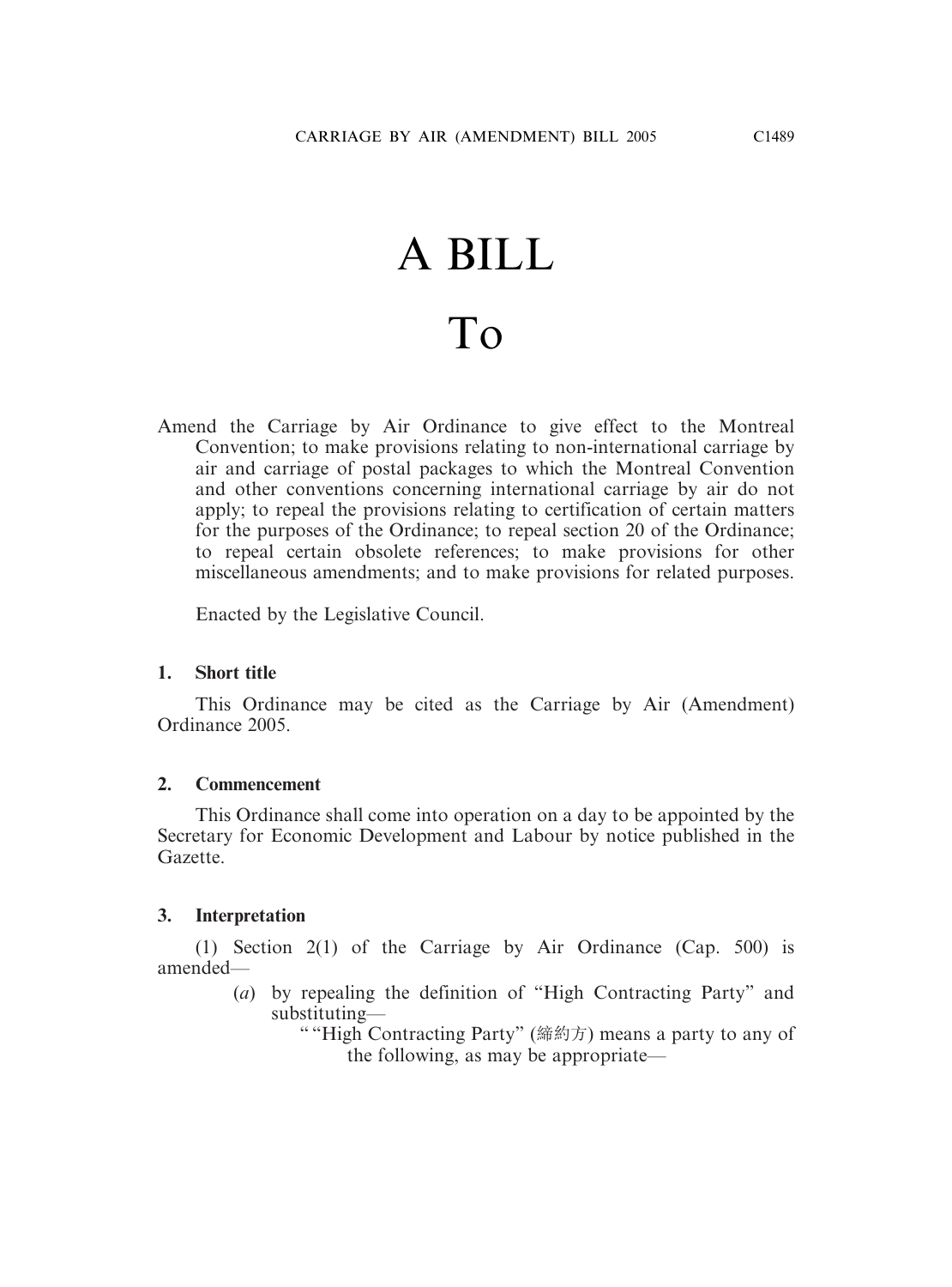- (*a*) the amended Convention;
- (*b*) the Guadalajara Convention;
- (*c*) the Warsaw Convention;";
- (*b*) by repealing the definition of "special drawing rights" and substituting—
	- " "Special Drawing Rights" (特別提款權) means units of account used by the International Monetary Fund and known as Special Drawing Rights;";
- (*c*) by adding—
	- ""the Montreal Convention" (《蒙特利爾公約》) means the Convention for the Unification of Certain Rules for International Carriage by Air done at Montreal on 28 May 1999, the provisions of which are set out in Schedule 1A;
		- "State Party" (當事國) means a party to the Montreal Convention;".
- (2) Section 2(2) is repealed and the following substituted—

"(2) In this Ordinance, "court" (法院) includes, in an arbitration allowed by the Montreal Convention, the amended Convention, the Warsaw Convention or the Guadalajara Convention, an arbitrator.".

## **4. Part IA added**

The following is added—

# "PART IA

## INTERNATIONAL CARRIAGE TO WHICH THE MONTREAL CONVENTION APPLIES

## **2A. Montreal Convention to have the force of law**

The provisions of the Montreal Convention as set out in Schedule 1A, so far as they relate to the rights and liabilities of carriers, carriers' servants and agents, passengers, consignors, consignees and other persons, and subject to this Ordinance, have the force of law in relation to any carriage by air to which the Montreal Convention applies, irrespective of the nationality of the aircraft performing that carriage.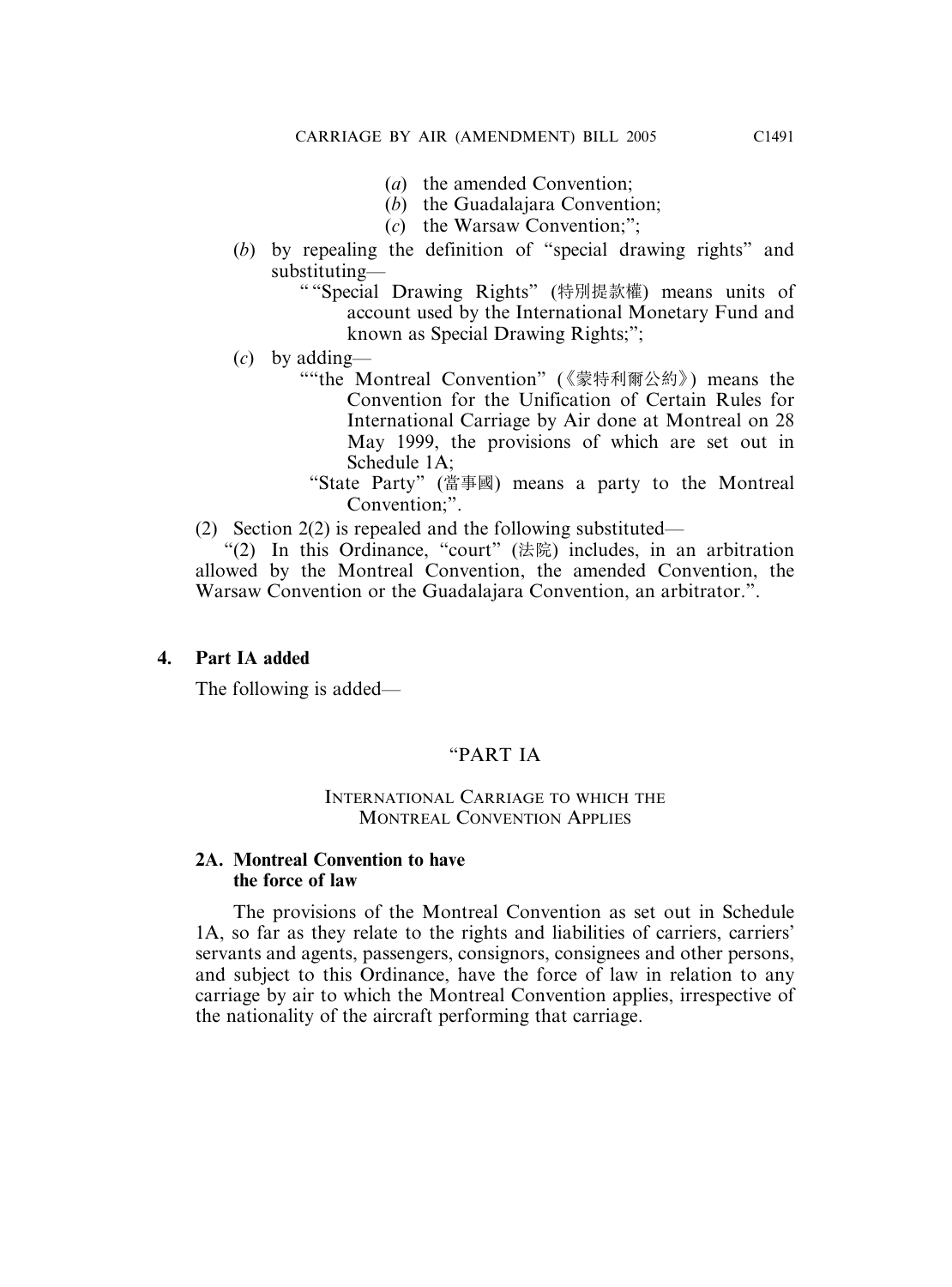## **2B. Fatal accidents**

(1) Any liability imposed by paragraph (1) of Article 17 of the Montreal Convention on a carrier in respect of the death of a passenger (in this section referred to as "the liability") is in substitution for any liability of the carrier in respect of the death of that passenger either under any enactment or at common law and the following provisions of this section have effect with respect to the persons by whom or for whose benefit the liability so imposed is enforceable and with respect to the manner in which it may be enforced.

(2) The liability is enforceable for the benefit of any member of the passenger's family who sustained damage by reason of the passenger's death.

(3) For the purposes of this section the following are taken to be the members of the passenger's family, that is to say, the passenger's spouse, parents, grandparents, children and grandchildren and any person who is, or is the issue of, a brother, sister, uncle or aunt of the passenger.

- (4) In deducing any relationship for the purposes of this section—
	- (*a*) notwithstanding paragraphs (*b*) and (*c*), an adopted person is treated as the child of the person or persons by whom he was adopted and not as the child of any other person;
	- (*b*) any relationship by affinity is treated as a relationship by consanguinity, any relationship of the half blood as a relationship of the whole blood, and the step-child of any person as the child of that person; and
	- (*c*) an illegitimate child is treated as a legitimate child of his mother and reputed father.

(5) Subject to this Part, an action to enforce the liability may be brought by the personal representative of the passenger or by any person for whose benefit the liability is, by virtue of subsections (2), (3) and (4), enforceable, but only one action may be brought in respect of the death of any one passenger and every such action by whomsoever brought must be for the benefit of all such persons so entitled as either are domiciled in Hong Kong or, not being domiciled there, express a desire to take the benefit of this action.

(6) Subject to this Part, the amount recovered in an action to enforce the liability, after deducting any costs not recoverable from the defendant, shall be divided between the persons entitled in such proportions as the court (or, where the action is tried with a jury, the jury) directs.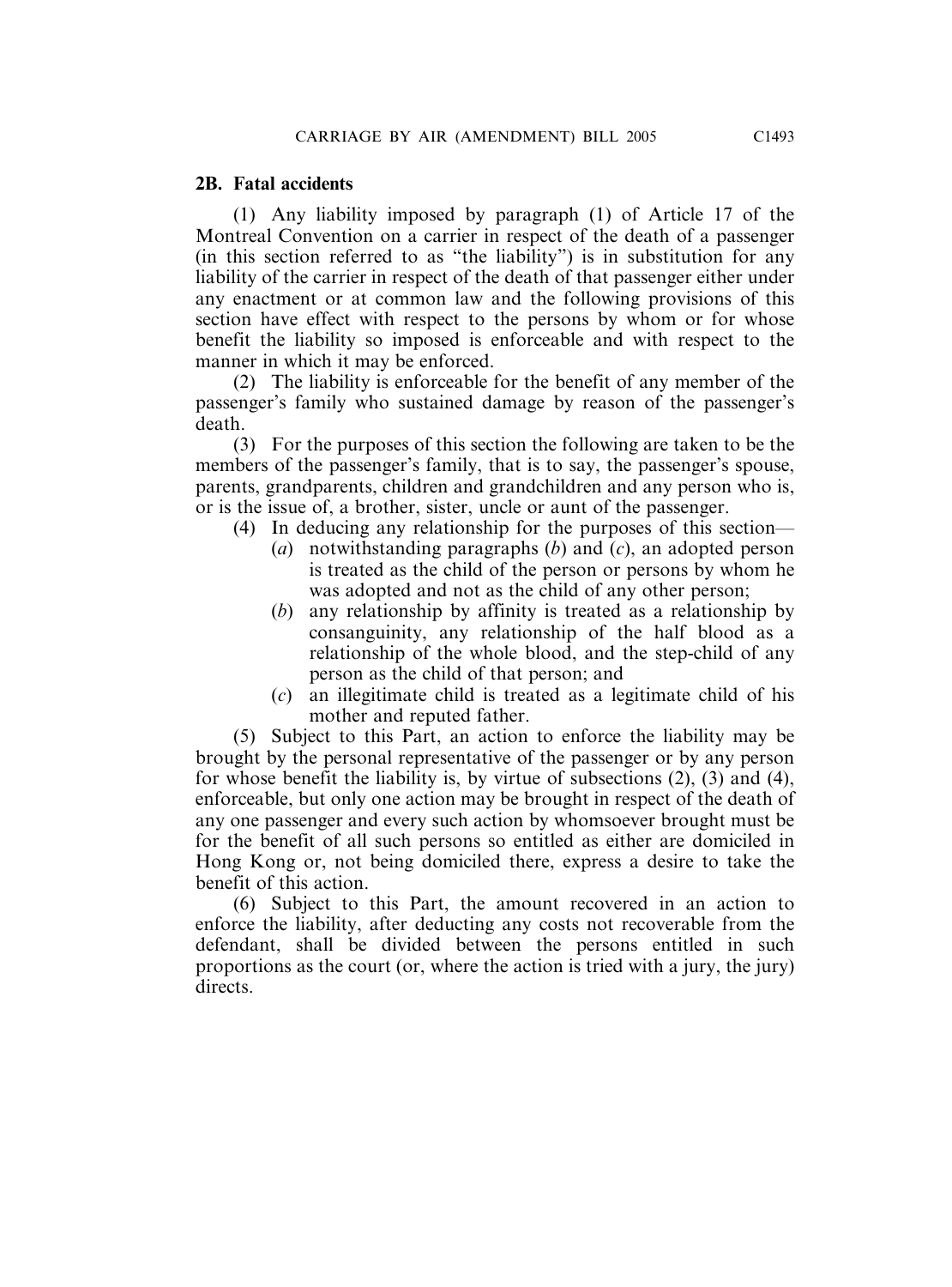# **2C. Limitations on liability**

(1) The limitations on liability in Article 21 or 22, as may be appropriate, of the Montreal Convention apply whatever the nature of the proceedings by which liability may be enforced and in particular—

- (*a*) those limitations apply where proceedings are brought by a tortfeasor to obtain a contribution from another tortfeasor; and
- (*b*) the limitations for each passenger in Article 21 or paragraph (1) of Article 22, as may be appropriate, of the Montreal Convention apply to the aggregate liability of the carrier in all proceedings which may be brought against the carrier under the law of Hong Kong together with any proceedings brought against the carrier outside Hong Kong.

(2) A court before which proceedings are brought to enforce a liability which is limited by Article 21 or 22, as may be appropriate, of the Montreal Convention may, at any stage of the proceedings, make any such order as appears to the court to be just and equitable in view of that Article and of any other proceedings which have been, or are likely to be, commenced in Hong Kong or elsewhere to enforce the liability in whole or in part.

(3) Without prejudice to subsection (2), a court before which proceedings are brought to enforce a liability which is limited by Article 21 or 22, as may be appropriate, of the Montreal Convention and which is, or may be, partly enforceable in other proceedings in Hong Kong or elsewhere, has jurisdiction to award an amount less than the court would have awarded if the limitation applied solely to the proceedings before the court, or to make any part of its award conditional on the result of any other proceedings.

(4) The Monetary Authority may specify in Hong Kong dollars the amounts which for the purposes of Article 21, 22 or 23, as may be appropriate, of the Montreal Convention are to be taken as equivalent for a particular day to the sums expressed in Special Drawing Rights or monetary units in that Article.

(5) A certificate given by or on behalf of the Monetary Authority in pursuance of subsection (4) is conclusive evidence of the materials stated in it for the purposes of Article 21, 22 or 23, as may be appropriate, of the Montreal Convention, and a document purporting to be such a certificate is, in any proceedings, to be received in evidence and, unless the contrary is proved, deemed to be such a certificate.

(6) The Monetary Authority may charge a reasonable fee for any certificate given under this section, and every such fee shall be paid into the general revenue.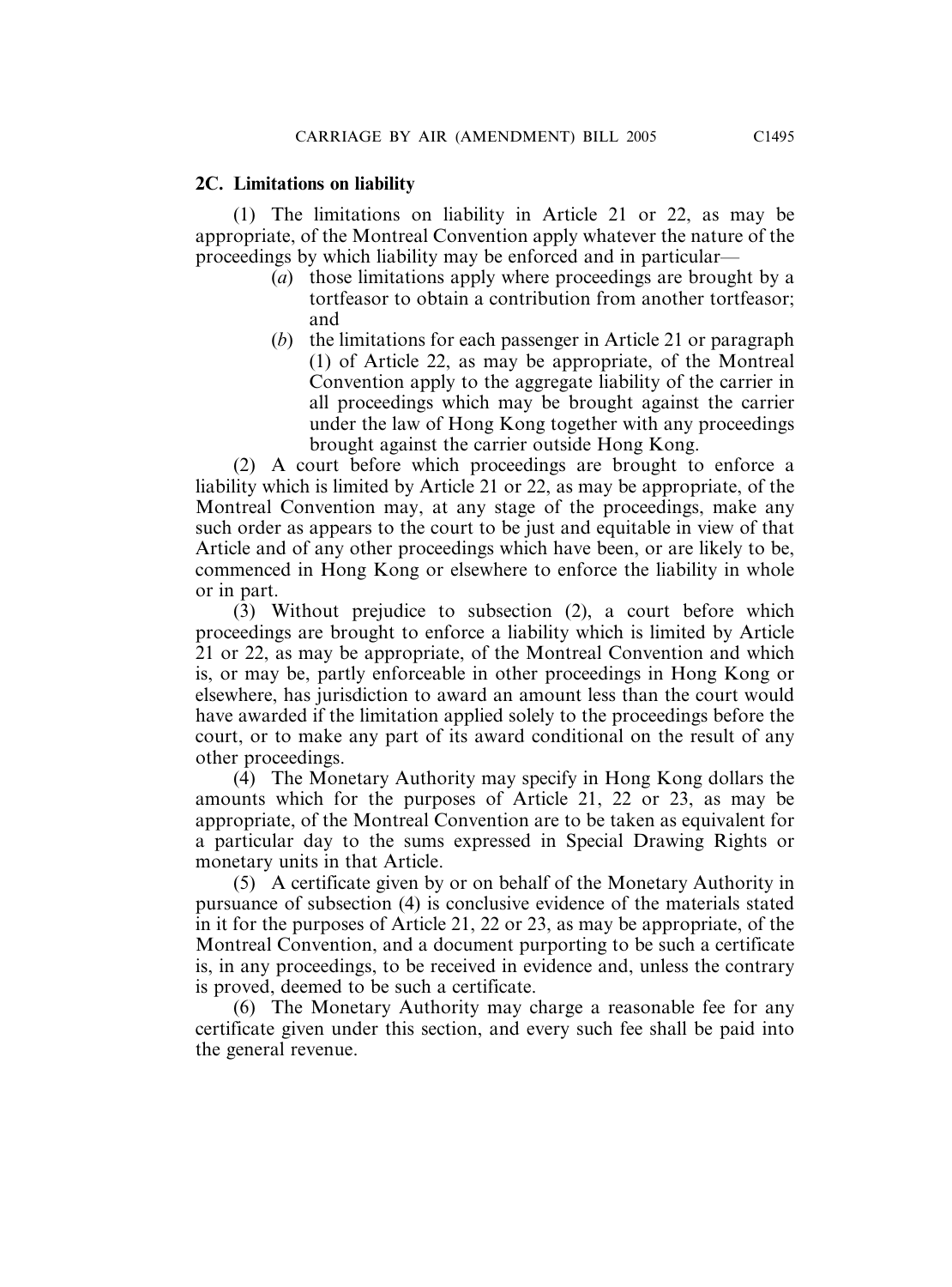(7) References in this section to the limitations on liability, however expressed, in Articles 21 and 22 of the Montreal Convention include, subject to any necessary modifications, references to the limits of liability, however expressed, as applied by Articles 30 and 44 of that Convention.

# **2D. Time for bringing proceedings**

(1) No action against a carrier's servant or agent which arises out of damage to which the Montreal Convention relates shall, if the servant or agent was acting within the scope of his employment, be brought after more than 2 years reckoned from—

- (*a*) the date of arrival at the destination;
- (*b*) the date on which the aircraft ought to have arrived; or
- (*c*) the date on which the carriage stopped.

(2) Article 35 of the Montreal Convention does not apply to any proceedings for contribution between tortfeasors, but no action shall be brought by a tortfeasor to obtain a contribution from a carrier in respect of a tort to which that Article applies after the expiration of 2 years from the time when judgment is obtained against the person seeking to obtain the contribution.

(3) Subsections (1) and (2) and Article 35 of the Montreal Convention have effect as if references in those provisions to an action included references to an arbitration.

(4) References in this section to a carrier include references to an actual carrier and a contracting carrier as referred to in Article 39 of the Montreal Convention.

# **2E. Action against State Parties**

(1) Every State Party which has not made a declaration under Article 57(*a*) of the Montreal Convention is deemed, for the purposes of any action brought in a court in Hong Kong in accordance with Article 33 of that Convention to enforce a claim in respect of carriage undertaken by that Party, to have submitted to the jurisdiction of that court.

(2) Rules of court may provide for the manner in which an action referred to in subsection (1) is to be commenced and carried on and section 54 of the High Court Ordinance (Cap. 4) is deemed to be amended accordingly.

(3) Nothing in this section authorizes the issue of execution against the property of a State Party.

(4) In the case of an action for damages that is contemplated in Article 45 of the Montreal Convention, the reference to Article 33 of that Convention in subsection (1) includes a reference to Article 46 of that Convention.".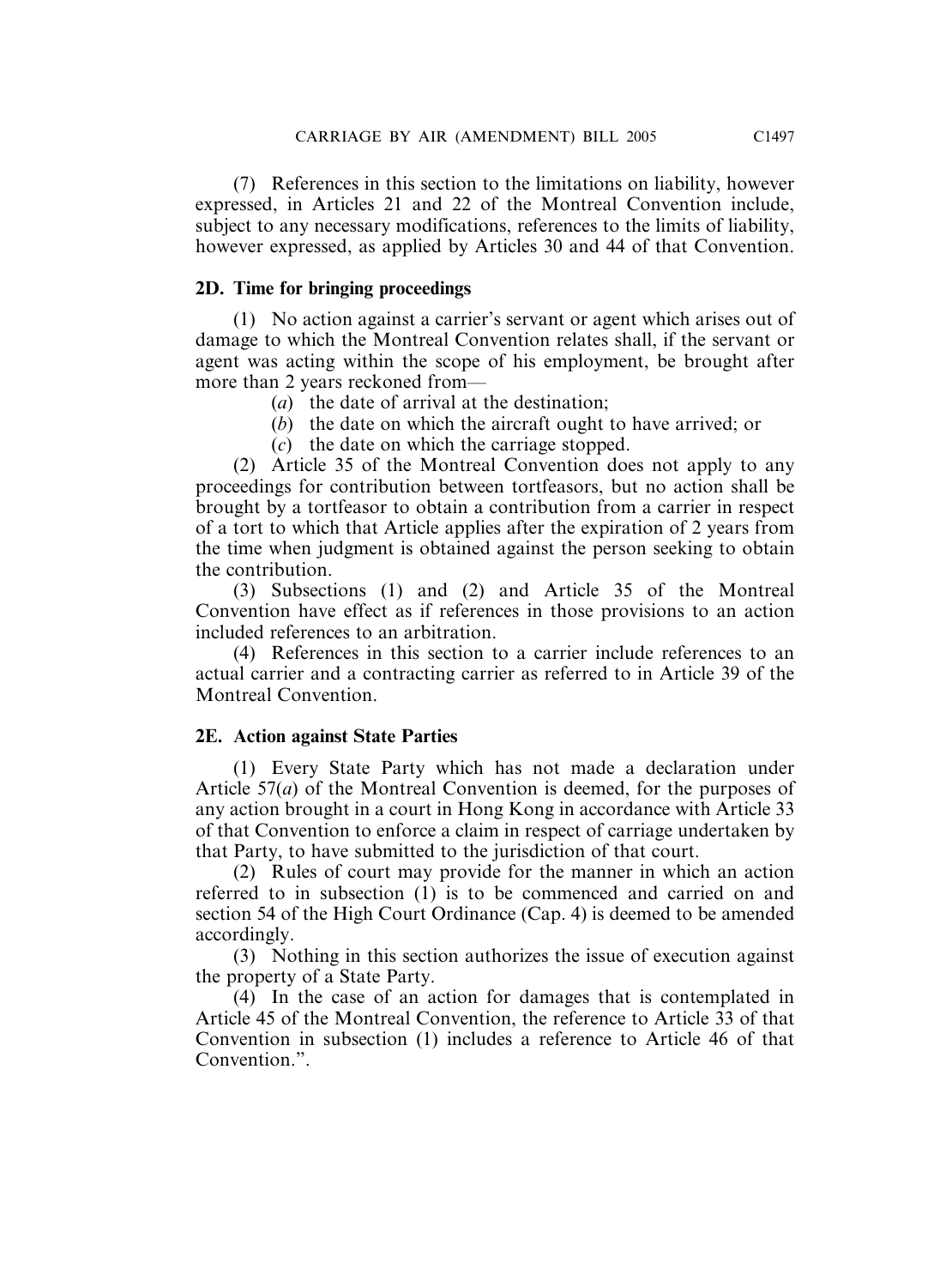# **5. Part II heading amended**

The heading of Part II is amended by adding "BUT NOT THE MONTREAL CONVENTION" after "CONVENTION".

## **6. Amended Convention to have the force of law**

- (1) Section 3 is amended by renumbering it as section 3(1).
- (2) Section 3 is amended by adding—

"(2) Notwithstanding subsection (1), where the Montreal Convention applies to a carriage by air to which the amended Convention applies (whether or not the Guadalajara Convention also applies), the provisions in this Part do not apply to that carriage by air.".

# **7. References to territory of High Contracting Party**

- (1) Section 4(1) is repealed.
- (2) Section 4(3) is repealed.

# **8. Fatal accidents**

(1) Section 5(1) is amended by repealing "by and" and substituting "by whom or".

- (2) Section 5(3) is amended—
	- (*a*) by adding "外祖父母、" after "祖父母、";
	- (*b*) by adding "、外孫、外孫女" after "孫女".
- (3) Section 5(4)(*a*) is repealed and the following substituted—
- "(*a*) notwithstanding paragraphs (*b*) and (*c*), an adopted person is treated as the child of the person or persons by whom he was adopted and not as the child of any other person;".

(4) Section 5(5) is amended by repealing "subsection (4)" and substituting "subsections  $(2)$ ,  $(3)$  and  $(4)$ ".

# **9. Guadalajara Convention to have the force of law**

Section 10(2) is repealed.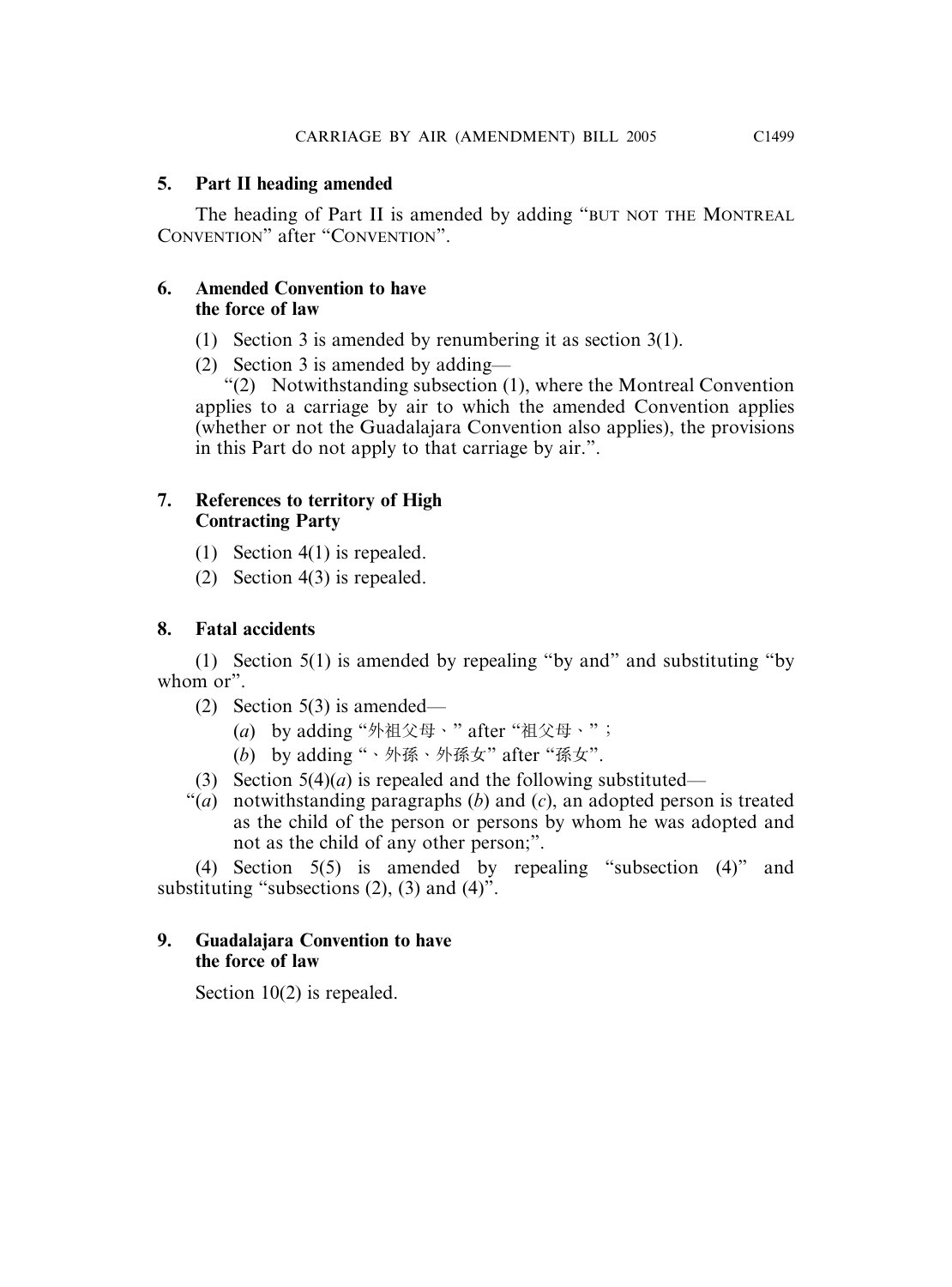# **10. Application of provisions of sections 6, 7 and 9**

Section 11(1) is amended by repealing "section  $6(1)(a)$ " and substituting "section  $6(1)$ ".

# **11. Part III heading amended**

The heading of Part III is amended by repealing "AMENDED CONVENTION DOES" and substituting "MONTREAL CONVENTION AND THE AMENDED CONVENTION DO".

# **12. Application**

Section 12(1) is amended by repealing "amended Convention" and substituting "Montreal Convention or the amended Convention".

# **13. International carriage under the Warsaw Convention**

- (1) Section 14(2) is repealed.
- (2) Section 14(3) is repealed.

# **14. Fatal accidents**

- (1) Section 15(1) is amended—
	- (*a*) by repealing "Article 17 in Part I of Schedule 3 and in Part I of Schedule 4<sup>"</sup> and substituting "paragraph (1) of Article 17 of Schedule 3 or Article 17 in Part I of Schedule 4, as may be appropriate,";
	- (*b*) by repealing "by and" and substituting "by whom or".
- (2) Section 15(3) is amended—
	- (*a*) by adding "外祖父母、" after "祖父母、";
	- (*b*) by adding "、外孫、外孫女" after "孫女".
- (3) Section 15(4)(*a*) is repealed and the following substituted—
- "(*a*) notwithstanding paragraphs (*b*) and (*c*), an adopted person is treated as the child of the person or persons by whom he was adopted and not as the child of any other person;".

(4) Section 15(5) is amended by repealing "subsection (4)" and substituting "subsections  $(2)$ ,  $(3)$  and  $(4)$ ".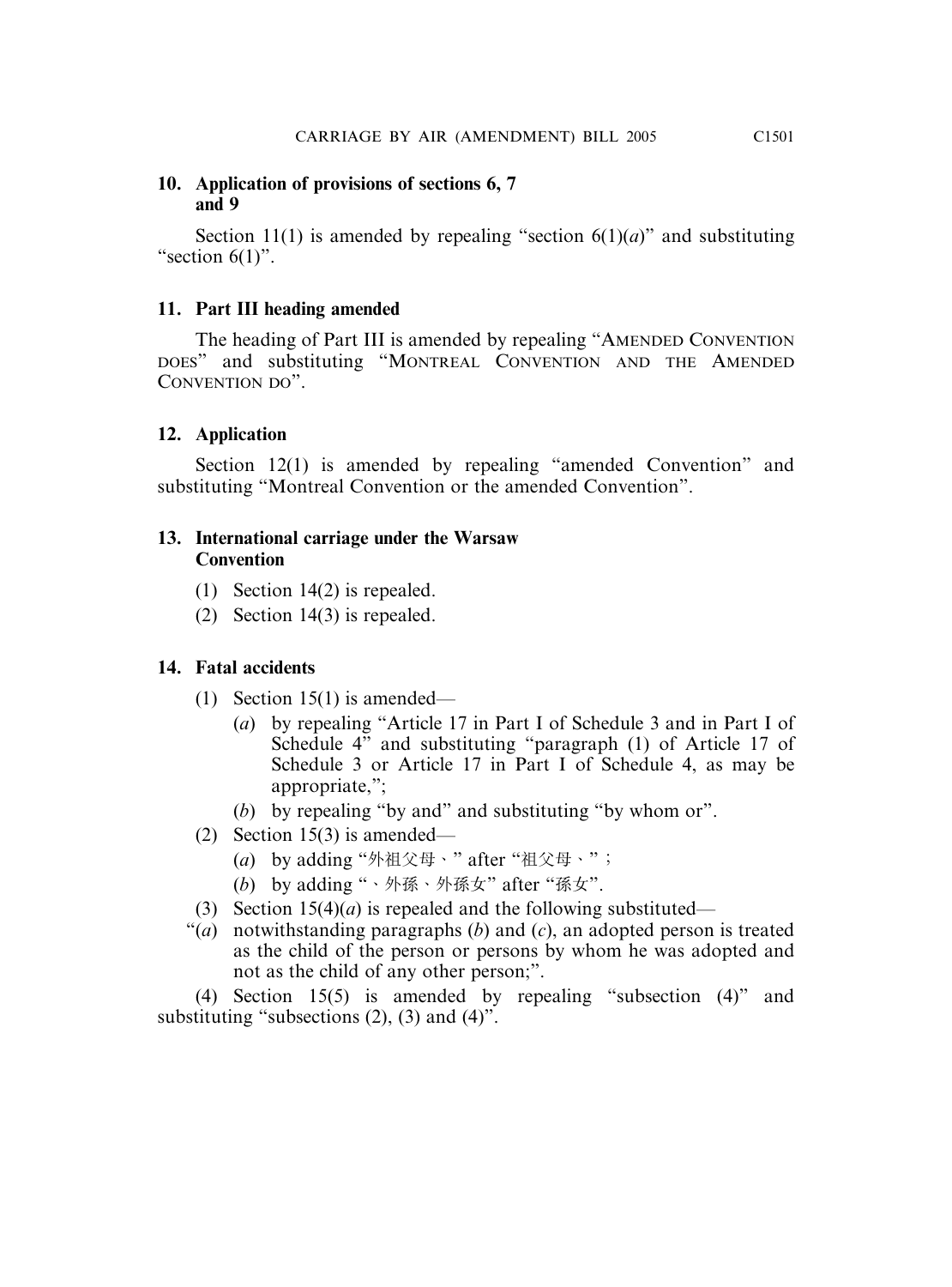# **15. Limitations on liability**

- (1) Section 16(1) is amended—
	- (*a*) by repealing "Article 22 in Part I of Schedule 3 and in Part I of Schedule 4 (in this section called "Article 22")" and substituting "Article 21 or 22 of Schedule 3, or Article 22 in Part I of Schedule 4, as may be appropriate,";
	- (*b*) in paragraph (*b*), by repealing "paragraph (1) of Article 22" and substituting "Article 21 or paragraph (1) of Article 22 of Schedule 3, or paragraph (1) of Article 22 in Part I of Schedule 4, as may be appropriate,".
- (2) Section 16(2) is amended—
	- (*a*) by repealing "by Article 22" and substituting "by Article 21 or 22 of Schedule 3, or Article 22 in Part I of Schedule 4, as may be appropriate,";
	- (*b*) by repealing "in view of Article 22" and substituting "in view of that Article".

(3) Section 16(3) is amended by repealing "Article 22" and substituting "Article 21 or 22 of Schedule 3, or Article 22 in Part I of Schedule 4, as may be appropriate,".

(4) Section 16(4) is repealed and the following substituted—

"(4) The Monetary Authority may specify in Hong Kong dollars the amounts which for the purposes of Article 21 or 22 of Schedule 3, or Article 22 in Part I of Schedule 4, as may be appropriate, are to be taken as equivalent for a particular day to the sums expressed in Special Drawing Rights or francs in that Article.".

(5) Section 16(5) is repealed and the following substituted—

"(5) A certificate given by or on behalf of the Monetary Authority in pursuance of subsection (4) is conclusive evidence of the materials stated in it for the purposes of Article 21 or 22 of Schedule 3, or Article 22 in Part I of Schedule 4, as may be appropriate, and a document purporting to be such a certificate is, in any proceedings, to be received in evidence and, unless the contrary is proved, deemed to be such a certificate.".

(6) Section 16(7) is repealed and the following substituted—

"(7) References in this section to the limitations on liability, however expressed, in Articles 21 and 22 of Schedule 3 and Article 22 in Part I of Schedule 4 include, subject to any necessary modifications, references to the limits of liability, however expressed, as applied by Articles 30 and 44 of Schedule 3.".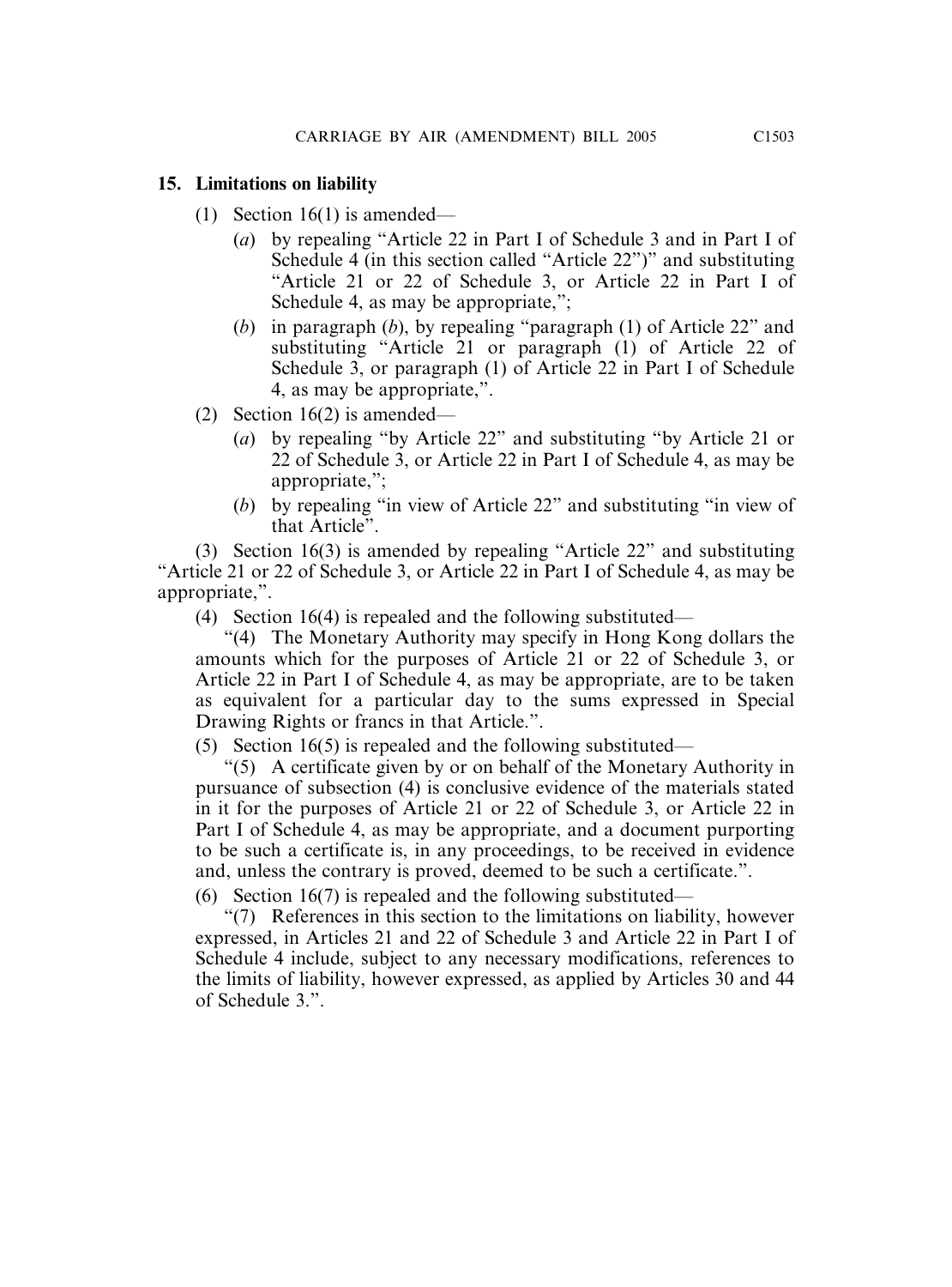# **16. Time for bringing proceedings**

(1) Section 17(1) is amended by repealing "amended Convention as applied by this Ordinance" and substituting "Warsaw Convention".

(2) Section 17(2) is repealed and the following substituted—

"(2) Article 35 of Schedule 3, or Article 29 in Part I of Schedule 4, as may be appropriate, does not apply to any proceedings for contribution between tortfeasors, but no action shall be brought by a tortfeasor to obtain a contribution from a carrier in respect of a tort to which that Article applies after the expiration of 2 years from the time when judgment is obtained against the person seeking to obtain the contribution.".

(3) Section 17(3) is amended by repealing "Article 29" and substituting "Article 35 of Schedule 3 and Article 29 in Part I of Schedule 4".

## **17. Application of provisions of sections 16 and 17**

(1) Section 18(1) is repealed and the following substituted—

"(1) In section 16(1), (2) and (3) (which explains the limitations on liability in Article 21 or 22 of Schedule 3, or Article 22 in Part I of Schedule 4, as may be appropriate, and enables a court to make appropriate orders and awards to give effect to those limitations) references to Article 21 or 22 of Schedule 3, or Article 22 in Part I of Schedule 4, as may be appropriate, include, subject to any necessary modifications, references to Article 44 of Schedule 3, or Article VI in Part II of Schedule 4, as may be appropriate.".

(2) Section 18(2) is amended by repealing "paragraph (*c*) of Article I in Part II of Schedule 3 and in Part II of Schedule 4" and substituting "Article 39 of Schedule 3 and paragraph (*c*) of Article I in Part II of Schedule 4".

# **18. Application of this Ordinance**

Section 19(2) is amended by adding "IA," after "Parts".

# **19. Repeals and savings**

Section 20 is repealed.

# **20. Sections added**

The following are added—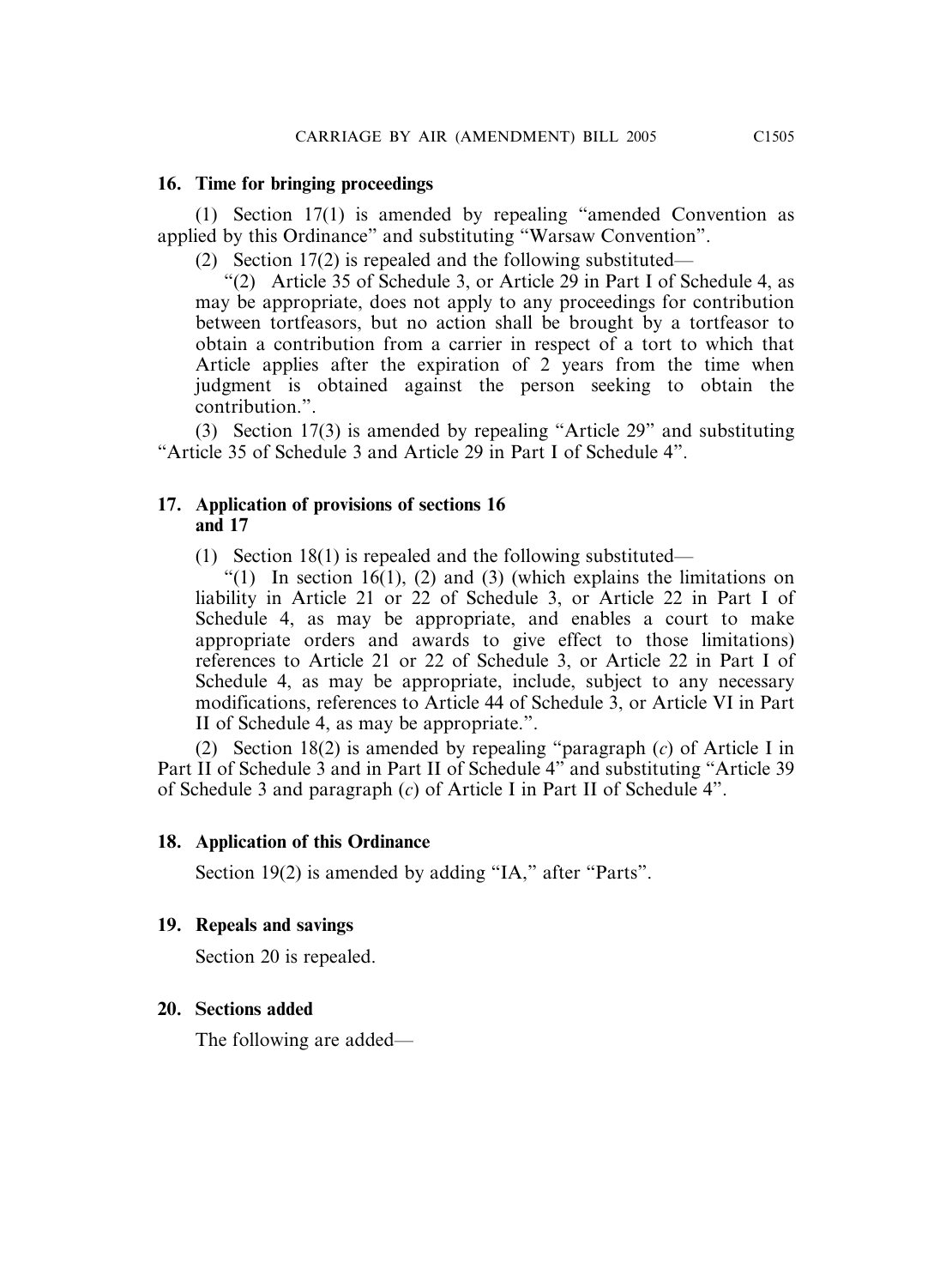# "**21. Revision of limits of liability specified in Schedules 1A and 3**

(1) Where the limits of liability specified in Article 21, 22 or 23 of the Montreal Convention have been revised in accordance with Article 24 of that Convention, the Director-General of Civil Aviation shall, by notice published in the Gazette, announce—

- (*a*) such revision; and
- (*b*) the date on which such revision becomes effective under Article 24 of that Convention.

(2) Where the Director-General of Civil Aviation makes an announcement under subsection (1) in respect of Article 21, 22 or 23 of the Montreal Convention, the limits of liability specified in Article 21, 22 or 23, as the case may be, of Schedule 1A and Article 21 or 22, as the case may be, of Schedule 3 shall, as from the date so announced, have effect subject to the revision so announced.

(3) Section 34 of the Interpretation and General Clauses Ordinance (Cap. 1) shall not apply to a notice published under subsection (1).

# **22. Power to make regulations**

(1) The Director-General of Civil Aviation may make such regulations as appear to him to be necessary or expedient—

- (*a*) to provide for matters concerning advance payment within the meaning of Article 28 of the Montreal Convention; and
- (*b*) to apply any of the provisions made under paragraph (*a*) to any carriage by air, not being carriage to which the Montreal Convention applies.

(2) Without limiting the generality of regulations which may be made under subsection (1), such regulations—

- (*a*) may be of general or special application and may be made so as to apply only in specified circumstances;
- (*b*) may make different provisions for different circumstances and provide for different cases or classes of cases;
- (*c*) may authorize any matter or thing to be determined, applied or regulated by any specified person;
- $(d)$  may provide for the exercise of discretion in specified cases;
- (*e*) may provide for any exemption of different cases or classes of cases, with or without conditions or restrictions, from the application of any provision of such regulations;
- (*f*) may provide for—
	- (i) the fixing of any fee to be paid for anything that may be done in accordance with any provision of such regulations; and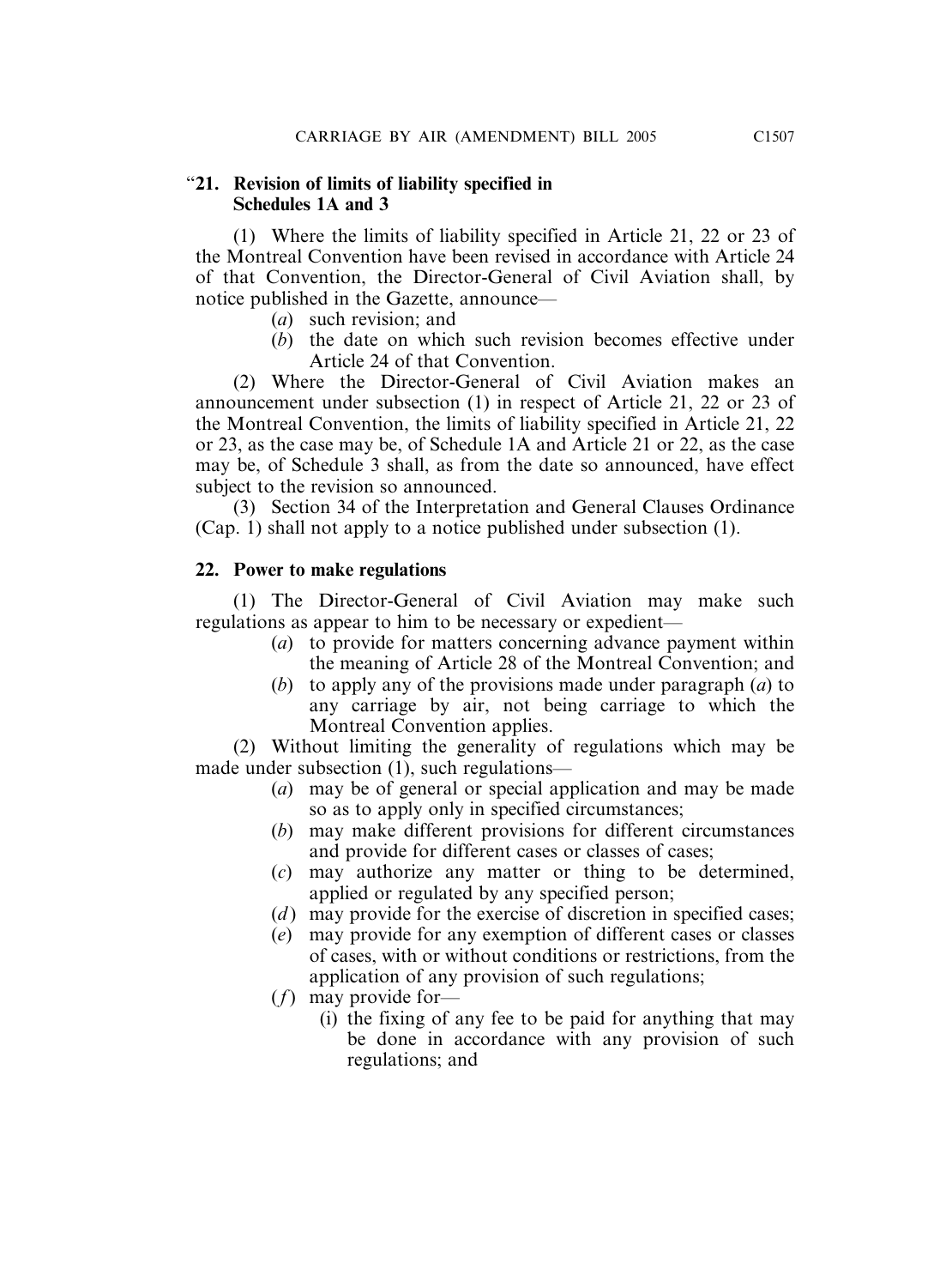(ii) the method of payment of such fee;

- (*g*) may, for the better and more effectual carrying into effect of any provision of this Ordinance or of such regulations, include any savings, transitional, incidental, supplemental and evidential provisions; and
- (*h*) may, for the purpose of securing compliance with any provision of such regulations—
	- (i) create offences and provide for the imposition of penalties on conviction in the form of a fine not exceeding level 6; and
	- (ii) provide for the imposition of any other sanctions, including but not limited to the charging of any interest on any payment required under such regulations.

(3) Without limiting the generality of regulations which may be made under subsection (1), such regulations may, in particular—

- (*a*) require any specified carrier to make a payment of any specified amount to meet the immediate economic needs of any specified person arising out of any accident in any specified carriage by air;
- (*b*) provide for the application or other procedures in relation to any payment required under such regulations;
- (*c*) provide for any condition in relation to any payment required under such regulations;
- (*d*) empower the court or any person to determine any matter on application by any person and provide for the effect of such determination;
- (*e*) provide for the set-off or recovery of any payment required under such regulations;
- (*f*) provide for the effect of the making of or receiving of any payment required under such regulations;
- (*g*) provide that any payment which is not made in accordance with such regulations or any payment which is specified to be recoverable is a civil debt due to the person entitled to such payment; and
- (*h*) provide for the making of any guidelines and the effect of such guidelines.

# **23. Saving of existing rights and liabilities**

(1) Nothing in the Carriage by Air (Amendment) Ordinance 2005 ( of 2005) ("amending Ordinance") shall affect the rights and liabilities of any person arising out of any occurrence which took place before the commencement of the amending Ordinance and caused any damage for which a carrier was liable under this Ordinance as then in force.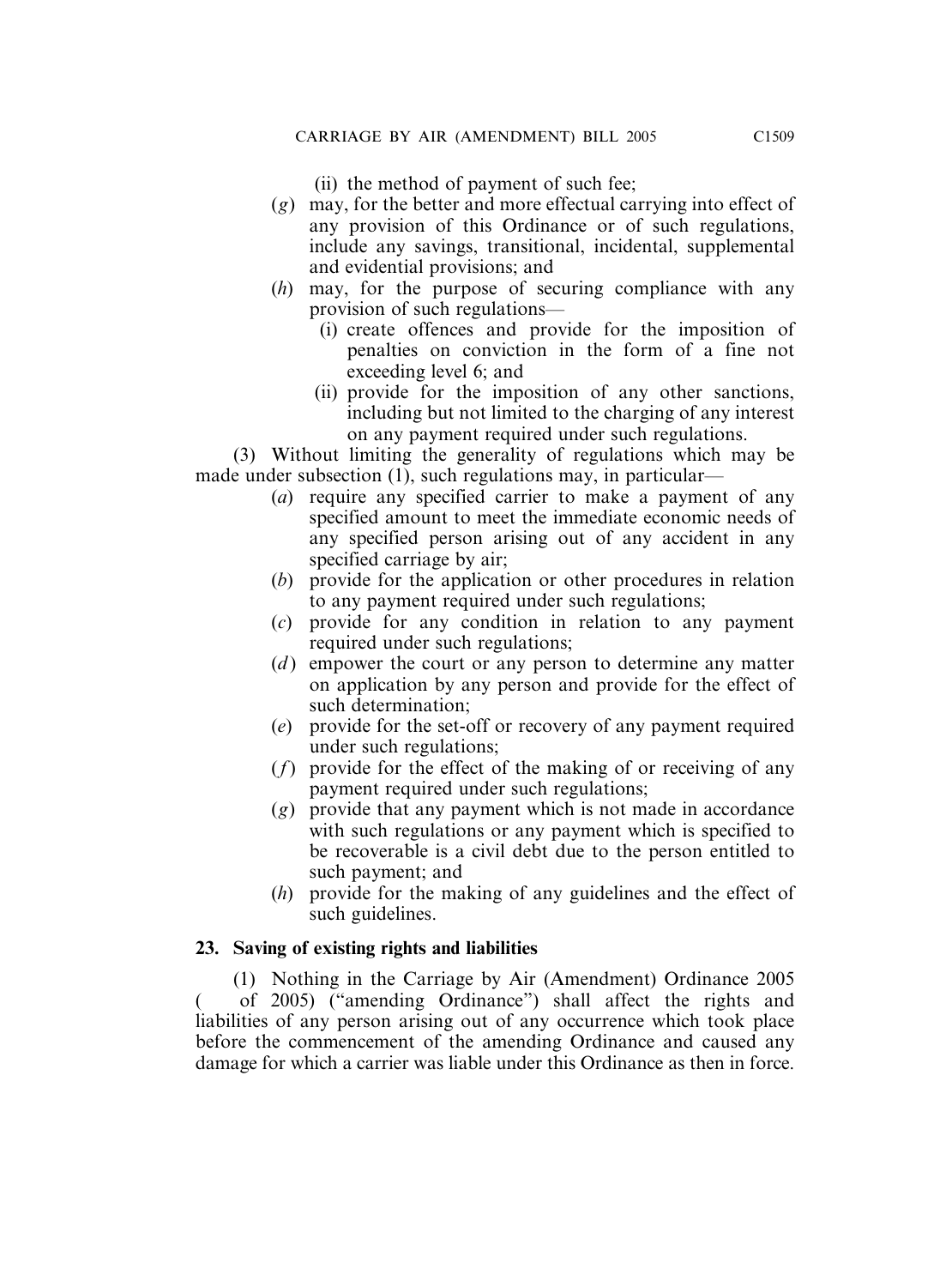(2) Subsection (1) is in addition to and not in derogation of section 23 of the Interpretation and General Clauses Ordinance (Cap. 1).".

#### **21. The amended Convention**

Schedule 1 is amended, within the square brackets, by repealing "2(1)" and substituting "2".

## **22. Schedule 1A added**

The following is added—

# "SCHEDULE 1A [ss. 2, 2A  $& 21$ ]

## THE MONTREAL CONVENTION

# **CONVENTION**

# FOR THE UNIFICATION OF CERTAIN RULES FOR INTERNATIONAL CARRIAGE BY AIR

Chapter I

General Provisions

Article 1—Scope of Application

(1) This Convention applies to all international carriage of persons, baggage or cargo performed by aircraft for reward. It applies equally to gratuitous carriage by aircraft performed by an air transport undertaking.

(2) For the purposes of this Convention, the expression *international carriage* means any carriage in which, according to the agreement between the parties, the place of departure and the place of destination, whether or not there be a break in the carriage or a transhipment, are situated either within the territories of two States Parties, or within the territory of a single State Party if there is an agreed stopping place within the territory of another State, even if that State is not a State Party. Carriage between two points within the territory of a single State Party without an agreed stopping place within the territory of another State is not international carriage for the purposes of this Convention.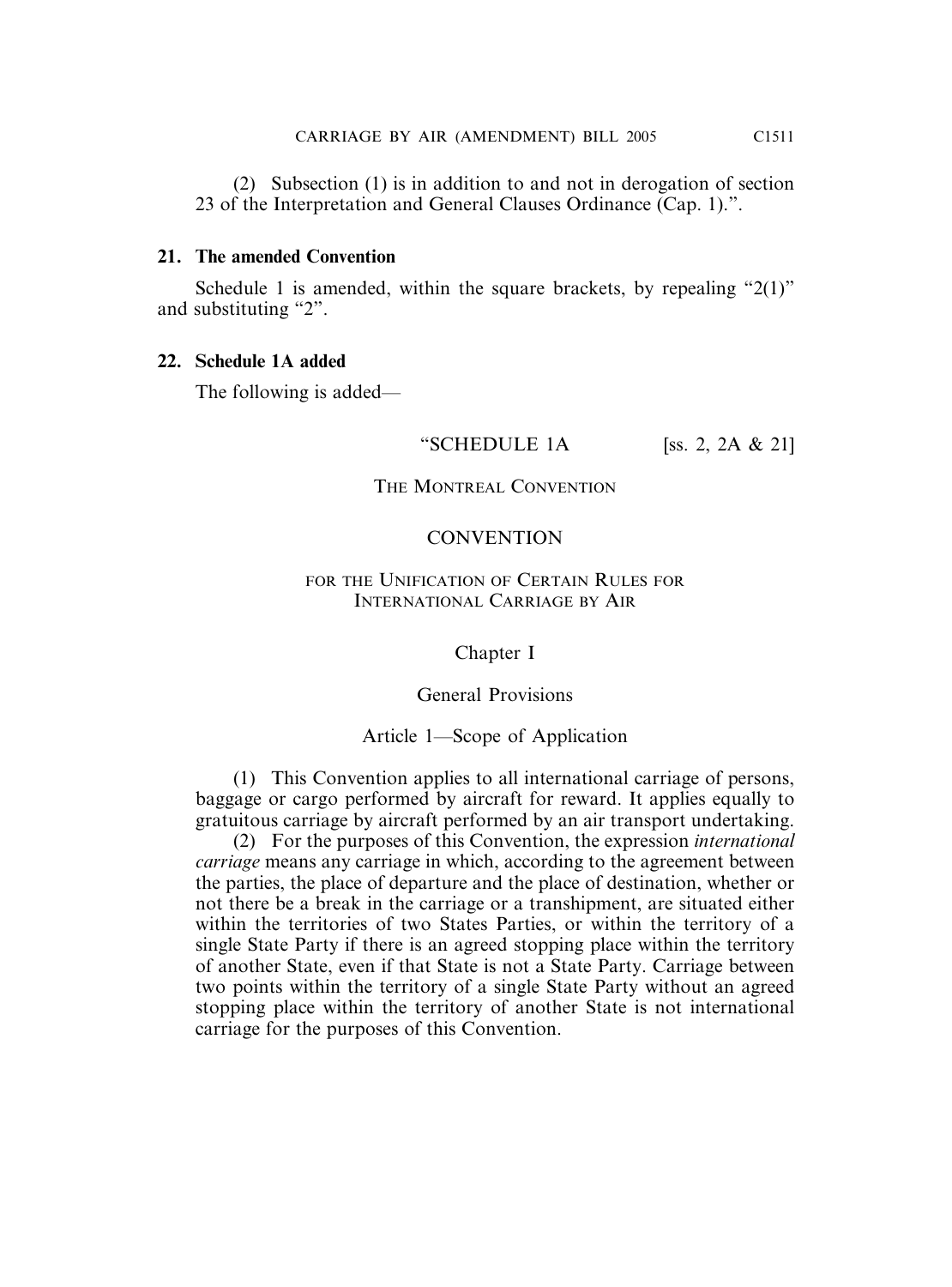(3) Carriage to be performed by several successive carriers is deemed, for the purposes of this Convention, to be one undivided carriage if it has been regarded by the parties as a single operation, whether it had been agreed upon under the form of a single contract or of a series of contracts, and it does not lose its international character merely because one contract or a series of contracts is to be performed entirely within the territory of the same State.

(4) This Convention applies also to carriage as set out in Chapter V, subject to the terms contained therein.

# Article 2—Carriage Performed by State and Carriage of Postal Items

(1) This Convention applies to carriage performed by the State or by legally constituted public bodies provided it falls within the conditions laid down in Article 1.

(2) In the carriage of postal items, the carrier shall be liable only to the relevant postal administration in accordance with the rules applicable to the relationship between the carriers and the postal administrations.

(3) Except as provided in paragraph (2) of this Article, the provisions of this Convention shall not apply to the carriage of postal items.

# Chapter II

# Documentation and Duties of the Parties Relating to the Carriage of Passengers, Baggage and Cargo

Article 3—Passengers and Baggage

(1) In respect of carriage of passengers, an individual or collective document of carriage shall be delivered containing:

- (*a*) an indication of the places of departure and destination;
- (*b*) if the places of departure and destination are within the territory of a single State Party, one or more agreed stopping places being within the territory of another State, an indication of at least one such stopping place.

(2) Any other means which preserves the information indicated in paragraph (1) may be substituted for the delivery of the document referred to in that paragraph. If any such other means is used, the carrier shall offer to deliver to the passenger a written statement of the information so preserved.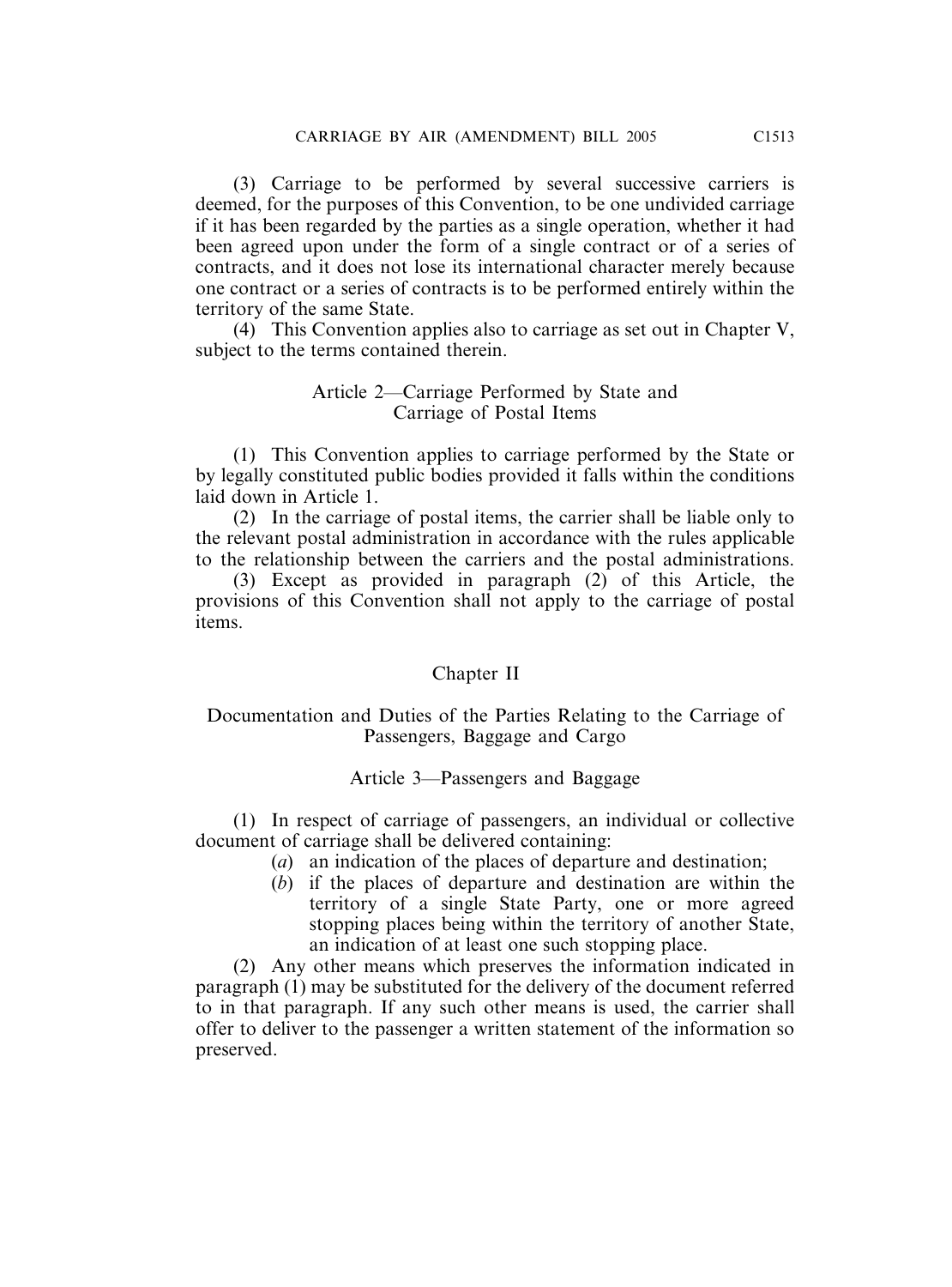(3) The carrier shall deliver to the passenger a baggage identification tag for each piece of checked baggage.

(4) The passenger shall be given written notice to the effect that where this Convention is applicable it governs and may limit the liability of carriers in respect of death or injury and for destruction or loss of, or damage to, baggage, and for delay.

(5) Non-compliance with the provisions of the foregoing paragraphs shall not affect the existence or the validity of the contract of carriage, which shall, nonetheless, be subject to the rules of this Convention including those relating to limitation of liability.

# Article 4—Cargo

(1) In respect of the carriage of cargo, an air waybill shall be delivered.

(2) Any other means which preserves a record of the carriage to be performed may be substituted for the delivery of an air waybill. If such other means are used, the carrier shall, if so requested by the consignor, deliver to the consignor a cargo receipt permitting identification of the consignment and access to the information contained in the record preserved by such other means.

Article 5—Contents of Air Waybill or Cargo Receipt

The air waybill or the cargo receipt shall include:

- (*a*) an indication of the places of departure and destination;
- (*b*) if the places of departure and destination are within the territory of a single State Party, one or more agreed stopping places being within the territory of another State, an indication of at least one such stopping place; and
- (*c*) an indication of the weight of the consignment.

Article 6—Document Relating to the Nature of the Cargo

The consignor may be required, if necessary to meet the formalities of customs, police and similar public authorities, to deliver a document indicating the nature of the cargo. This provision creates for the carrier no duty, obligation or liability resulting therefrom.

Article 7—Description of Air Waybill

(1) The air waybill shall be made out by the consignor in three original parts.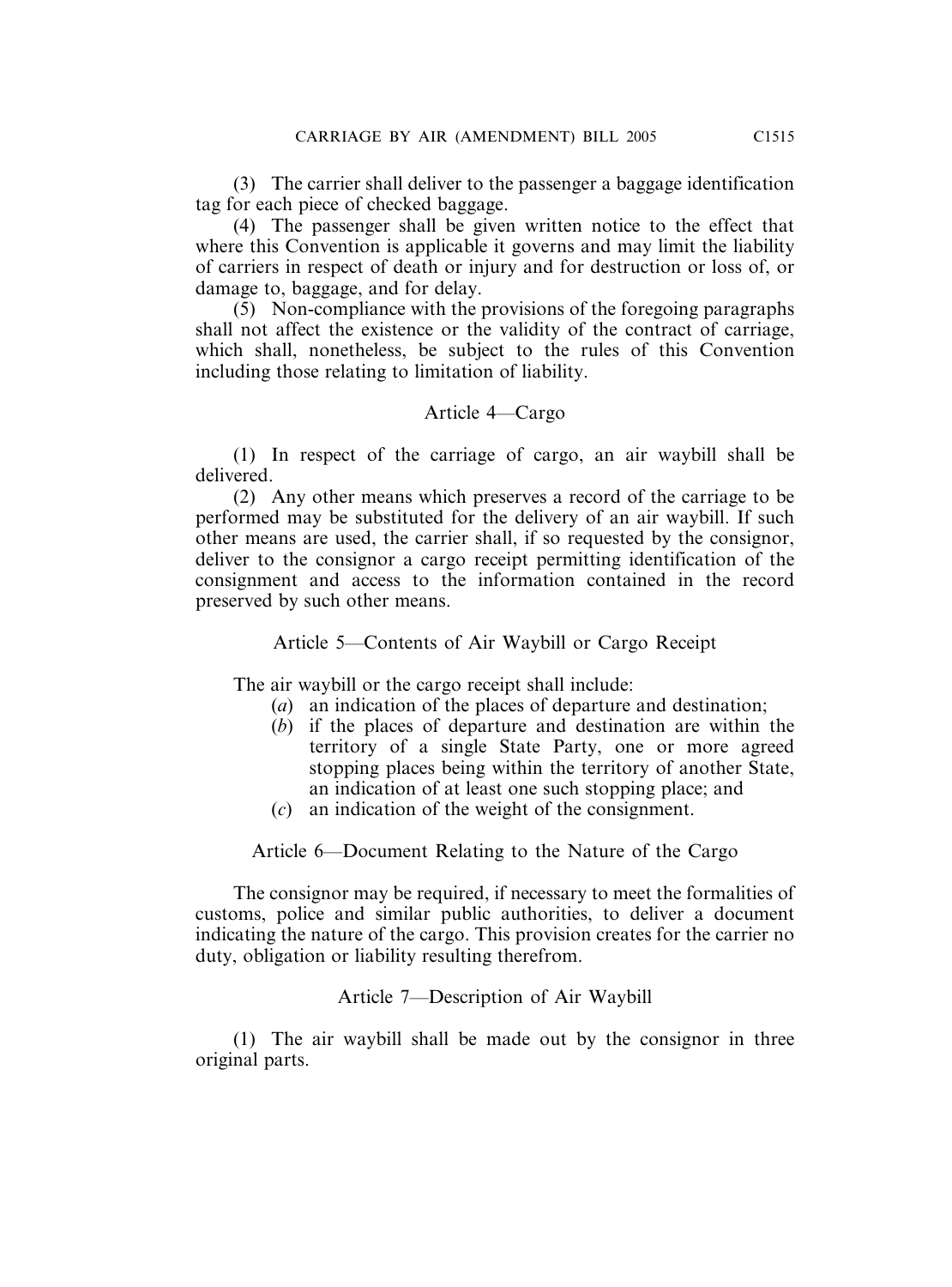(2) The first part shall be marked "for the carrier"; it shall be signed by the consignor. The second part shall be marked "for the consignee"; it shall be signed by the consignor and by the carrier. The third part shall be signed by the carrier who shall hand it to the consignor after the cargo has been accepted.

(3) The signature of the carrier and that of the consignor may be printed or stamped.

(4) If, at the request of the consignor, the carrier makes out the air waybill, the carrier shall be deemed, subject to proof to the contrary, to have done so on behalf of the consignor.

Article 8—Documentation for Multiple Packages

When there is more than one package:

- (*a*) the carrier of cargo has the right to require the consignor to make out separate air waybills;
- (*b*) the consignor has the right to require the carrier to deliver separate cargo receipts when the other means referred to in paragraph (2) of Article 4 are used.

# Article 9—Non-compliance with Documentary Requirements

Non-compliance with the provisions of Articles 4 to 8 shall not affect the existence or the validity of the contract of carriage, which shall, nonetheless, be subject to the rules of this Convention including those relating to limitation of liability.

# Article 10—Responsibility for Particulars of Documentation

(1) The consignor is responsible for the correctness of the particulars and statements relating to the cargo inserted by it or on its behalf in the air waybill or furnished by it or on its behalf to the carrier for insertion in the cargo receipt or for insertion in the record preserved by the other means referred to in paragraph (2) of Article 4. The foregoing shall also apply where the person acting on behalf of the consignor is also the agent of the carrier.

(2) The consignor shall indemnify the carrier against all damage suffered by it, or by any other person to whom the carrier is liable, by reason of the irregularity, incorrectness or incompleteness of the particulars and statements furnished by the consignor or on its behalf.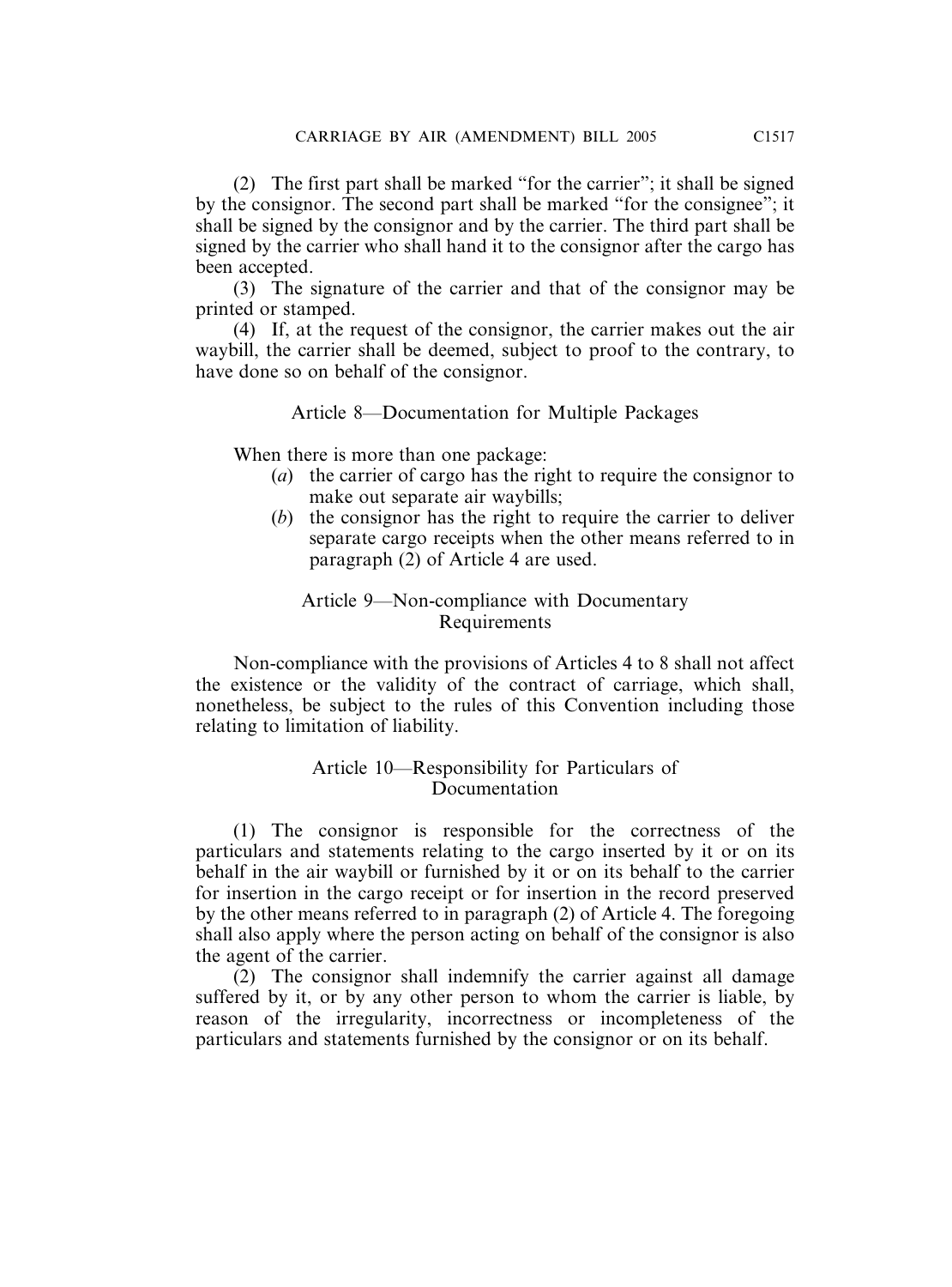(3) Subject to the provisions of paragraphs (1) and (2) of this Article, the carrier shall indemnify the consignor against all damage suffered by it, or by any other person to whom the consignor is liable, by reason of the irregularity, incorrectness or incompleteness of the particulars and statements inserted by the carrier or on its behalf in the cargo receipt or in the record preserved by the other means referred to in paragraph (2) of Article 4.

## Article 11—Evidentiary Value of Documentation

(1) The air waybill or the cargo receipt is *prima facie* evidence of the conclusion of the contract, of the acceptance of the cargo and of the conditions of carriage mentioned therein.

(2) Any statements in the air waybill or the cargo receipt relating to the weight, dimensions and packing of the cargo, as well as those relating to the number of packages, are *prima facie* evidence of the facts stated; those relating to the quantity, volume and condition of the cargo do not constitute evidence against the carrier except so far as they both have been, and are stated in the air waybill or the cargo receipt to have been, checked by it in the presence of the consignor, or relate to the apparent condition of the cargo.

# Article 12—Right of Disposition of Cargo

(1) Subject to its liability to carry out all its obligations under the contract of carriage, the consignor has the right to dispose of the cargo by withdrawing it at the airport of departure or destination, or by stopping it in the course of the journey on any landing, or by calling for it to be delivered at the place of destination or in the course of the journey to a person other than the consignee originally designated, or by requiring it to be returned to the airport of departure. The consignor must not exercise this right of disposition in such a way as to prejudice the carrier or other consignors and must reimburse any expenses occasioned by the exercise of this right.

(2) If it is impossible to carry out the instructions of the consignor, the carrier must so inform the consignor forthwith.

(3) If the carrier carries out the instructions of the consignor for the disposition of the cargo without requiring the production of the part of the air waybill or the cargo receipt delivered to the latter, the carrier will be liable, without prejudice to its right of recovery from the consignor, for any damage which may be caused thereby to any person who is lawfully in possession of that part of the air waybill or the cargo receipt.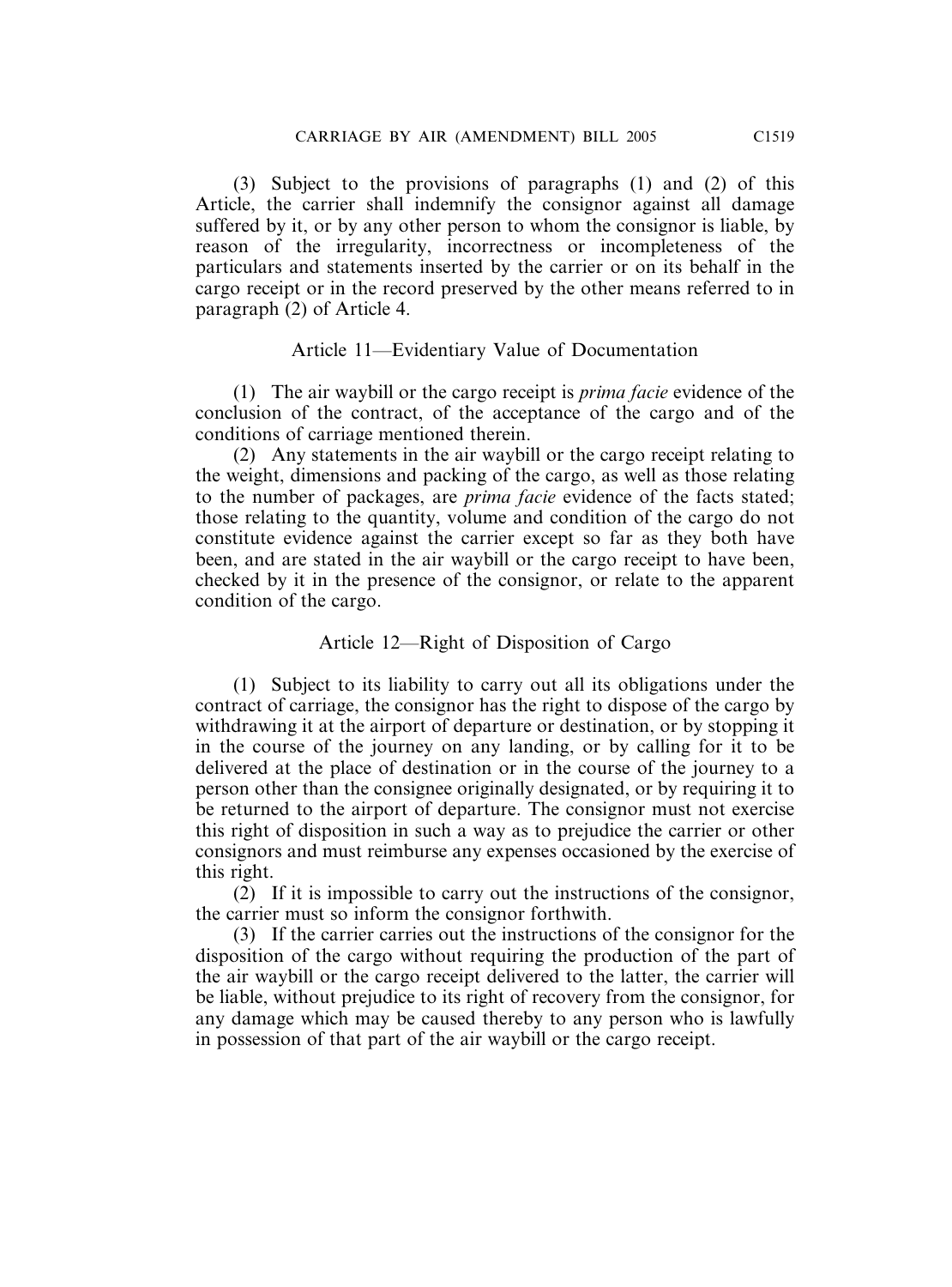(4) The right conferred on the consignor ceases at the moment when that of the consignee begins in accordance with Article 13. Nevertheless, if the consignee declines to accept the cargo, or cannot be communicated with, the consignor resumes its right of disposition.

Article 13—Delivery of the Cargo

(1) Except when the consignor has exercised its right under Article 12, the consignee is entitled, on arrival of the cargo at the place of destination, to require the carrier to deliver the cargo to it, on payment of the charges due and on complying with the conditions of carriage.

(2) Unless it is otherwise agreed, it is the duty of the carrier to give notice to the consignee as soon as the cargo arrives.

(3) If the carrier admits the loss of the cargo, or if the cargo has not arrived at the expiration of seven days after the date on which it ought to have arrived, the consignee is entitled to enforce against the carrier the rights which flow from the contract of carriage.

# Article 14—Enforcement of the Rights of Consignor and Consignee

The consignor and the consignee can respectively enforce all the rights given to them by Articles 12 and 13, each in its own name, whether it is acting in its own interest or in the interest of another, provided that it carries out the obligations imposed by the contract of carriage.

> Article 15—Relations of Consignor and Consignee or Mutual Relations of Third Parties

(1) Articles 12, 13 and 14 do not affect either the relations of the consignor and the consignee with each other or the mutual relations of third parties whose rights are derived either from the consignor or from the consignee.

(2) The provisions of Articles 12, 13 and 14 can only be varied by express provision in the air waybill or the cargo receipt.

# Article 16—Formalities of Customs, Police or Other Public Authorities

(1) The consignor must furnish such information and such documents as are necessary to meet the formalities of customs, police and any other public authorities before the cargo can be delivered to the consignee. The consignor is liable to the carrier for any damage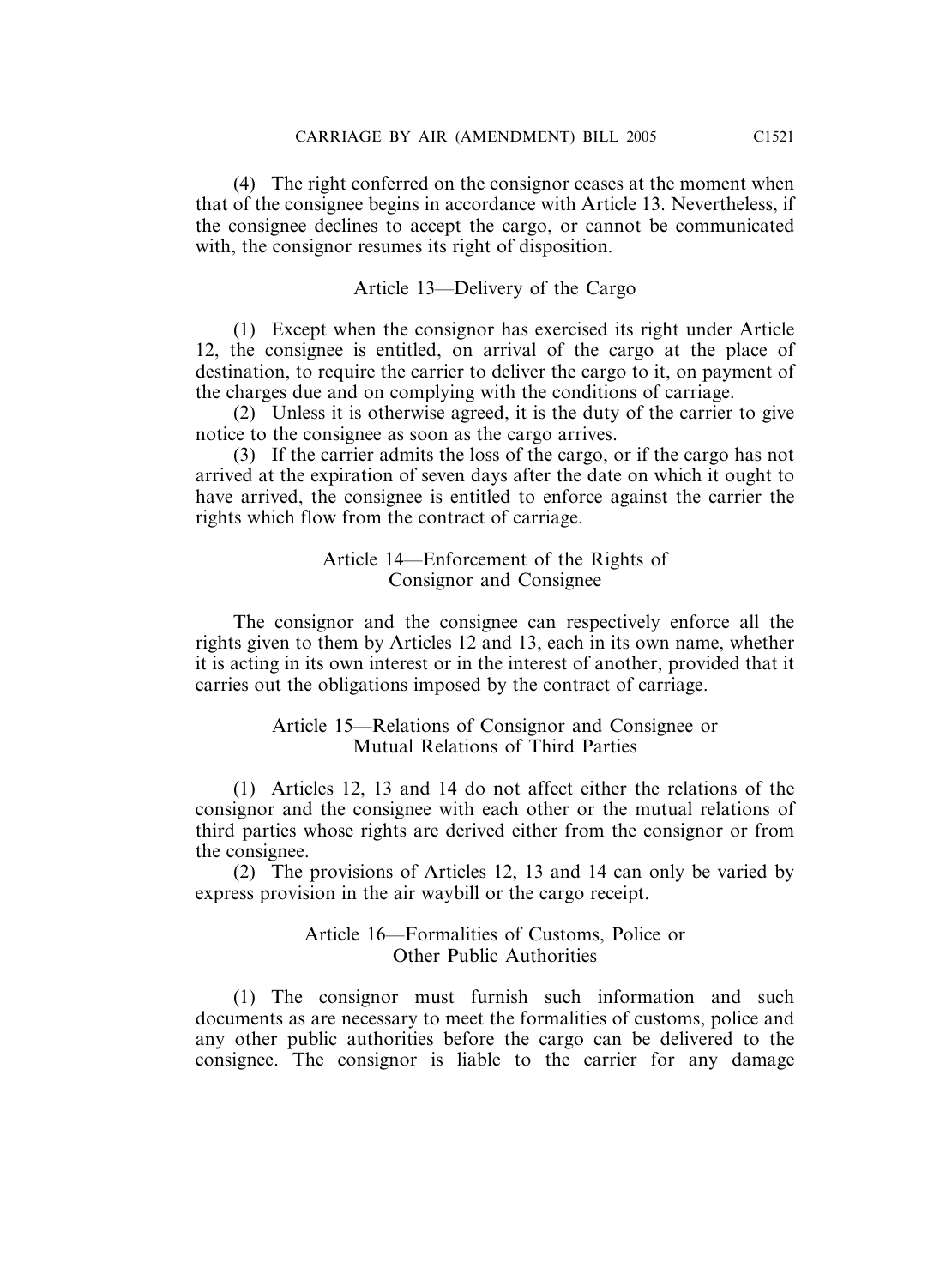occasioned by the absence, insufficiency or irregularity of any such information or documents, unless the damage is due to the fault of the carrier, its servants or agents.

(2) The carrier is under no obligation to enquire into the correctness or sufficiency of such information or documents.

# Chapter III

# Liability of the Carrier and Extent of Compensation for Damage

# Article 17—Death and Injury of Passengers— Damage to Baggage

(1) The carrier is liable for damage sustained in case of death or bodily injury of a passenger upon condition only that the accident which caused the death or injury took place on board the aircraft or in the course of any of the operations of embarking or disembarking.

(2) The carrier is liable for damage sustained in case of destruction or loss of, or of damage to, checked baggage upon condition only that the event which caused the destruction, loss or damage took place on board the aircraft or during any period within which the checked baggage was in the charge of the carrier. However, the carrier is not liable if and to the extent that the damage resulted from the inherent defect, quality or vice of the baggage. In the case of unchecked baggage, including personal items, the carrier is liable if the damage resulted from its fault or that of its servants or agents.

(3) If the carrier admits the loss of the checked baggage, or if the checked baggage has not arrived at the expiration of twenty-one days after the date on which it ought to have arrived, the passenger is entitled to enforce against the carrier the rights which flow from the contract of carriage.

(4) Unless otherwise specified, in this Convention the term "baggage" means both checked baggage and unchecked baggage.

## Article 18—Damage to Cargo

(1) The carrier is liable for damage sustained in the event of the destruction or loss of, or damage to, cargo upon condition only that the event which caused the damage so sustained took place during the carriage by air.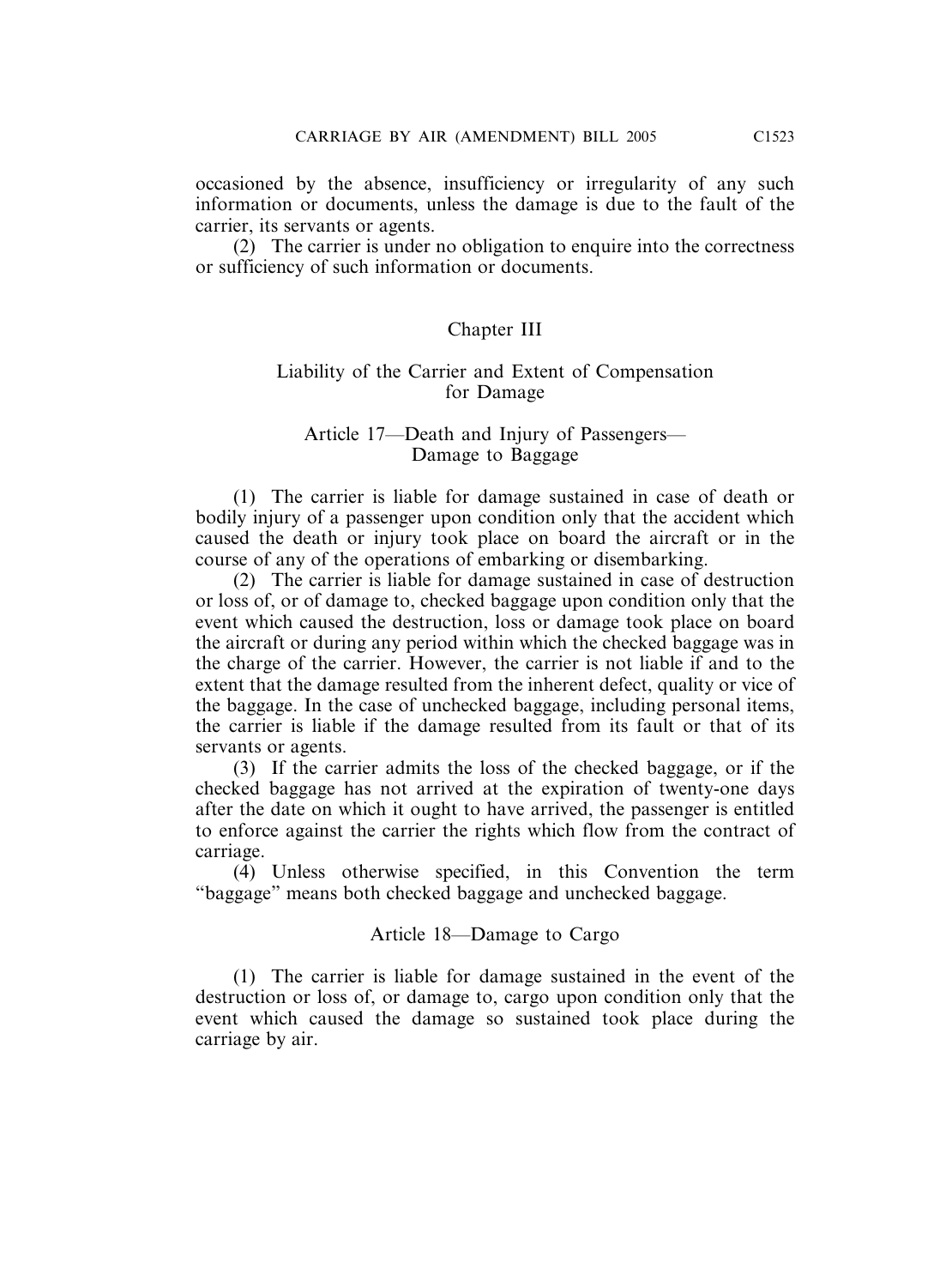(2) However, the carrier is not liable if and to the extent it proves that the destruction, or loss of, or damage to, the cargo resulted from one or more of the following:

- (*a*) inherent defect, quality or vice of that cargo;
- (*b*) defective packing of that cargo performed by a person other than the carrier or its servants or agents;
- (*c*) an act of war or an armed conflict;
- (*d* ) an act of public authority carried out in connection with the entry, exit or transit of the cargo.

(3) The carriage by air within the meaning of paragraph (1) of this Article comprises the period during which the cargo is in the charge of the carrier.

(4) The period of the carriage by air does not extend to any carriage by land, by sea or by inland waterway performed outside an airport. If, however, such carriage takes place in the performance of a contract for carriage by air, for the purpose of loading, delivery or transhipment, any damage is presumed, subject to proof to the contrary, to have been the result of an event which took place during the carriage by air. If a carrier, without the consent of the consignor, substitutes carriage by another mode of transport for the whole or part of a carriage intended by the agreement between the parties to be carriage by air, such carriage by another mode of transport is deemed to be within the period of carriage by air.

# Article 19—Delay

The carrier is liable for damage occasioned by delay in the carriage by air of passengers, baggage or cargo. Nevertheless, the carrier shall not be liable for damage occasioned by delay if it proves that it and its servants and agents took all measures that could reasonably be required to avoid the damage or that it was impossible for it or them to take such measures.

# Article 20—Exoneration

If the carrier proves that the damage was caused or contributed to by the negligence or other wrongful act or omission of the person claiming compensation, or the person from whom he or she derives his or her rights, the carrier shall be wholly or partly exonerated from its liability to the claimant to the extent that such negligence or wrongful act or omission caused or contributed to the damage. When by reason of death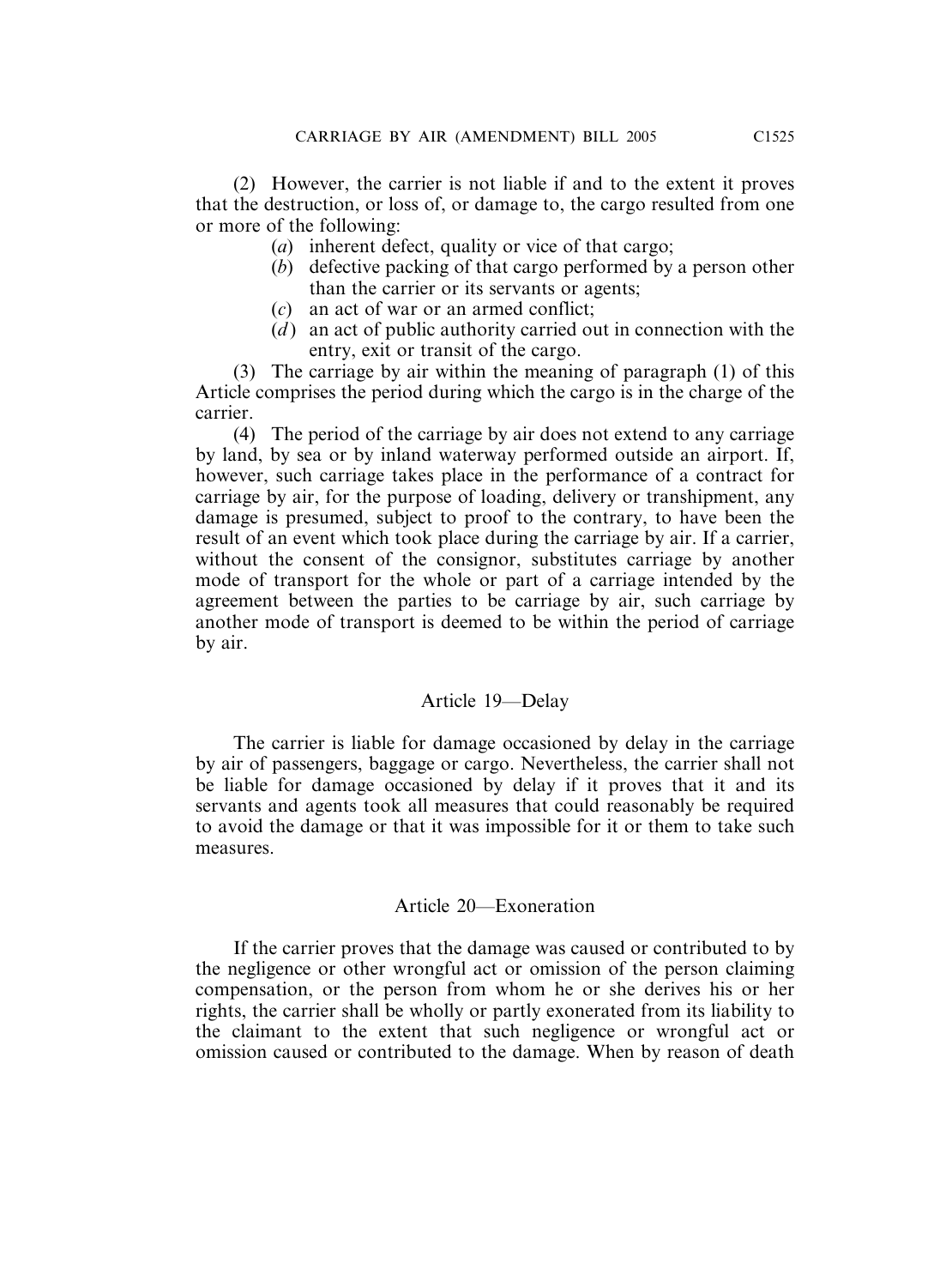or injury of a passenger compensation is claimed by a person other than the passenger, the carrier shall likewise be wholly or partly exonerated from its liability to the extent that it proves that the damage was caused or contributed to by the negligence or other wrongful act or omission of that passenger. This Article applies to all the liability provisions in this Convention, including paragraph (1) of Article 21.

# Article 21—Compensation in Case of Death or Injury of Passengers

(1) For damages arising under paragraph (1) of Article 17 not exceeding 100 000 Special Drawing Rights for each passenger, the carrier shall not be able to exclude or limit its liability.

(2) The carrier shall not be liable for damages arising under paragraph (1) of Article 17 to the extent that they exceed for each passenger 100 000 Special Drawing Rights if the carrier proves that:

- (*a*) such damage was not due to the negligence or other wrongful act or omission of the carrier or its servants or agents; or
- (*b*) such damage was solely due to the negligence or other wrongful act or omission of a third party.

# Article 22—Limits of Liability in Relation to Delay, Baggage and Cargo

(1) In the case of damage caused by delay as specified in Article 19 in the carriage of persons, the liability of the carrier for each passenger is limited to 4 150 Special Drawing Rights.

(2) In the carriage of baggage, the liability of the carrier in the case of destruction, loss, damage or delay is limited to 1 000 Special Drawing Rights for each passenger unless the passenger has made, at the time when the checked baggage was handed over to the carrier, a special declaration of interest in delivery at destination and has paid a supplementary sum if the case so requires. In that case the carrier will be liable to pay a sum not exceeding the declared sum, unless it proves that the sum is greater than the passenger's actual interest in delivery at destination.

(3) In the carriage of cargo, the liability of the carrier in the case of destruction, loss, damage or delay is limited to a sum of 17 Special Drawing Rights per kilogramme, unless the consignor has made, at the time when the package was handed over to the carrier, a special declaration of interest in delivery at destination and has paid a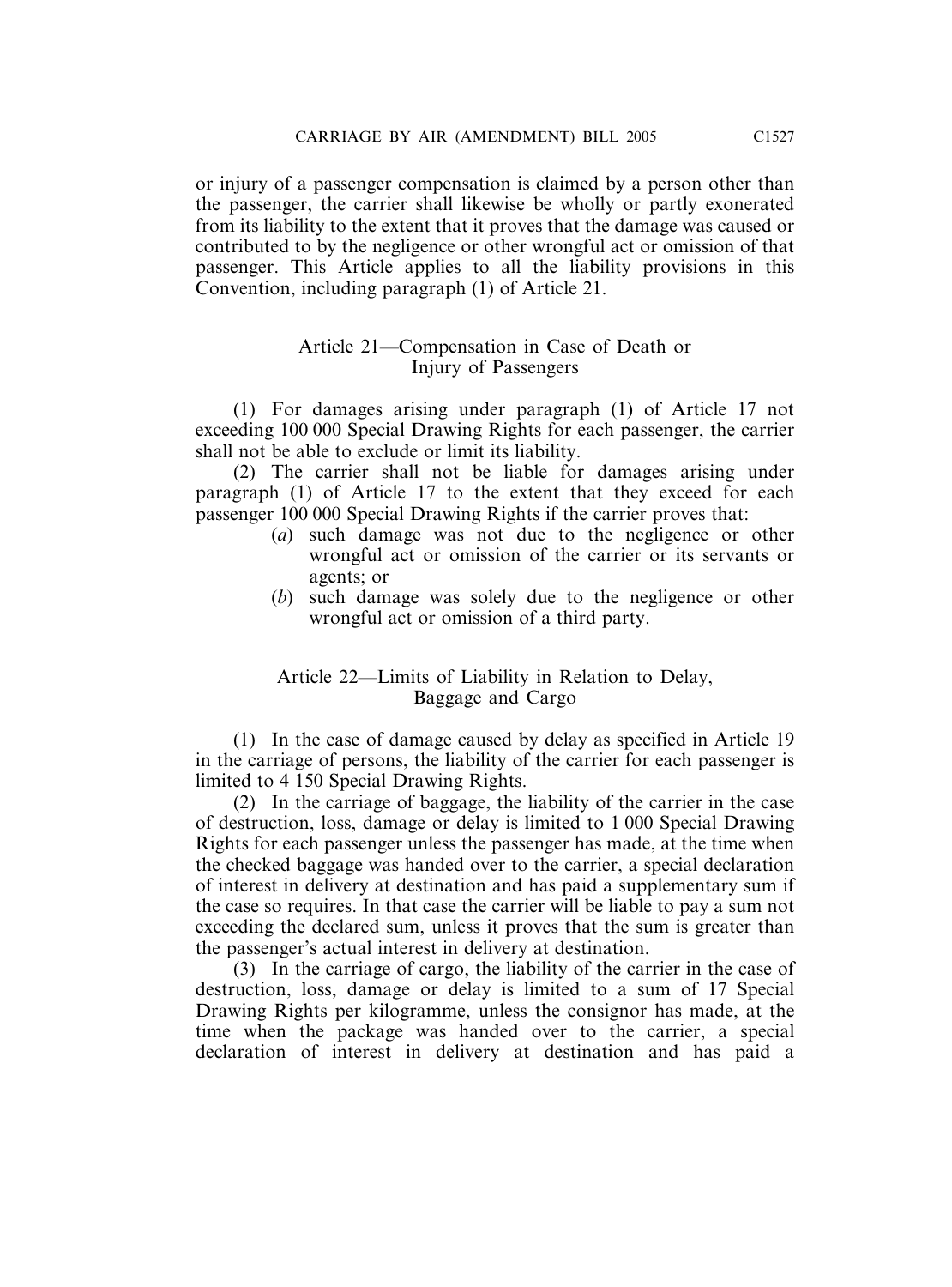supplementary sum if the case so requires. In that case the carrier will be liable to pay a sum not exceeding the declared sum, unless it proves that the sum is greater than the consignor's actual interest in delivery at destination.

(4) In the case of destruction, loss, damage or delay of part of the cargo, or of any object contained therein, the weight to be taken into consideration in determining the amount to which the carrier's liability is limited shall be only the total weight of the package or packages concerned. Nevertheless, when the destruction, loss, damage or delay of a part of the cargo, or of an object contained therein, affects the value of other packages covered by the same air waybill, or the same receipt or, if they were not issued, by the same record preserved by the other means referred to in paragraph (2) of Article 4, the total weight of such package or packages shall also be taken into consideration in determining the limit of liability.

(5) The foregoing provisions of paragraphs (1) and (2) of this Article shall not apply if it is proved that the damage resulted from an act or omission of the carrier, its servants or agents, done with intent to cause damage or recklessly and with knowledge that damage would probably result; provided that, in the case of such act or omission of a servant or agent, it is also proved that such servant or agent was acting within the scope of its employment.

(6) The limits prescribed in Article 21 and in this Article shall not prevent the court from awarding, in accordance with its own law, in addition, the whole or part of the court costs and of the other expenses of the litigation incurred by the plaintiff, including interest. The foregoing provision shall not apply if the amount of the damages awarded, excluding court costs and other expenses of the litigation, does not exceed the sum which the carrier has offered in writing to the plaintiff within a period of six months from the date of the occurrence causing the damage, or before the commencement of the action, if that is later.

# Article 23—Conversion of Monetary Units

(1) The sums mentioned in terms of Special Drawing Right in this Convention shall be deemed to refer to the Special Drawing Right as defined by the International Monetary Fund. Conversion of the sums into national currencies shall, in case of judicial proceedings, be made according to the value of such currencies in terms of the Special Drawing Right at the date of the judgement. The value of a national currency, in terms of the Special Drawing Right, of a State Party which is a Member of the International Monetary Fund, shall be calculated in accordance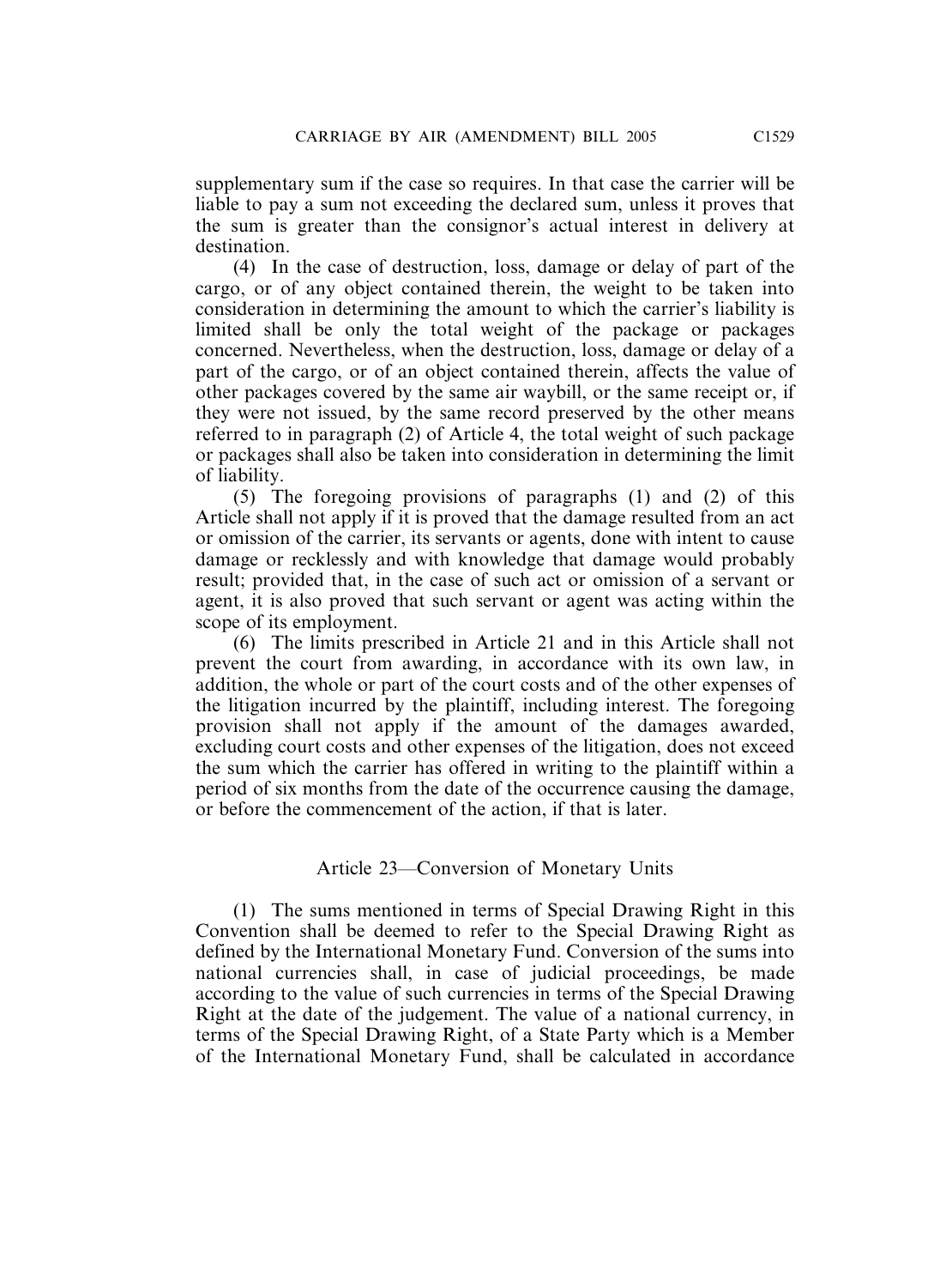with the method of valuation applied by the International Monetary Fund, in effect at the date of the judgement, for its operations and transactions. The value of a national currency, in terms of the Special Drawing Right, of a State Party which is not a Member of the International Monetary Fund, shall be calculated in a manner determined by that State.

(2) Nevertheless, those States which are not Members of the International Monetary Fund and whose law does not permit the application of the provisions of paragraph (1) of this Article may, at the time of ratification or accession or at any time thereafter, declare that the limit of liability of the carrier prescribed in Article 21 is fixed at a sum of 1 500 000 monetary units per passenger in judicial proceedings in their territories; 62 500 monetary units per passenger with respect to paragraph (1) of Article 22; 15 000 monetary units per passenger with respect to paragraph (2) of Article 22; and 250 monetary units per kilogramme with respect to paragraph (3) of Article 22. This monetary unit corresponds to sixty-five and a half milligrammes of gold of millesimal fineness nine hundred. These sums may be converted into the national currency concerned in round figures. The conversion of these sums into national currency shall be made according to the law of the State concerned.

(3) The calculation mentioned in the last sentence of paragraph (1) of this Article and the conversion method mentioned in paragraph (2) of this Article shall be made in such manner as to express in the national currency of the State Party as far as possible the same real value for the amounts in Articles 21 and 22 as would result from the application of the first three sentences of paragraph (1) of this Article. States Parties shall communicate to the depositary the manner of calculation pursuant to paragraph (1) of this Article, or the result of the conversion in paragraph (2) of this Article as the case may be, when depositing an instrument of ratification, acceptance, approval of or accession to this Convention and whenever there is a change in either.

# Article 24—Review of Limits

(1) Without prejudice to the provisions of Article 25 of this Convention and subject to paragraph (2) below, the limits of liability prescribed in Articles 21, 22 and 23 shall be reviewed by the Depositary at five-year intervals, the first such review to take place at the end of the fifth year following the date of entry into force of this Convention, or if the Convention does not enter into force within five years of the date it is first open for signature, within the first year of its entry into force, by reference to an inflation factor which corresponds to the accumulated rate of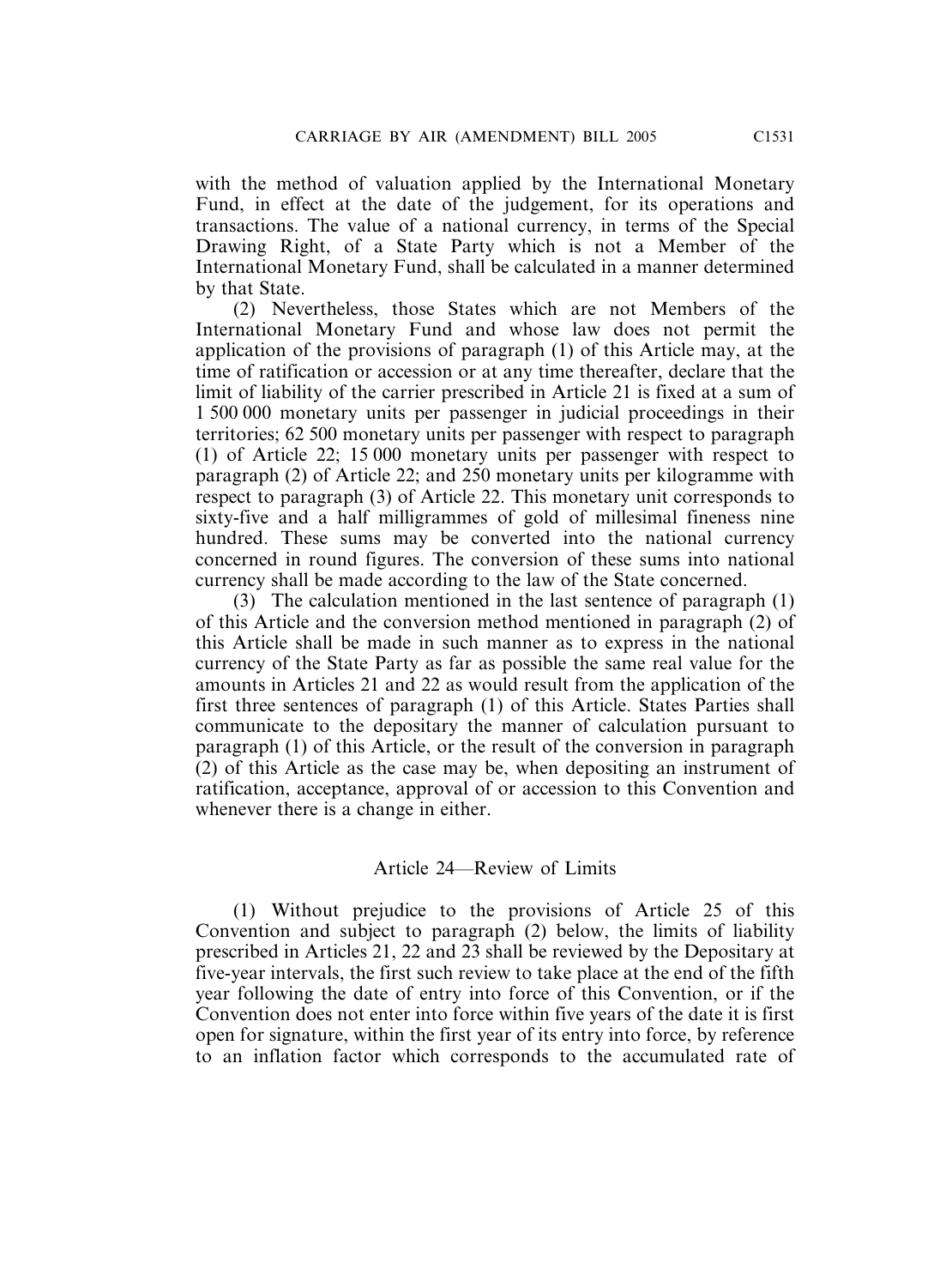inflation since the previous revision or in the first instance since the date of entry into force of the Convention. The measure of the rate of inflation to be used in determining the inflation factor shall be the weighted average of the annual rates of increase or decrease in the Consumer Price Indices of the States whose currencies comprise the Special Drawing Right mentioned in paragraph (1) of Article 23.

(2) If the review referred to in the preceding paragraph concludes that the inflation factor has exceeded 10 per cent, the Depositary shall notify States Parties of a revision of the limits of liability. Any such revision shall become effective six months after its notification to the States Parties. If within three months after its notification to the States Parties a majority of the States Parties register their disapproval, the revision shall not become effective and the Depositary shall refer the matter to a meeting of the States Parties. The Depositary shall immediately notify all States Parties of the coming into force of any revision.

(3) Notwithstanding paragraph (1) of this Article, the procedure referred to in paragraph (2) of this Article shall be applied at any time provided that one-third of the States Parties express a desire to that effect and upon condition that the inflation factor referred to in paragraph (1) has exceeded 30 per cent since the previous revision or since the date of entry into force of this Convention if there has been no previous revision. Subsequent reviews using the procedure described in paragraph (1) of this Article will take place at five-year intervals starting at the end of the fifth year following the date of the reviews under the present paragraph.

# Article 25—Stipulation on Limits

A carrier may stipulate that the contract of carriage shall be subject to higher limits of liability than those provided for in this Convention or to no limits of liability whatsoever.

## Article 26—Invalidity of Contractual Provisions

Any provision tending to relieve the carrier of liability or to fix a lower limit than that which is laid down in this Convention shall be null and void, but the nullity of any such provision does not involve the nullity of the whole contract, which shall remain subject to the provisions of this Convention.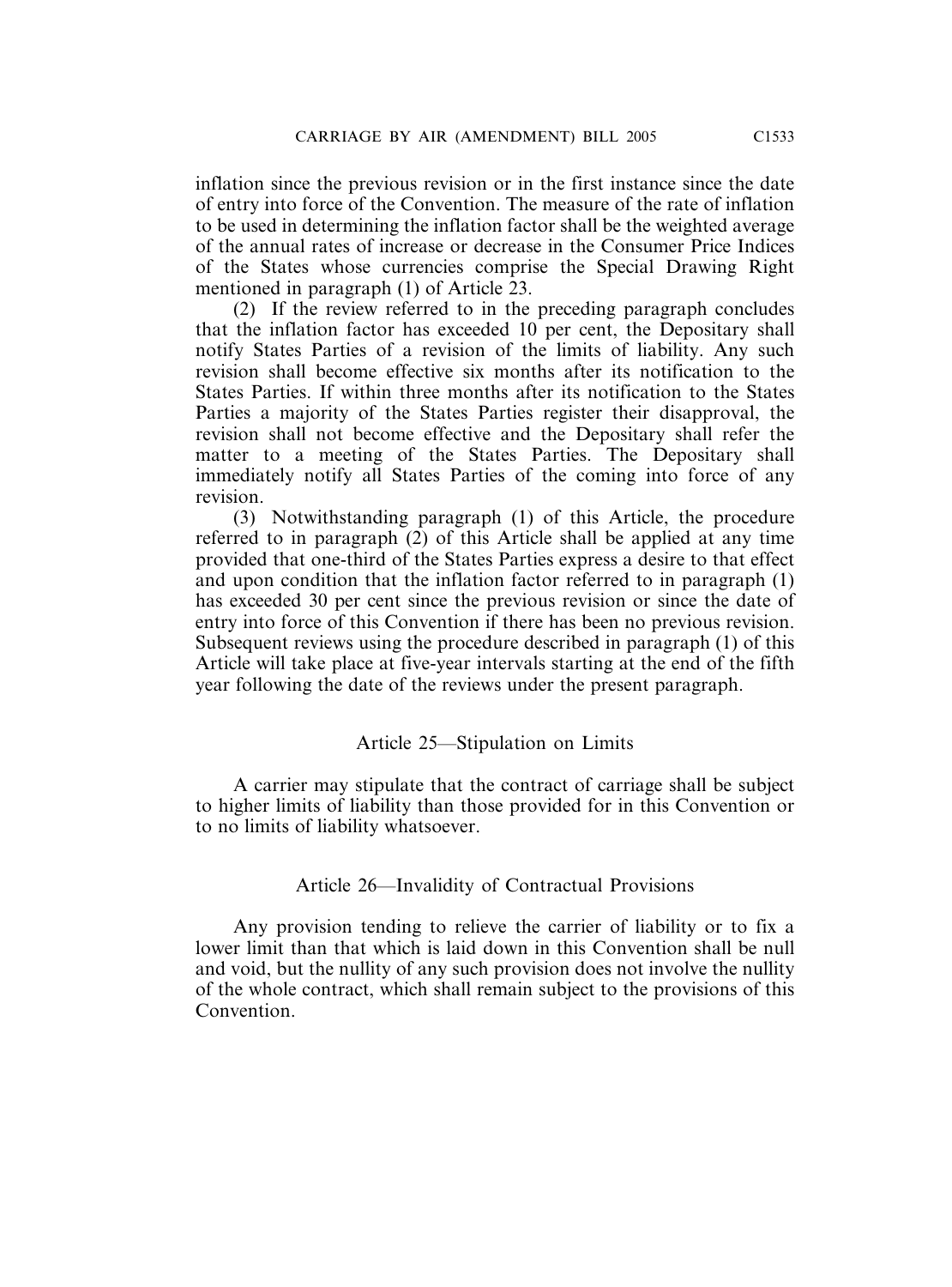#### Article 27—Freedom to Contract

Nothing contained in this Convention shall prevent the carrier from refusing to enter into any contract of carriage, from waiving any defences available under the Convention, or from laying down conditions which do not conflict with the provisions of this Convention.

## Article 28—Advance Payments

In the case of aircraft accidents resulting in death or injury of passengers, the carrier shall, if required by its national law, make advance payments without delay to a natural person or persons who are entitled to claim compensation in order to meet the immediate economic needs of such persons. Such advance payments shall not constitute a recognition of liability and may be offset against any amounts subsequently paid as damages by the carrier.

## Article 29—Basis of Claims

In the carriage of passengers, baggage and cargo, any action for damages, however founded, whether under this Convention or in contract or in tort or otherwise, can only be brought subject to the conditions and such limits of liability as are set out in this Convention without prejudice to the question as to who are the persons who have the right to bring suit and what are their respective rights. In any such action, punitive, exemplary or any other non-compensatory damages shall not be recoverable.

Article 30—Servants, Agents—Aggregation of Claims

(1) If an action is brought against a servant or agent of the carrier arising out of damage to which the Convention relates, such servant or agent, if they prove that they acted within the scope of their employment, shall be entitled to avail themselves of the conditions and limits of liability which the carrier itself is entitled to invoke under this Convention.

(2) The aggregate of the amounts recoverable from the carrier, its servants and agents, in that case, shall not exceed the said limits.

(3) Save in respect of the carriage of cargo, the provisions of paragraphs (1) and (2) of this Article shall not apply if it is proved that the damage resulted from an act or omission of the servant or agent done with intent to cause damage or recklessly and with knowledge that damage would probably result.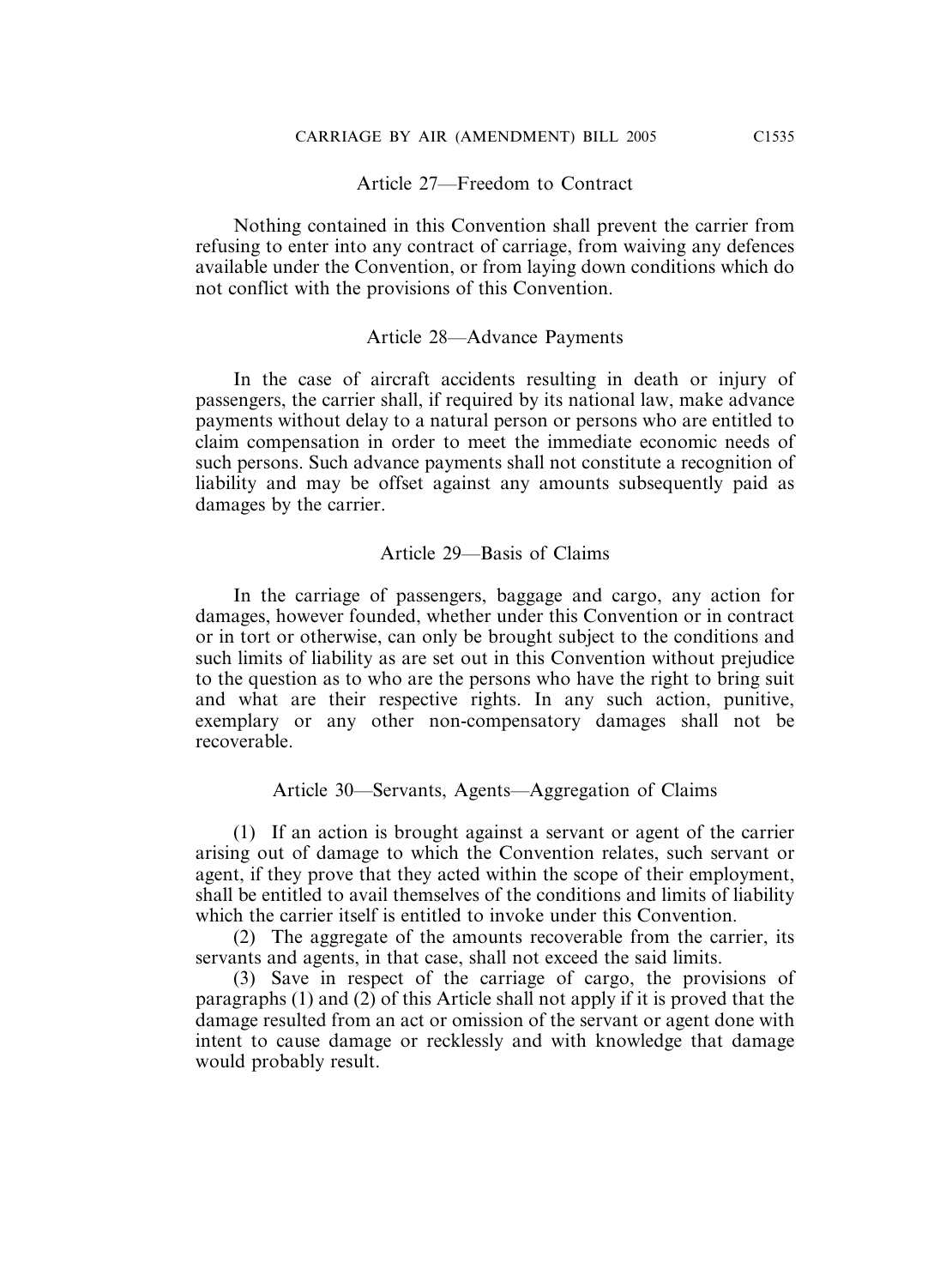#### Article 31—Timely Notice of Complaints

(1) Receipt by the person entitled to delivery of checked baggage or cargo without complaint is *prima facie* evidence that the same has been delivered in good condition and in accordance with the document of carriage or with the record preserved by the other means referred to in paragraph (2) of Article 3 and paragraph (2) of Article 4.

(2) In the case of damage, the person entitled to delivery must complain to the carrier forthwith after the discovery of the damage, and, at the latest, within seven days from the date of receipt in the case of checked baggage and fourteen days from the date of receipt in the case of cargo. In the case of delay, the complaint must be made at the latest within twenty-one days from the date on which the baggage or cargo have been placed at his or her disposal.

(3) Every complaint must be made in writing and given or dispatched within the times aforesaid.

(4) If no complaint is made within the times aforesaid, no action shall lie against the carrier, save in the case of fraud on its part.

#### Article 32—Death of Person Liable

In the case of the death of the person liable, an action for damages lies in accordance with the terms of this Convention against those legally representing his or her estate.

#### Article 33—Jurisdiction

(1) An action for damages must be brought, at the option of the plaintiff, in the territory of one of the States Parties, either before the court of the domicile of the carrier or of its principal place of business, or where it has a place of business through which the contract has been made or before the court at the place of destination.

(2) In respect of damage resulting from the death or injury of a passenger, an action may be brought before one of the courts mentioned in paragraph (1) of this Article, or in the territory of a State Party in which at the time of the accident the passenger has his or her principal and permanent residence and to or from which the carrier operates services for the carriage of passengers by air, either on its own aircraft, or on another carrier's aircraft pursuant to a commercial agreement, and in which that carrier conducts its business of carriage of passengers by air from premises leased or owned by the carrier itself or by another carrier with which it has a commercial agreement.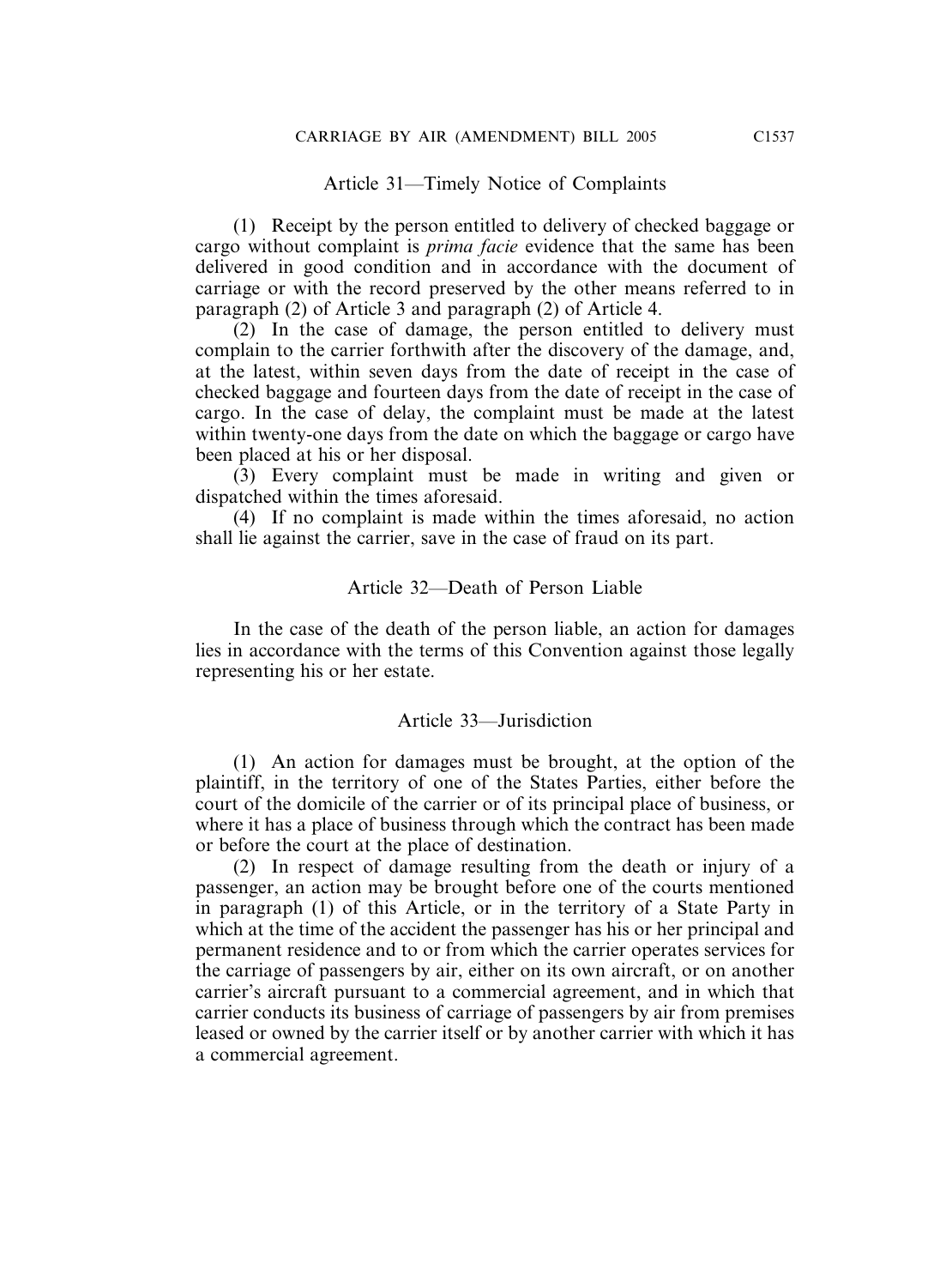- (3) For the purposes of paragraph (2),
	- (*a*) "commercial agreement" means an agreement, other than an agency agreement, made between carriers and relating to the provision of their joint services for carriage of passengers by air;
	- (*b*) "principal and permanent residence" means the one fixed and permanent abode of the passenger at the time of the accident. The nationality of the passenger shall not be the determining factor in this regard.

(4) Questions of procedure shall be governed by the law of the court seised of the case.

# Article 34—Arbitration

(1) Subject to the provisions of this Article, the parties to the contract of carriage for cargo may stipulate that any dispute relating to the liability of the carrier under this Convention shall be settled by arbitration. Such agreement shall be in writing.

(2) The arbitration proceedings shall, at the option of the claimant, take place within one of the jurisdictions referred to in Article 33.

(3) The arbitrator or arbitration tribunal shall apply the provisions of this Convention.

(4) The provisions of paragraphs (2) and (3) of this Article shall be deemed to be part of every arbitration clause or agreement, and any term of such clause or agreement which is inconsistent therewith shall be null and void.

# Article 35—Limitation of Actions

(1) The right to damages shall be extinguished if an action is not brought within a period of two years, reckoned from the date of arrival at the destination, or from the date on which the aircraft ought to have arrived, or from the date on which the carriage stopped.

(2) The method of calculating that period shall be determined by the law of the court seised of the case.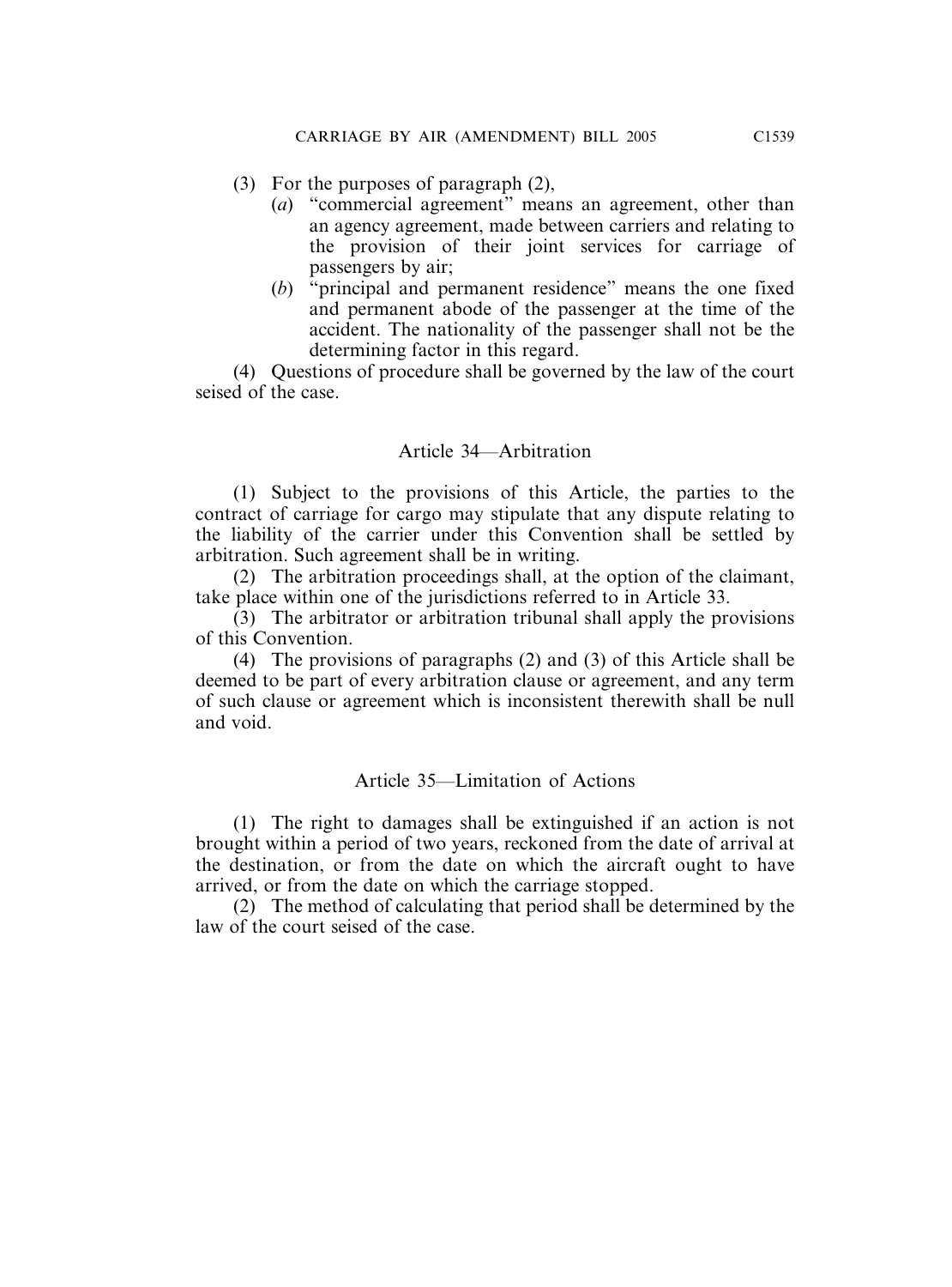#### Article 36—Successive Carriage

(1) In the case of carriage to be performed by various successive carriers and falling within the definition set out in paragraph (3) of Article 1, each carrier which accepts passengers, baggage or cargo is subject to the rules set out in this Convention and is deemed to be one of the parties to the contract of carriage in so far as the contract deals with that part of the carriage which is performed under its supervision.

(2) In the case of carriage of this nature, the passenger or any person entitled to compensation in respect of him or her can take action only against the carrier which performed the carriage during which the accident or the delay occurred, save in the case where, by express agreement, the first carrier has assumed liability for the whole journey.

(3) As regards baggage or cargo, the passenger or consignor will have a right of action against the first carrier, and the passenger or consignee who is entitled to delivery will have a right of action against the last carrier, and further, each may take action against the carrier which performed the carriage during which the destruction, loss, damage or delay took place. These carriers will be jointly and severally liable to the passenger or to the consignor or consignee.

Article 37—Right of Recourse against Third Parties

Nothing in this Convention shall prejudice the question whether a person liable for damage in accordance with its provisions has a right of recourse against any other person.

#### Chapter IV

#### Combined Carriage

#### Article 38—Combined Carriage

(1) In the case of combined carriage performed partly by air and partly by any other mode of carriage, the provisions of this Convention shall, subject to paragraph (4) of Article 18, apply only to the carriage by air, provided that the carriage by air falls within the terms of Article 1.

(2) Nothing in this Convention shall prevent the parties in the case of combined carriage from inserting in the document of air carriage conditions relating to other modes of carriage, provided that the provisions of this Convention are observed as regards the carriage by air.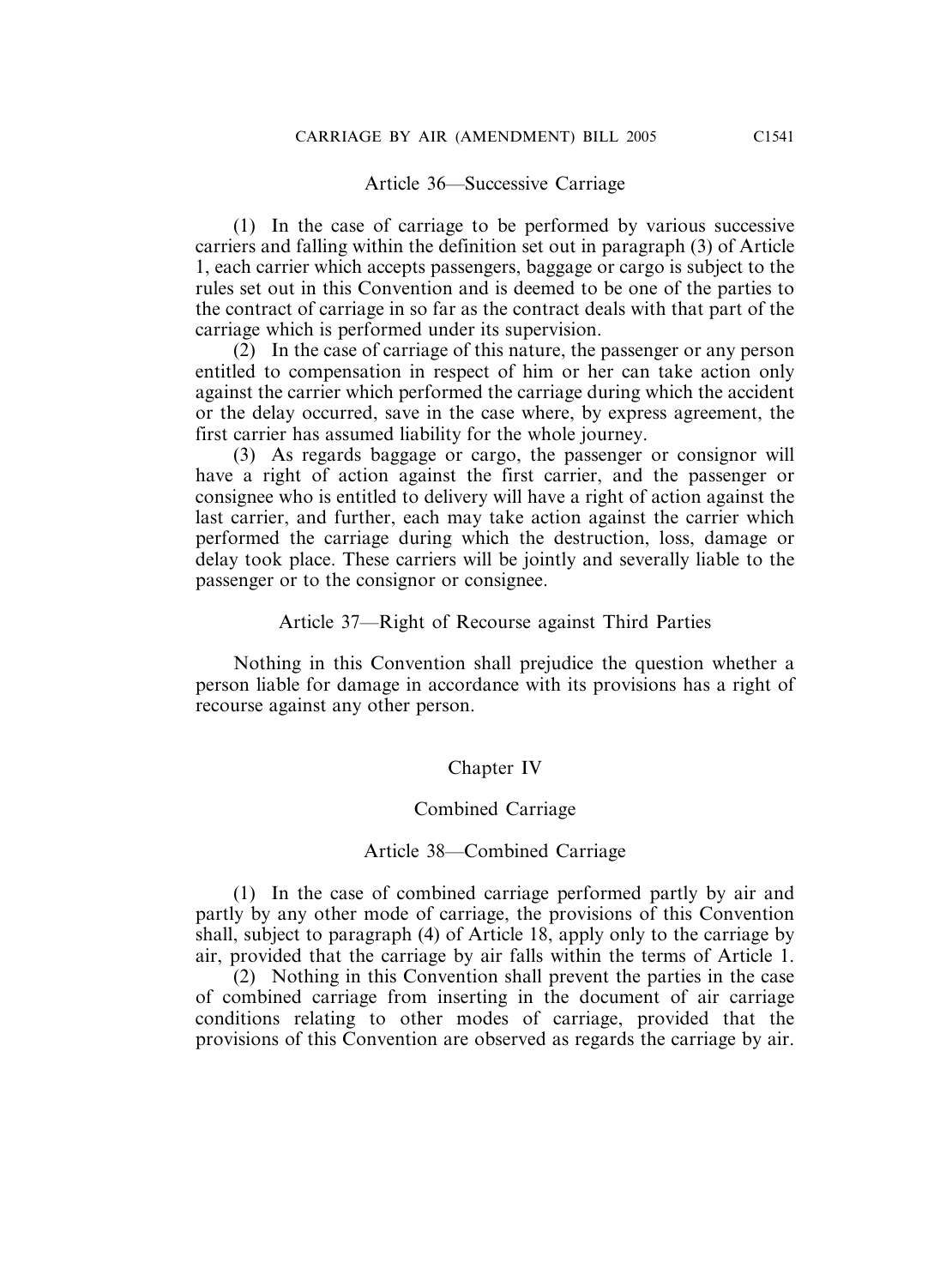# Chapter V

## Carriage by Air Performed by a Person other than the Contracting Carrier

#### Article 39—Contracting Carrier—Actual Carrier

The provisions of this Chapter apply when a person (hereinafter referred to as "the contracting carrier") as a principal makes a contract of carriage governed by this Convention with a passenger or consignor or with a person acting on behalf of the passenger or consignor, and another person (hereinafter referred to as "the actual carrier") performs, by virtue of authority from the contracting carrier, the whole or part of the carriage, but is not with respect to such part a successive carrier within the meaning of this Convention. Such authority shall be presumed in the absence of proof to the contrary.

# Article 40—Respective Liability of Contracting and Actual Carriers

If an actual carrier performs the whole or part of carriage which, according to the contract referred to in Article 39, is governed by this Convention, both the contracting carrier and the actual carrier shall, except as otherwise provided in this Chapter, be subject to the rules of this Convention, the former for the whole of the carriage contemplated in the contract, the latter solely for the carriage which it performs.

Article 41—Mutual Liability

(1) The acts and omissions of the actual carrier and of its servants and agents acting within the scope of their employment shall, in relation to the carriage performed by the actual carrier, be deemed to be also those of the contracting carrier.

(2) The acts and omissions of the contracting carrier and of its servants and agents acting within the scope of their employment shall, in relation to the carriage performed by the actual carrier, be deemed to be also those of the actual carrier. Nevertheless, no such act or omission shall subject the actual carrier to liability exceeding the amounts referred to in Articles 21, 22, 23 and 24. Any special agreement under which the contracting carrier assumes obligations not imposed by this Convention or any waiver of rights or defences conferred by this Convention or any special declaration of interest in delivery at destination contemplated in Article 22 shall not affect the actual carrier unless agreed to by it.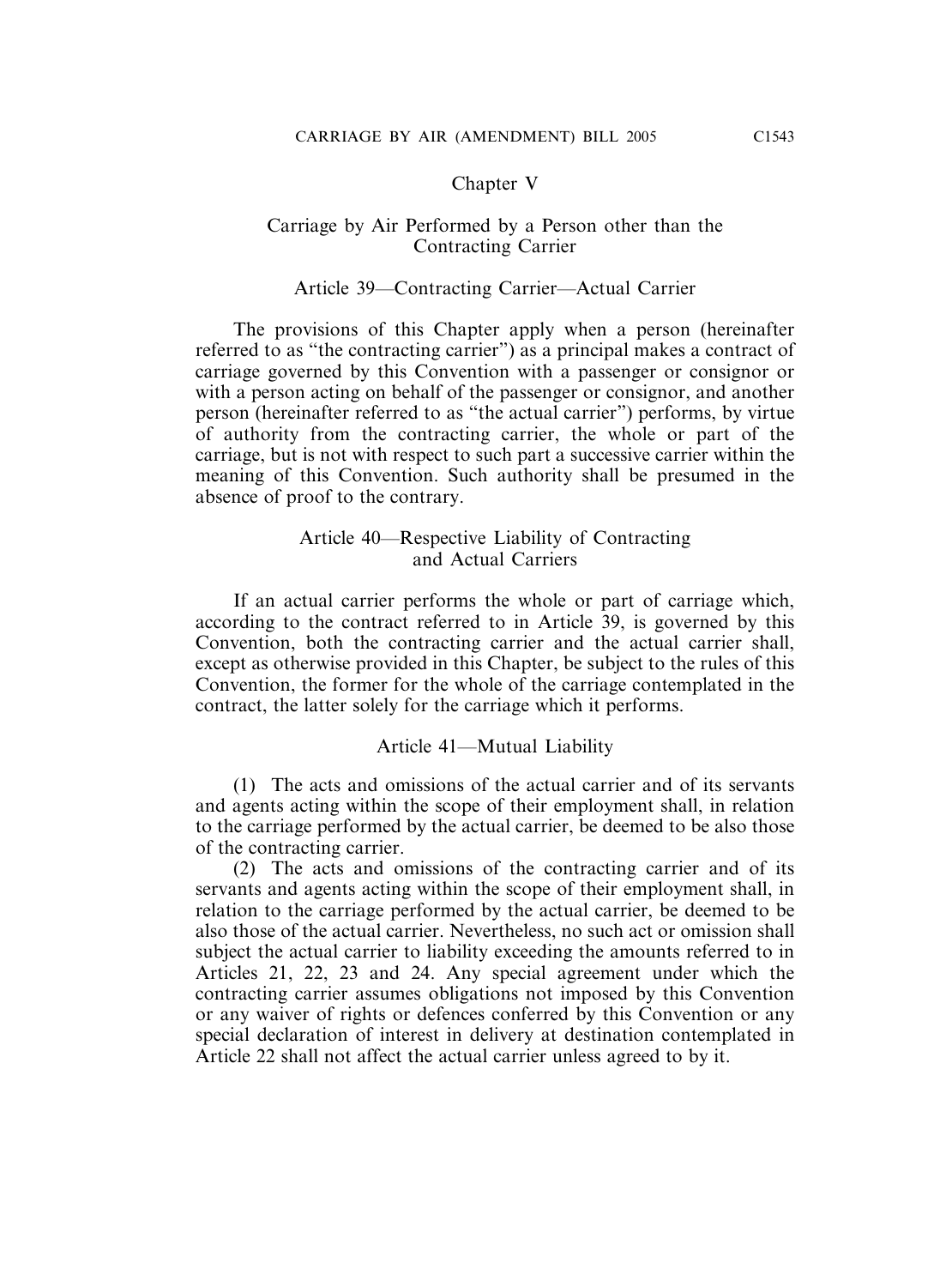#### Article 42—Addressee of Complaints and Instructions

Any complaint to be made or instruction to be given under this Convention to the carrier shall have the same effect whether addressed to the contracting carrier or to the actual carrier. Nevertheless, instructions referred to in Article 12 shall only be effective if addressed to the contracting carrier.

## Article 43—Servants and Agents

In relation to the carriage performed by the actual carrier, any servant or agent of that carrier or of the contracting carrier shall, if they prove that they acted within the scope of their employment, be entitled to avail themselves of the conditions and limits of liability which are applicable under this Convention to the carrier whose servant or agent they are, unless it is proved that they acted in a manner that prevents the limits of liability from being invoked in accordance with this Convention.

#### Article 44—Aggregation of Damages

In relation to the carriage performed by the actual carrier, the aggregate of the amounts recoverable from that carrier and the contracting carrier, and from their servants and agents acting within the scope of their employment, shall not exceed the highest amount which could be awarded against either the contracting carrier or the actual carrier under this Convention, but none of the persons mentioned shall be liable for a sum in excess of the limit applicable to that person.

Article 45—Addressee of Claims

In relation to the carriage performed by the actual carrier, an action for damages may be brought, at the option of the plaintiff, against that carrier or the contracting carrier, or against both together or separately. If the action is brought against only one of those carriers, that carrier shall have the right to require the other carrier to be joined in the proceedings, the procedure and effects being governed by the law of the court seised of the case.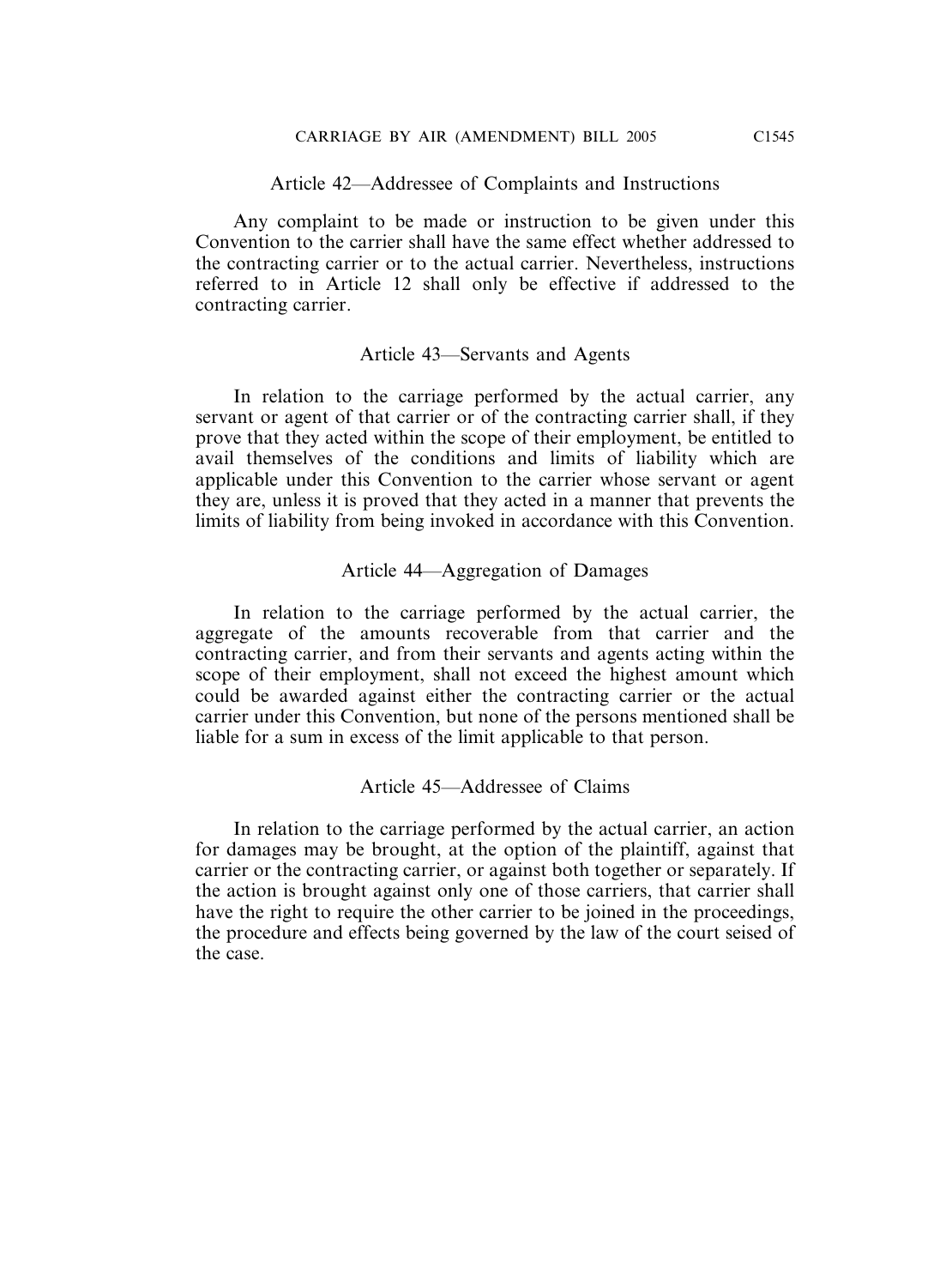#### Article 46—Additional Jurisdiction

Any action for damages contemplated in Article 45 must be brought, at the option of the plaintiff, in the territory of one of the States Parties, either before a court in which an action may be brought against the contracting carrier, as provided in Article 33, or before the court having jurisdiction at the place where the actual carrier has its domicile or its principal place of business.

#### Article 47—Invalidity of Contractual Provisions

Any contractual provision tending to relieve the contracting carrier or the actual carrier of liability under this Chapter or to fix a lower limit than that which is applicable according to this Chapter shall be null and void, but the nullity of any such provision does not involve the nullity of the whole contract, which shall remain subject to the provisions of this Chapter.

## Article 48—Mutual Relations of Contracting and Actual Carriers

Except as provided in Article 45, nothing in this Chapter shall affect the rights and obligations of the carriers between themselves, including any right of recourse or indemnification.

#### Chapter VI

#### Other Provisions

#### Article 49—Mandatory Application

Any clause contained in the contract of carriage and all special agreements entered into before the damage occurred by which the parties purport to infringe the rules laid down by this Convention, whether by deciding the law to be applied, or by altering the rules as to jurisdiction, shall be null and void.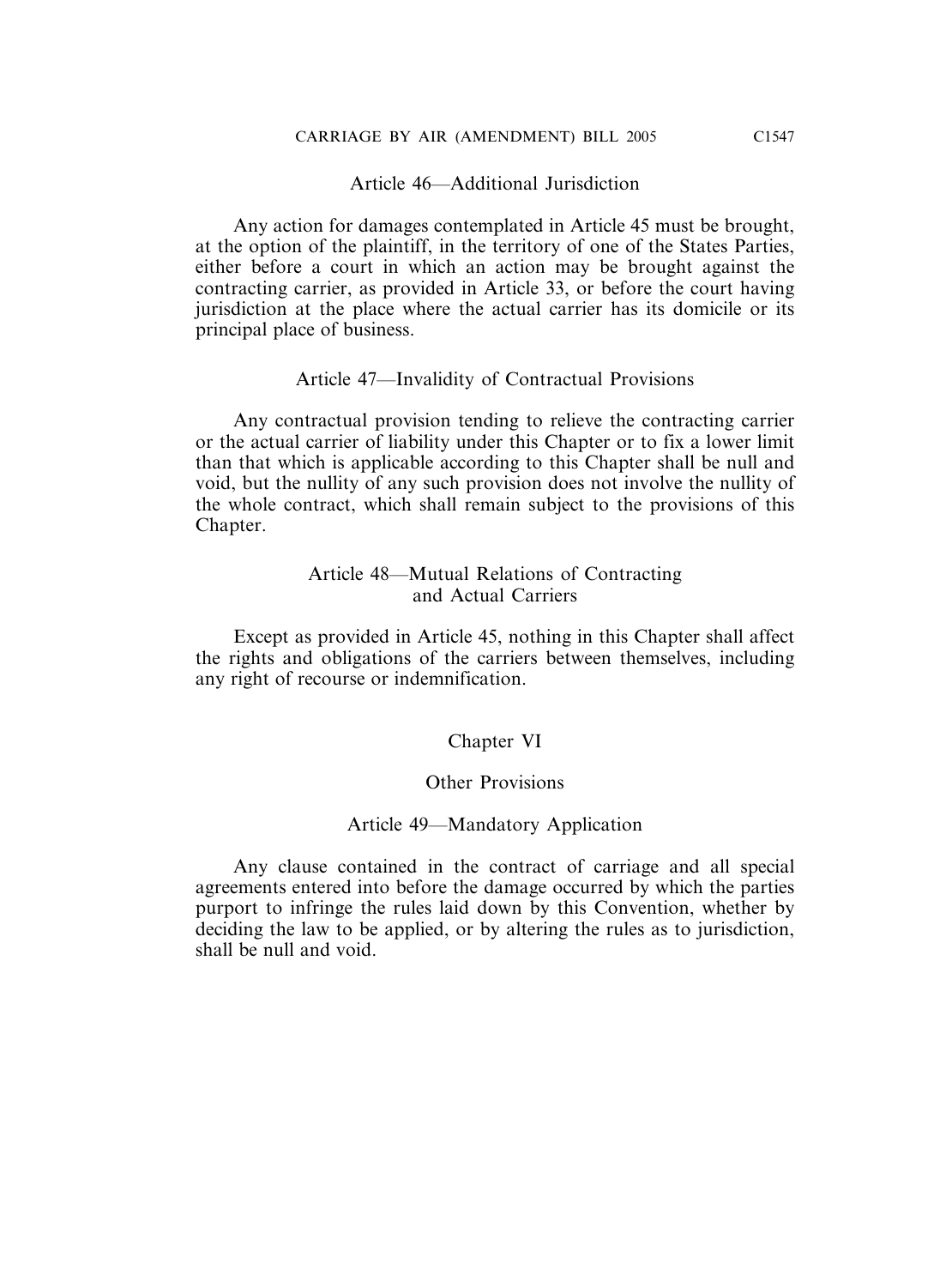# Article 51—Carriage Performed in Extraordinary Circumstances

The provisions of Articles 3 to 5, 7 and 8 relating to the documentation of carriage shall not apply in the case of carriage performed in extraordinary circumstances outside the normal scope of a carrier's business.

## Article 52—Definition of Days

The expression "days" when used in this Convention means calendar days, not working days.

# Chapter VII

## Final Clauses

# Article 56—States with more than one System of Law

(1) If a State has two or more territorial units in which different systems of law are applicable in relation to matters dealt with in this Convention, it may at the time of signature, ratification, acceptance, approval or accession declare that this Convention shall extend to all its territorial units or only to one or more of them and may modify this declaration by submitting another declaration at any time.

(2) Any such declaration shall be notified to the Depositary and shall state expressly the territorial units to which the Convention applies.

- (3) In relation to a State Party which has made such a declaration:
	- (*a*) references in Article 23 to "national currency" shall be construed as referring to the currency of the relevant territorial unit of that State; and
	- (*b*) the reference in Article 28 to "national law" shall be construed as referring to the law of the relevant territorial unit of that State.

## Article 57—Reservations

No reservation may be made to this Convention except that a State Party may at any time declare by a notification addressed to the Depositary that this Convention shall not apply to: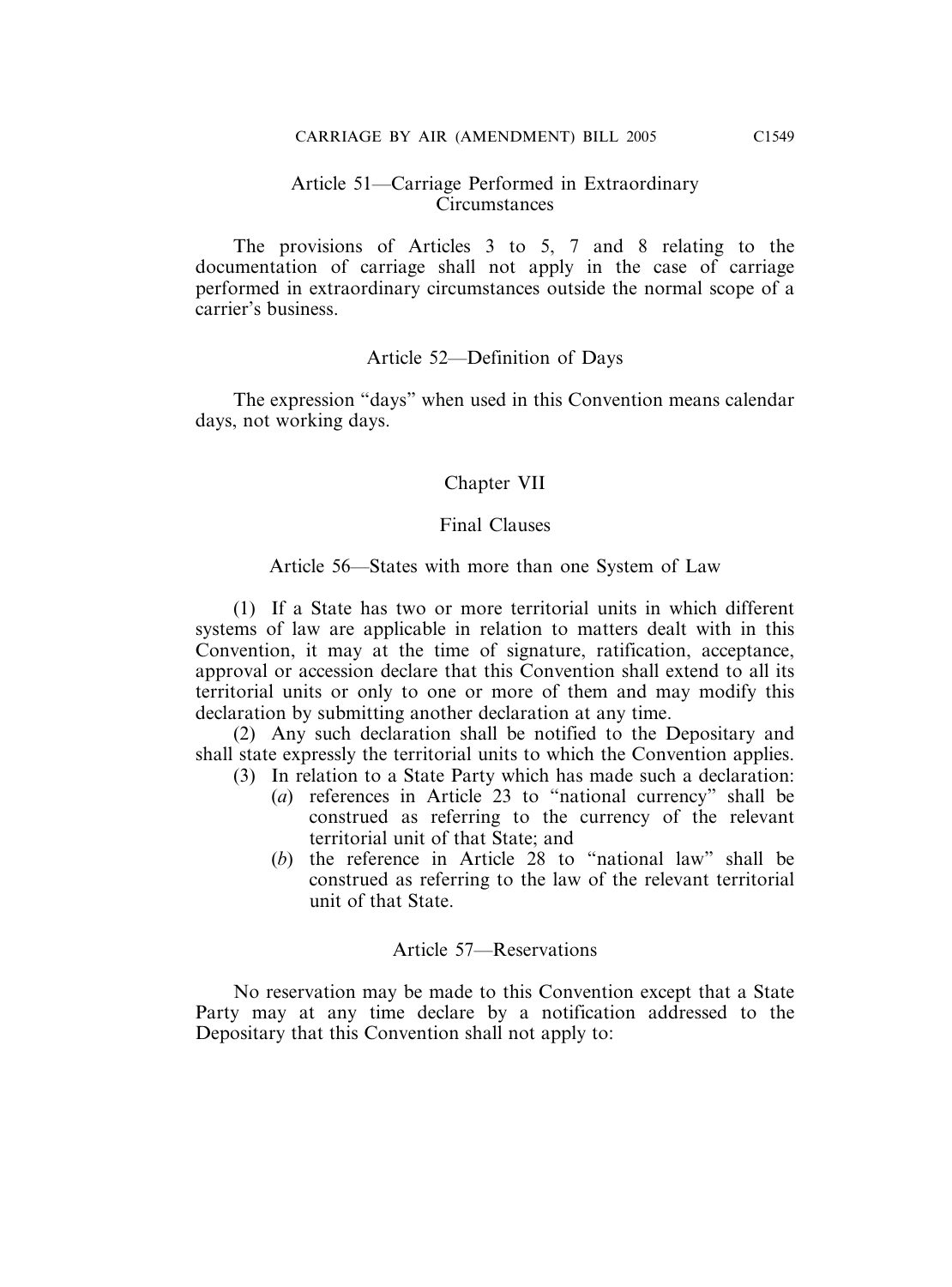- (*a*) international carriage by air performed and operated directly by that State Party for non-commercial purposes in respect to its functions and duties as a sovereign State; and/or
- (*b*) the carriage of persons, cargo and baggage for its military authorities on aircraft registered in or leased by that State Party, the whole capacity of which has been reserved by or on behalf of such authorities.

[*The Preamble, Articles 50, 53, 54 and 55 and the concluding words of the Convention are not reproduced. They deal with matters concerning insurance, signature, ratification and entry into force, denunciation and the relationship between the Montreal Convention and other conventions relating to international carriage by air respectively.*]".

# **23. The Guadalajara Convention**

Schedule 2 is amended, within the square brackets, by repealing "2(1)" and substituting "2".

# **24. Schedule 3 substituted**

Schedule 3 is repealed and the following substituted—

| "SCHEDULE 3 | [ss. 13, 15, 16, |
|-------------|------------------|
|             | 17, 18 & 21]     |

## NON-INTERNATIONAL CARRIAGE, AND CARRIAGE OF MAIL AND POSTAL PACKAGES

# Application of the Montreal Convention

The Montreal Convention as adapted and modified in the form hereinafter set out shall apply in respect of the carriage described in section 13 of this Ordinance—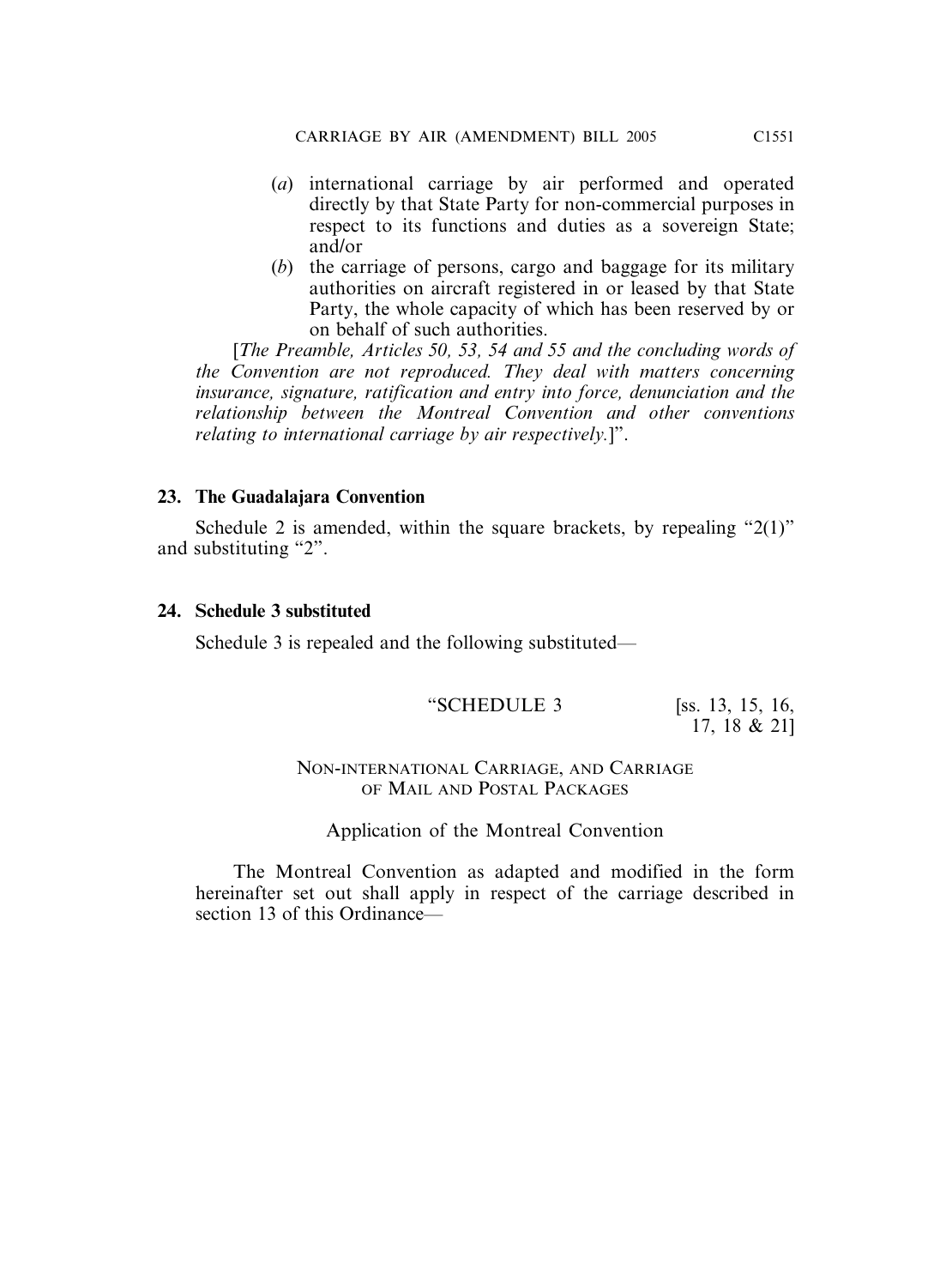# General Provisions

## Article 1—Scope of Application

(1) This Schedule applies to all carriage of persons, baggage or cargo performed by aircraft for reward. It applies equally to gratuitous carriage by aircraft performed by an air transport undertaking.

(3) Carriage to be performed by several successive carriers is deemed, for the purposes of this Schedule, to be one undivided carriage if it has been regarded by the parties as a single operation, whether it had been agreed upon under the form of a single contract or of a series of contracts.

(4) This Schedule applies also to carriage as set out in Chapter V, subject to the terms contained therein.

## Article 2—Carriage Performed by State

(1) This Schedule applies to carriage performed by the State or by legally constituted public bodies provided it falls within the conditions laid down in Article 1.

## Chapter II

Documentation and Duties of the Parties Relating to the Carriage of Passengers, Baggage and Cargo

Article 3—Passengers and Baggage

(1) In respect of carriage of passengers, an individual or collective document of carriage shall be delivered containing:

(*a*) an indication of the places of departure and destination.

(2) Any other means which preserves the information indicated in paragraph (1) may be substituted for the delivery of the document referred to in that paragraph. If any such other means is used, the carrier shall offer to deliver to the passenger a written statement of the information so preserved.

(3) The carrier shall deliver to the passenger a baggage identification tag for each piece of checked baggage.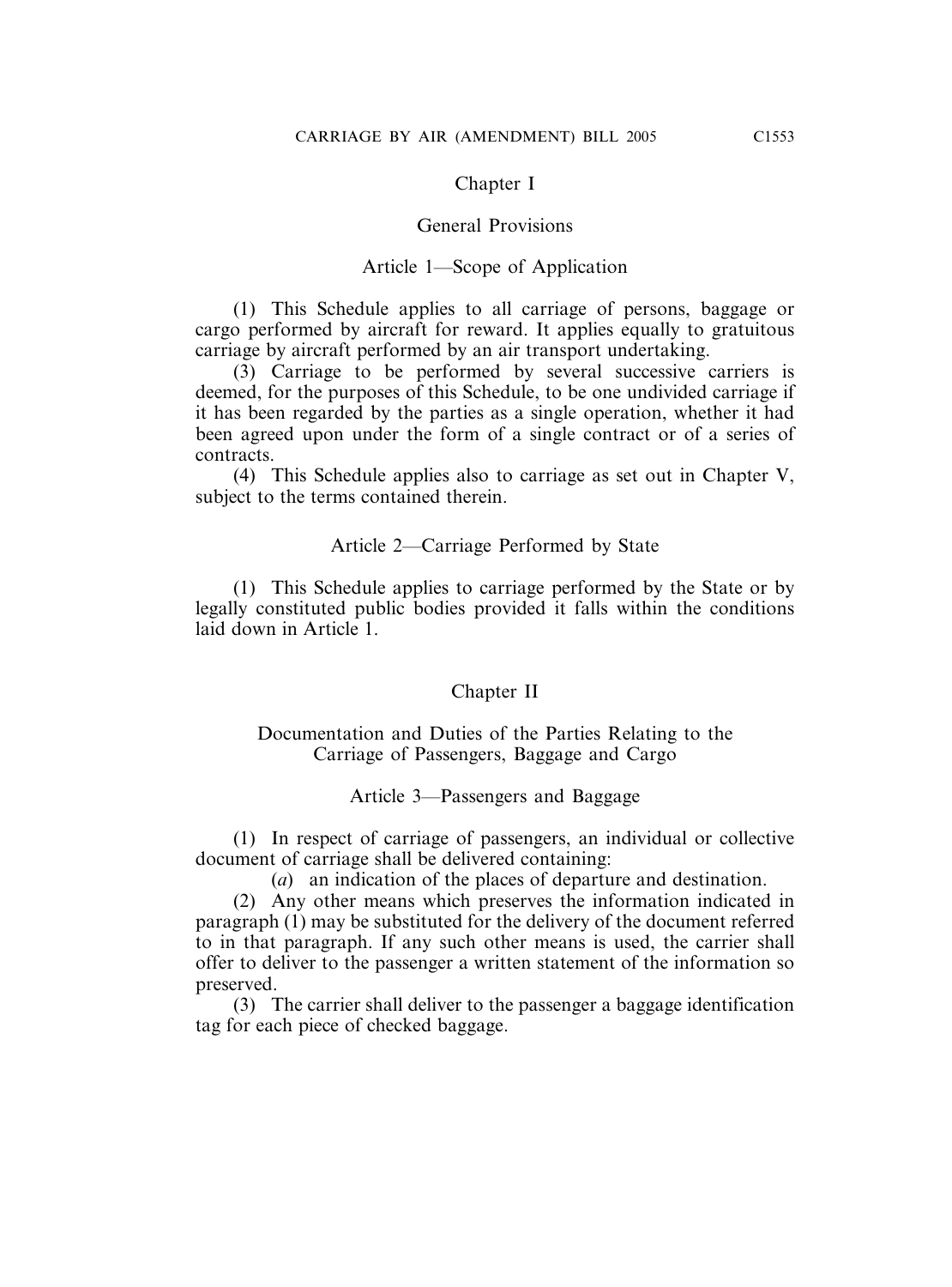(5) Non-compliance with the provisions of the foregoing paragraphs shall not affect the existence or the validity of the contract of carriage, which shall, nonetheless, be subject to the rules of this Schedule including those relating to limitation of liability.

# Article 4—Cargo

(1) In respect of the carriage of cargo, an air waybill shall be delivered.

(2) Any other means which preserves a record of the carriage to be performed may be substituted for the delivery of an air waybill. If such other means are used, the carrier shall, if so requested by the consignor, deliver to the consignor a cargo receipt permitting identification of the consignment and access to the information contained in the record preserved by such other means.

Article 5—Contents of Air Waybill or Cargo Receipt

The air waybill or the cargo receipt shall include:

- (*a*) an indication of the places of departure and destination;
- (*c*) an indication of the weight of the consignment.

Article 6—Document Relating to the Nature of the Cargo

The consignor may be required, if necessary to meet the formalities of customs, police and similar public authorities, to deliver a document indicating the nature of the cargo. This provision creates for the carrier no duty, obligation or liability resulting therefrom.

Article 7—Description of Air Waybill

(1) The air waybill shall be made out by the consignor in three original parts.

(2) The first part shall be marked "for the carrier"; it shall be signed by the consignor. The second part shall be marked "for the consignee"; it shall be signed by the consignor and by the carrier. The third part shall be signed by the carrier who shall hand it to the consignor after the cargo has been accepted.

(3) The signature of the carrier and that of the consignor may be printed or stamped.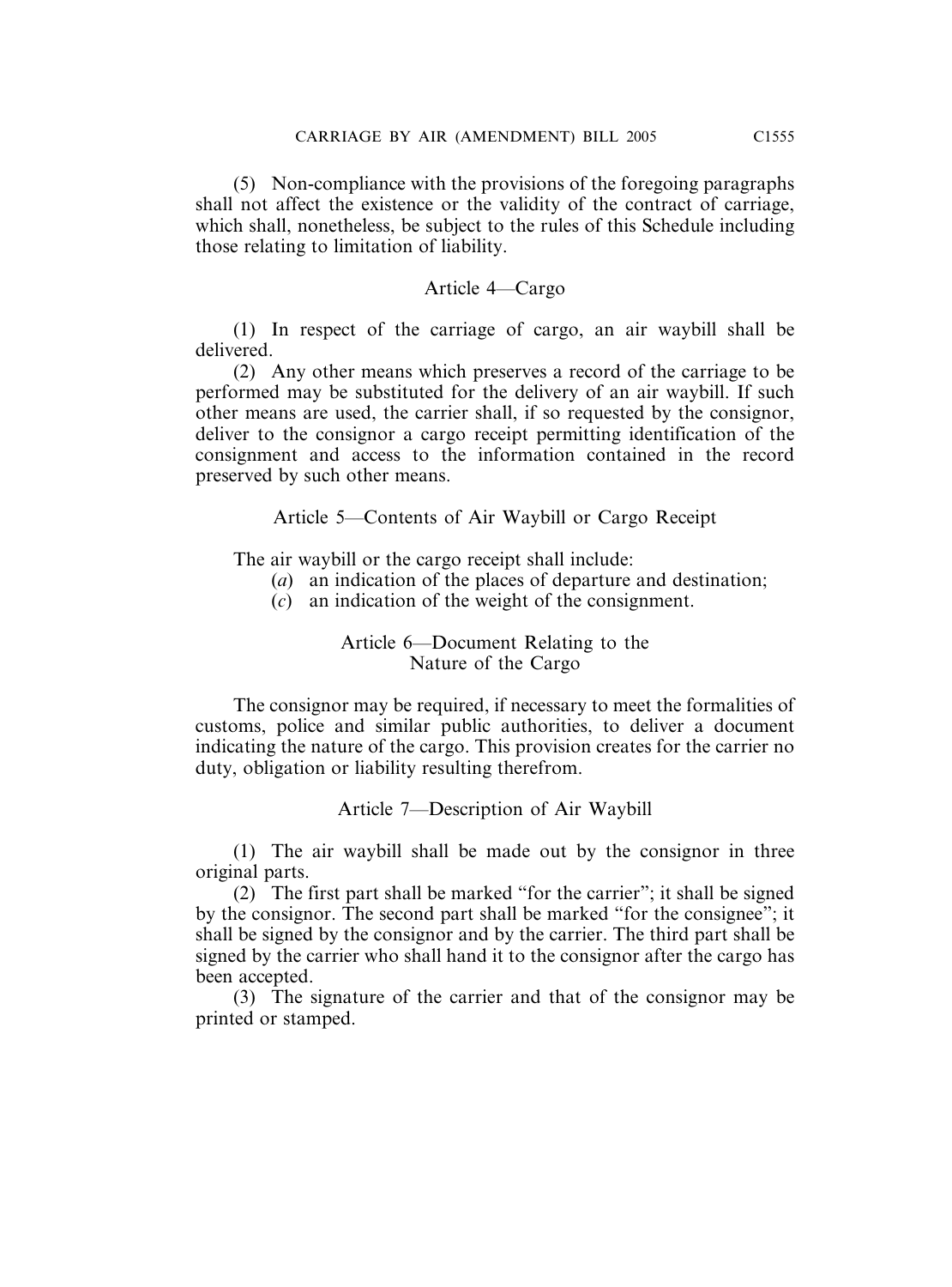(4) If, at the request of the consignor, the carrier makes out the air waybill, the carrier shall be deemed, subject to proof to the contrary, to have done so on behalf of the consignor.

# Article 8—Documentation for Multiple Packages

When there is more than one package:

- (*a*) the carrier of cargo has the right to require the consignor to make out separate air waybills;
- (*b*) the consignor has the right to require the carrier to deliver separate cargo receipts when the other means referred to in paragraph (2) of Article 4 are used.

# Article 9—Non-compliance with Documentary Requirements

Non-compliance with the provisions of Articles 4 to 8 shall not affect the existence or the validity of the contract of carriage, which shall, nonetheless, be subject to the rules of this Schedule including those relating to limitation of liability.

# Article 10—Responsibility for Particulars of Documentation

(1) The consignor is responsible for the correctness of the particulars and statements relating to the cargo inserted by it or on its behalf in the air waybill or furnished by it or on its behalf to the carrier for insertion in the cargo receipt or for insertion in the record preserved by the other means referred to in paragraph (2) of Article 4. The foregoing shall also apply where the person acting on behalf of the consignor is also the agent of the carrier.

(2) The consignor shall indemnify the carrier against all damage suffered by it, or by any other person to whom the carrier is liable, by reason of the irregularity, incorrectness or incompleteness of the particulars and statements furnished by the consignor or on its behalf.

(3) Subject to the provisions of paragraphs (1) and (2) of this Article, the carrier shall indemnify the consignor against all damage suffered by it, or by any other person to whom the consignor is liable, by reason of the irregularity, incorrectness or incompleteness of the particulars and statements inserted by the carrier or on its behalf in the cargo receipt or in the record preserved by the other means referred to in paragraph (2) of Article 4.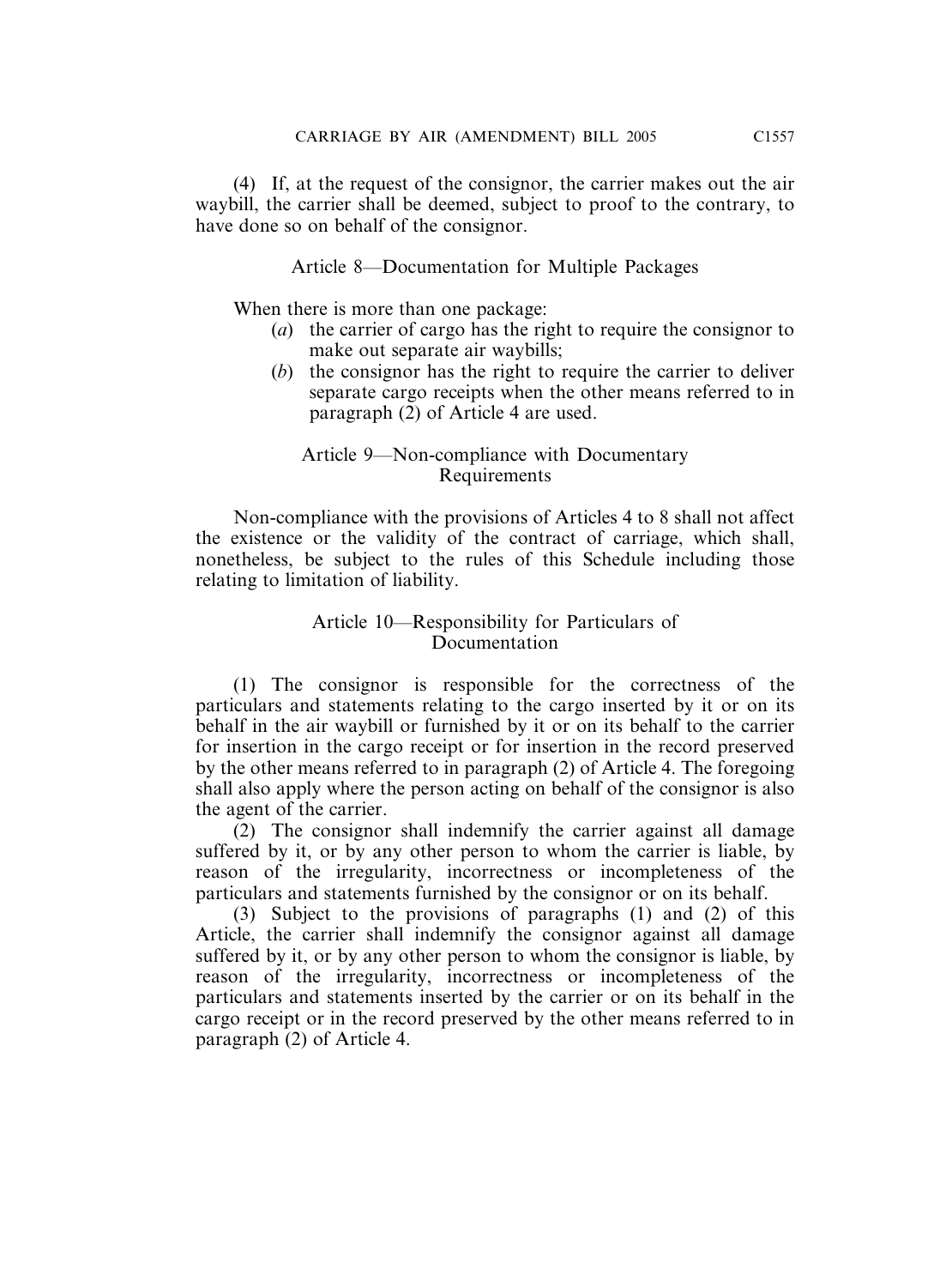# Article 11—Evidentiary Value of Documentation

(1) The air waybill or the cargo receipt is *prima facie* evidence of the conclusion of the contract, of the acceptance of the cargo and of the conditions of carriage mentioned therein.

(2) Any statements in the air waybill or the cargo receipt relating to the weight, dimensions and packing of the cargo, as well as those relating to the number of packages, are *prima facie* evidence of the facts stated; those relating to the quantity, volume and condition of the cargo do not constitute evidence against the carrier except so far as they both have been, and are stated in the air waybill or the cargo receipt to have been, checked by it in the presence of the consignor, or relate to the apparent condition of the cargo.

# Article 12—Right of Disposition of Cargo

(1) Subject to its liability to carry out all its obligations under the contract of carriage, the consignor has the right to dispose of the cargo by withdrawing it at the airport of departure or destination, or by stopping it in the course of the journey on any landing, or by calling for it to be delivered at the place of destination or in the course of the journey to a person other than the consignee originally designated, or by requiring it to be returned to the airport of departure. The consignor must not exercise this right of disposition in such a way as to prejudice the carrier or other consignors and must reimburse any expenses occasioned by the exercise of this right.

(2) If it is impossible to carry out the instructions of the consignor, the carrier must so inform the consignor forthwith.

(3) If the carrier carries out the instructions of the consignor for the disposition of the cargo without requiring the production of the part of the air waybill or the cargo receipt delivered to the latter, the carrier will be liable, without prejudice to its right of recovery from the consignor, for any damage which may be caused thereby to any person who is lawfully in possession of that part of the air waybill or the cargo receipt.

(4) The right conferred on the consignor ceases at the moment when that of the consignee begins in accordance with Article 13. Nevertheless, if the consignee declines to accept the cargo, or cannot be communicated with, the consignor resumes its right of disposition.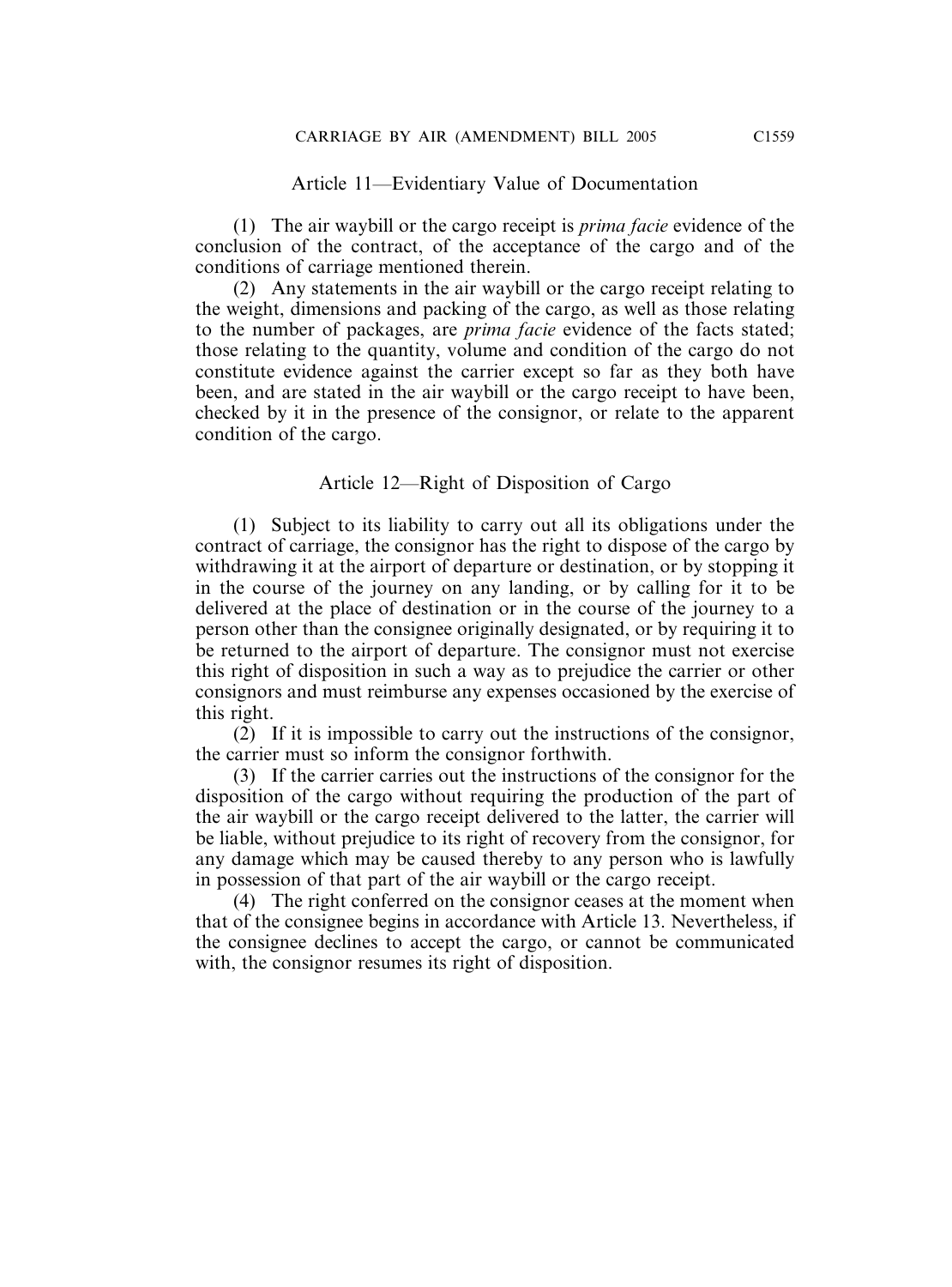# Article 13—Delivery of the Cargo

(1) Except when the consignor has exercised its right under Article 12, the consignee is entitled, on arrival of the cargo at the place of destination, to require the carrier to deliver the cargo to it, on payment of the charges due and on complying with the conditions of carriage.

(2) Unless it is otherwise agreed, it is the duty of the carrier to give notice to the consignee as soon as the cargo arrives.

(3) If the carrier admits the loss of the cargo, or if the cargo has not arrived at the expiration of seven days after the date on which it ought to have arrived, the consignee is entitled to enforce against the carrier the rights which flow from the contract of carriage.

# Article 14—Enforcement of the Rights of Consignor and Consignee

The consignor and the consignee can respectively enforce all the rights given to them by Articles 12 and 13, each in its own name, whether it is acting in its own interest or in the interest of another, provided that it carries out the obligations imposed by the contract of carriage.

> Article 15—Relations of Consignor and Consignee or Mutual Relations of Third Parties

(1) Articles 12, 13 and 14 do not affect either the relations of the consignor and the consignee with each other or the mutual relations of third parties whose rights are derived either from the consignor or from the consignee.

(2) The provisions of Articles 12, 13 and 14 can only be varied by express provision in the air waybill or the cargo receipt.

## Article 16—Formalities of Customs, Police or Other Public Authorities

(1) The consignor must furnish such information and such documents as are necessary to meet the formalities of customs, police and any other public authorities before the cargo can be delivered to the consignee. The consignor is liable to the carrier for any damage occasioned by the absence, insufficiency or irregularity of any such information or documents, unless the damage is due to the fault of the carrier, its servants or agents.

(2) The carrier is under no obligation to enquire into the correctness or sufficiency of such information or documents.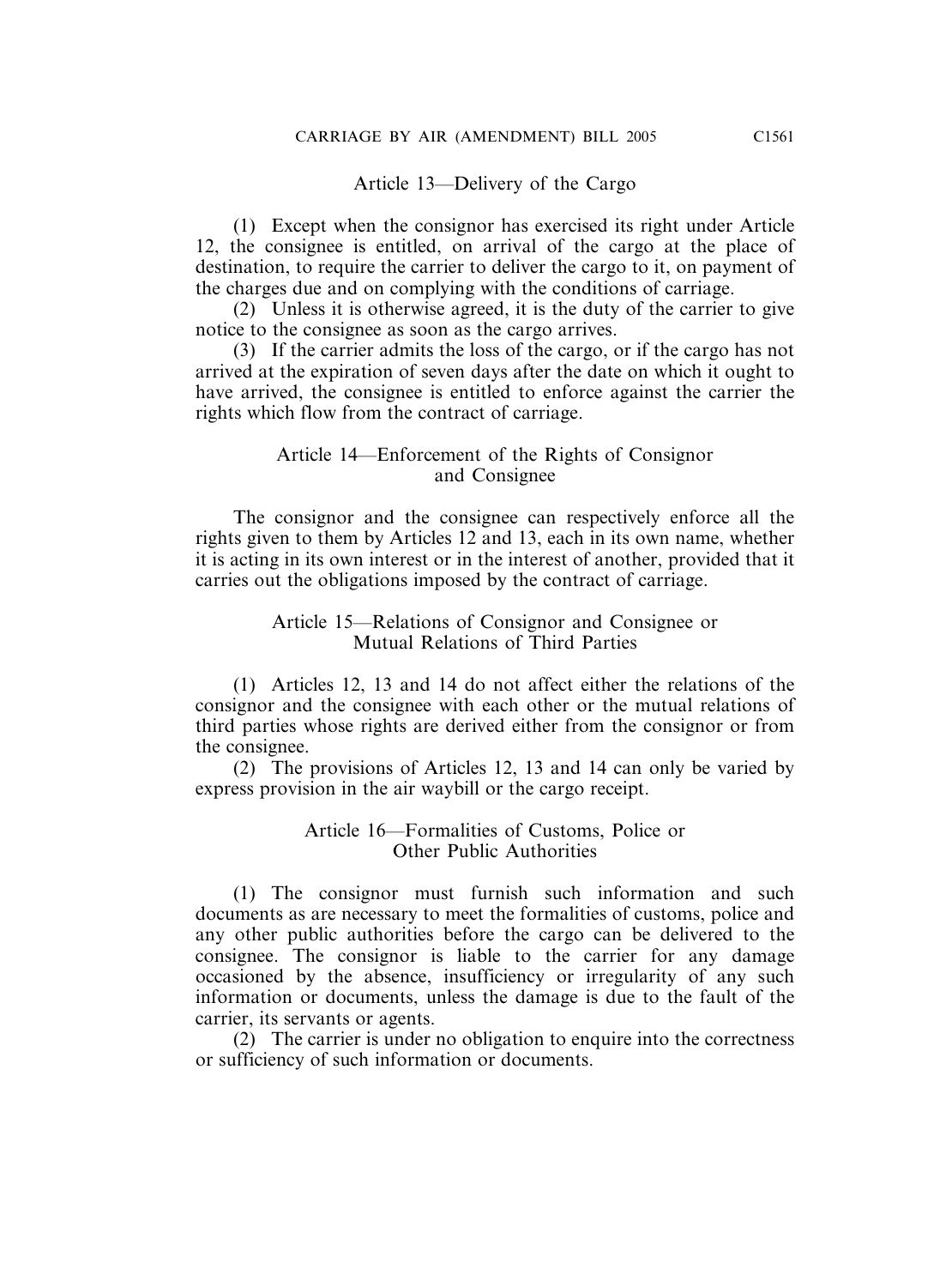## Chapter III

## Liability of the Carrier and Extent of Compensation for Damage

## Article 17—Death and Injury of Passengers— Damage to Baggage

(1) The carrier is liable for damage sustained in case of death or bodily injury of a passenger upon condition only that the accident which caused the death or injury took place on board the aircraft or in the course of any of the operations of embarking or disembarking.

(2) The carrier is liable for damage sustained in case of destruction or loss of, or of damage to, checked baggage upon condition only that the event which caused the destruction, loss or damage took place on board the aircraft or during any period within which the checked baggage was in the charge of the carrier. However, the carrier is not liable if and to the extent that the damage resulted from the inherent defect, quality or vice of the baggage. In the case of unchecked baggage, including personal items, the carrier is liable if the damage resulted from its fault or that of its servants or agents.

(3) If the carrier admits the loss of the checked baggage, or if the checked baggage has not arrived at the expiration of twenty-one days after the date on which it ought to have arrived, the passenger is entitled to enforce against the carrier the rights which flow from the contract of carriage.

(4) Unless otherwise specified, in this Schedule the term "baggage" means both checked baggage and unchecked baggage.

Article 18—Damage to Cargo

(1) The carrier is liable for damage sustained in the event of the destruction or loss of, or damage to, cargo upon condition only that the event which caused the damage so sustained took place during the carriage by air.

(2) However, the carrier is not liable if and to the extent it proves that the destruction, or loss of, or damage to, the cargo resulted from one or more of the following:

- (*a*) inherent defect, quality or vice of that cargo;
- (*b*) defective packing of that cargo performed by a person other than the carrier or its servants or agents;
- (*c*) an act of war or an armed conflict;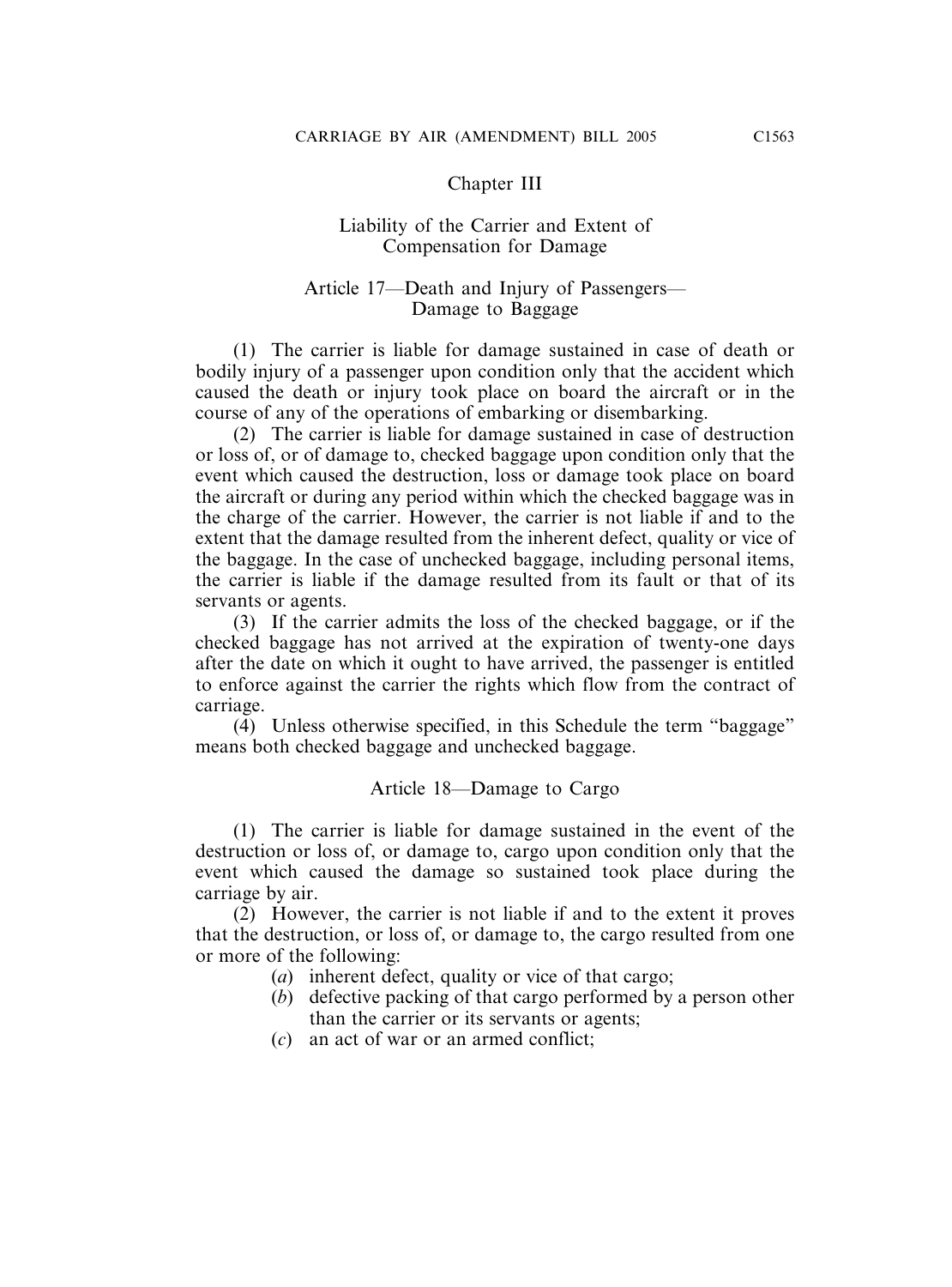(*d* ) an act of public authority carried out in connection with the entry, exit or transit of the cargo.

(3) The carriage by air within the meaning of paragraph (1) of this Article comprises the period during which the cargo is in the charge of the carrier.

(4) The period of the carriage by air does not extend to any carriage by land, by sea or by inland waterway performed outside an airport. If, however, such carriage takes place in the performance of a contract for carriage by air, for the purpose of loading, delivery or transhipment, any damage is presumed, subject to proof to the contrary, to have been the result of an event which took place during the carriage by air. If a carrier, without the consent of the consignor, substitutes carriage by another mode of transport for the whole or part of a carriage intended by the agreement between the parties to be carriage by air, such carriage by another mode of transport is deemed to be within the period of carriage by air.

## Article 19—Delay

The carrier is liable for damage occasioned by delay in the carriage by air of passengers, baggage or cargo. Nevertheless, the carrier shall not be liable for damage occasioned by delay if it proves that it and its servants and agents took all measures that could reasonably be required to avoid the damage or that it was impossible for it or them to take such measures.

## Article 20—Exoneration

If the carrier proves that the damage was caused or contributed to by the negligence or other wrongful act or omission of the person claiming compensation, or the person from whom he or she derives his or her rights, the carrier shall be wholly or partly exonerated from its liability to the claimant to the extent that such negligence or wrongful act or omission caused or contributed to the damage. When by reason of death or injury of a passenger compensation is claimed by a person other than the passenger, the carrier shall likewise be wholly or partly exonerated from its liability to the extent that it proves that the damage was caused or contributed to by the negligence or other wrongful act or omission of that passenger. This Article applies to all the liability provisions in this Schedule, including paragraph (1) of Article 21.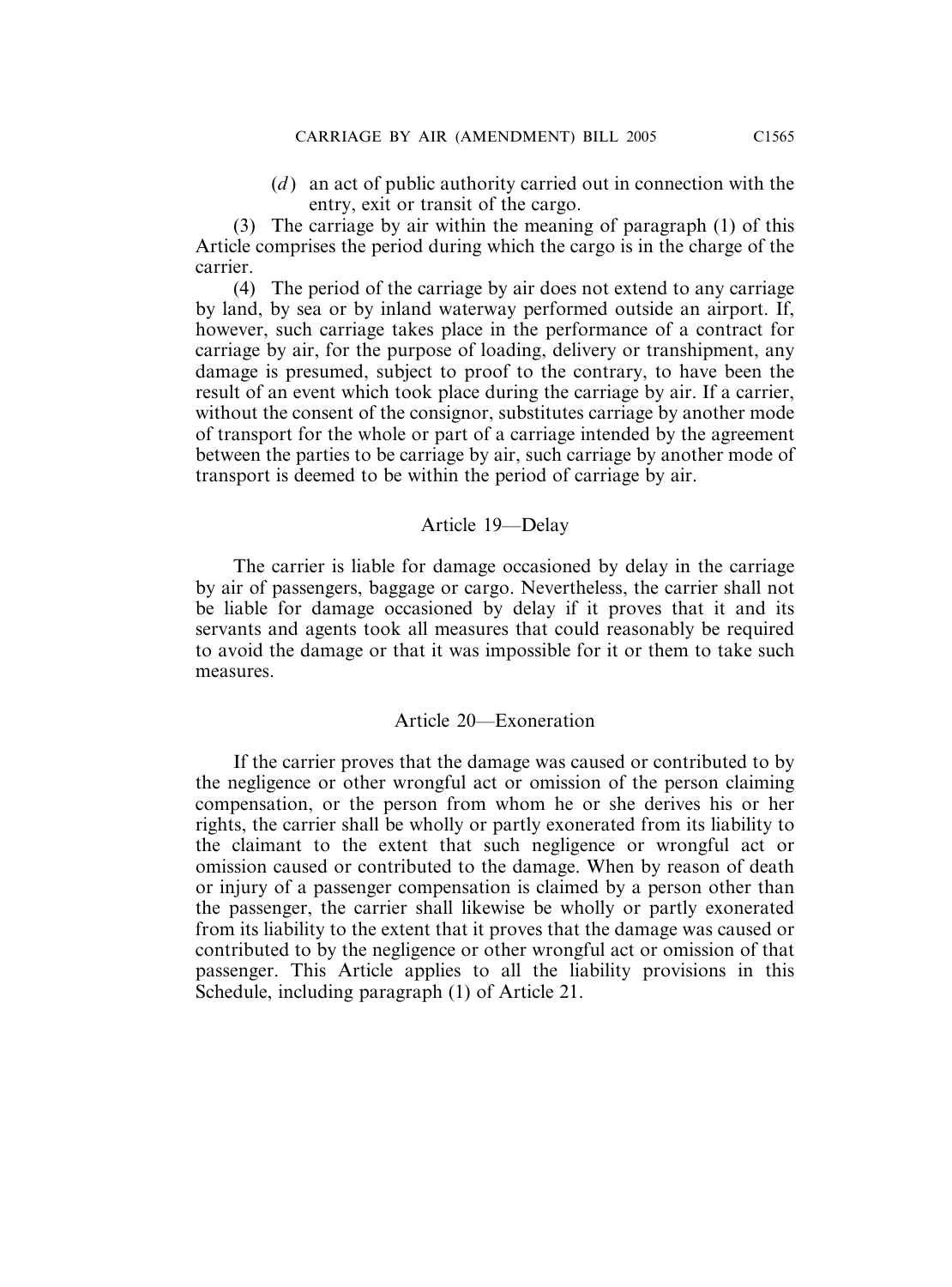# Article 21—Compensation in Case of Death or Injury of Passengers

(1) For damages arising under paragraph (1) of Article 17 not exceeding 100 000 Special Drawing Rights for each passenger, the carrier shall not be able to exclude or limit its liability.

(2) The carrier shall not be liable for damages arising under paragraph (1) of Article 17 to the extent that they exceed for each passenger 100 000 Special Drawing Rights if the carrier proves that:

- (*a*) such damage was not due to the negligence or other wrongful act or omission of the carrier or its servants or agents; or
- (*b*) such damage was solely due to the negligence or other wrongful act or omission of a third party.

# Article 22—Limits of Liability in Relation to Delay, Baggage and Cargo

(1) In the case of damage caused by delay as specified in Article 19 in the carriage of persons, the liability of the carrier for each passenger is limited to 4 150 Special Drawing Rights.

(2) In the carriage of baggage, the liability of the carrier in the case of destruction, loss, damage or delay is limited to 1 000 Special Drawing Rights for each passenger unless the passenger has made, at the time when the checked baggage was handed over to the carrier, a special declaration of interest in delivery at destination and has paid a supplementary sum if the case so requires. In that case the carrier will be liable to pay a sum not exceeding the declared sum, unless it proves that the sum is greater than the passenger's actual interest in delivery at destination.

(3) In the carriage of cargo, the liability of the carrier in the case of destruction, loss, damage or delay is limited to a sum of 17 Special Drawing Rights per kilogramme, unless the consignor has made, at the time when the package was handed over to the carrier, a special declaration of interest in delivery at destination and has paid a supplementary sum if the case so requires. In that case the carrier will be liable to pay a sum not exceeding the declared sum, unless it proves that the sum is greater than the consignor's actual interest in delivery at destination.

(4) In the case of destruction, loss, damage or delay of part of the cargo, or of any object contained therein, the weight to be taken into consideration in determining the amount to which the carrier's liability is limited shall be only the total weight of the package or packages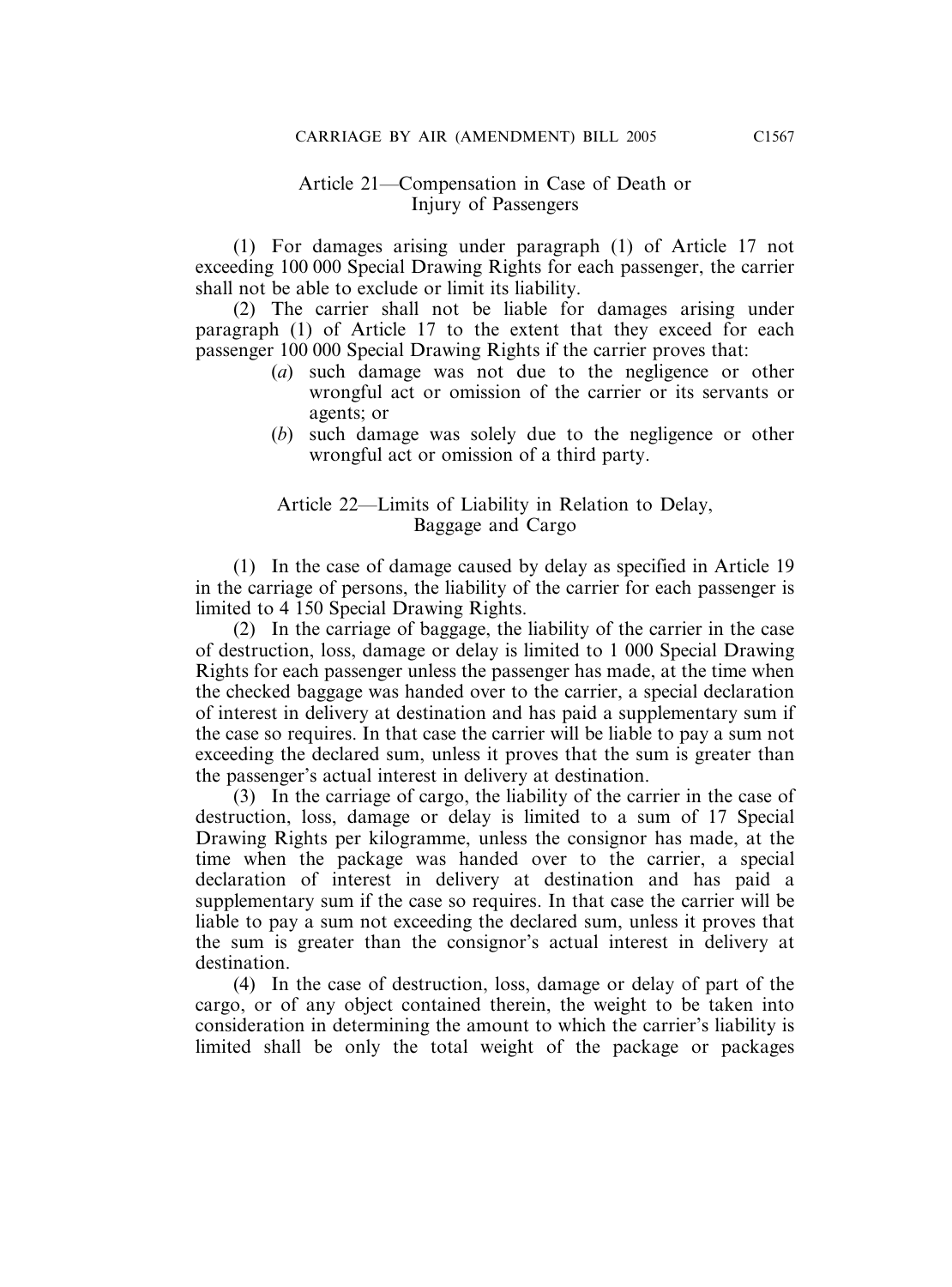concerned. Nevertheless, when the destruction, loss, damage or delay of a part of the cargo, or of an object contained therein, affects the value of other packages covered by the same air waybill, or the same receipt or, if they were not issued, by the same record preserved by the other means referred to in paragraph (2) of Article 4, the total weight of such package or packages shall also be taken into consideration in determining the limit of liability.

(5) The foregoing provisions of paragraphs (1) and (2) of this Article shall not apply if it is proved that the damage resulted from an act or omission of the carrier, its servants or agents, done with intent to cause damage or recklessly and with knowledge that damage would probably result; provided that, in the case of such act or omission of a servant or agent, it is also proved that such servant or agent was acting within the scope of its employment.

(6) The limits prescribed in Article 21 and in this Article shall not prevent the court from awarding, in accordance with its own law, in addition, the whole or part of the court costs and of the other expenses of the litigation incurred by the plaintiff, including interest. The foregoing provision shall not apply if the amount of the damages awarded, excluding court costs and other expenses of the litigation, does not exceed the sum which the carrier has offered in writing to the plaintiff within a period of six months from the date of the occurrence causing the damage, or before the commencement of the action, if that is later.

# Article 23—Conversion of Monetary Units

(1) The sums mentioned in terms of Special Drawing Right in this Schedule shall be deemed to refer to the Special Drawing Right as defined by the International Monetary Fund. Conversion of the sums into Hong Kong dollars shall, in case of judicial proceedings, be made according to the value of Hong Kong dollars in terms of the Special Drawing Right at the date of the judgement.

## Article 25—Stipulation on Limits

A carrier may stipulate that the contract of carriage shall be subject to higher limits of liability than those provided for in this Schedule or to no limits of liability whatsoever.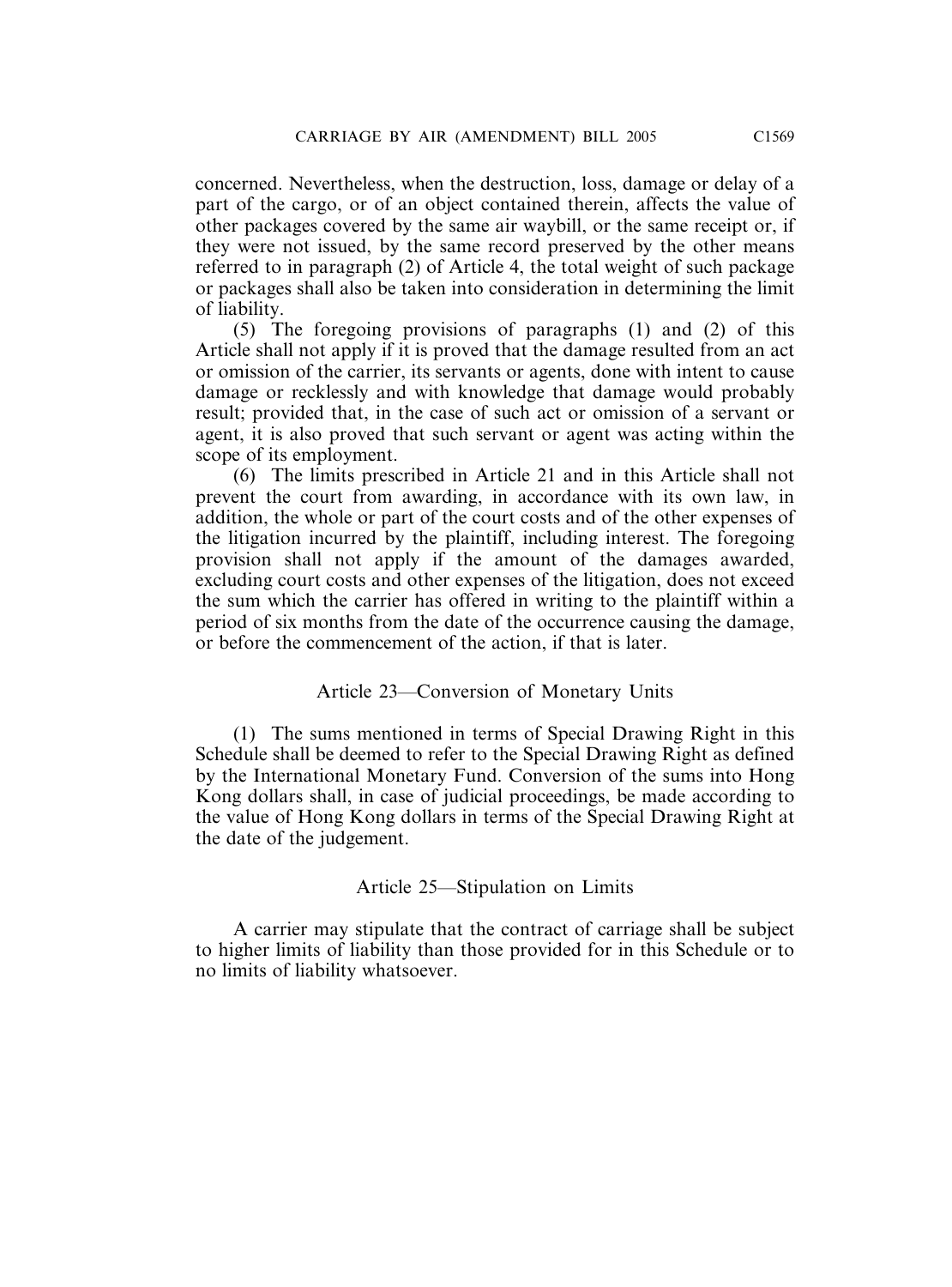#### Article 26—Invalidity of Contractual Provisions

Any provision tending to relieve the carrier of liability or to fix a lower limit than that which is laid down in this Schedule shall be null and void, but the nullity of any such provision does not involve the nullity of the whole contract, which shall remain subject to the provisions of this Schedule.

## Article 27—Freedom to Contract

Nothing contained in this Schedule shall prevent the carrier from refusing to enter into any contract of carriage, from waiving any defences available under the Schedule, or from laying down conditions which do not conflict with the provisions of this Schedule.

# Article 29—Basis of Claims

In the carriage of passengers, baggage and cargo, any action for damages, however founded, whether under this Schedule or in contract or in tort or otherwise, can only be brought subject to the conditions and such limits of liability as are set out in this Schedule without prejudice to the question as to who are the persons who have the right to bring suit and what are their respective rights. In any such action, punitive, exemplary or any other non-compensatory damages shall not be recoverable.

Article 30—Servants, Agents—Aggregation of Claims

(1) If an action is brought against a servant or agent of the carrier arising out of damage to which the Schedule relates, such servant or agent, if they prove that they acted within the scope of their employment, shall be entitled to avail themselves of the conditions and limits of liability which the carrier itself is entitled to invoke under this Schedule.

(2) The aggregate of the amounts recoverable from the carrier, its servants and agents, in that case, shall not exceed the said limits.

(3) Save in respect of the carriage of cargo, the provisions of paragraphs (1) and (2) of this Article shall not apply if it is proved that the damage resulted from an act or omission of the servant or agent done with intent to cause damage or recklessly and with knowledge that damage would probably result.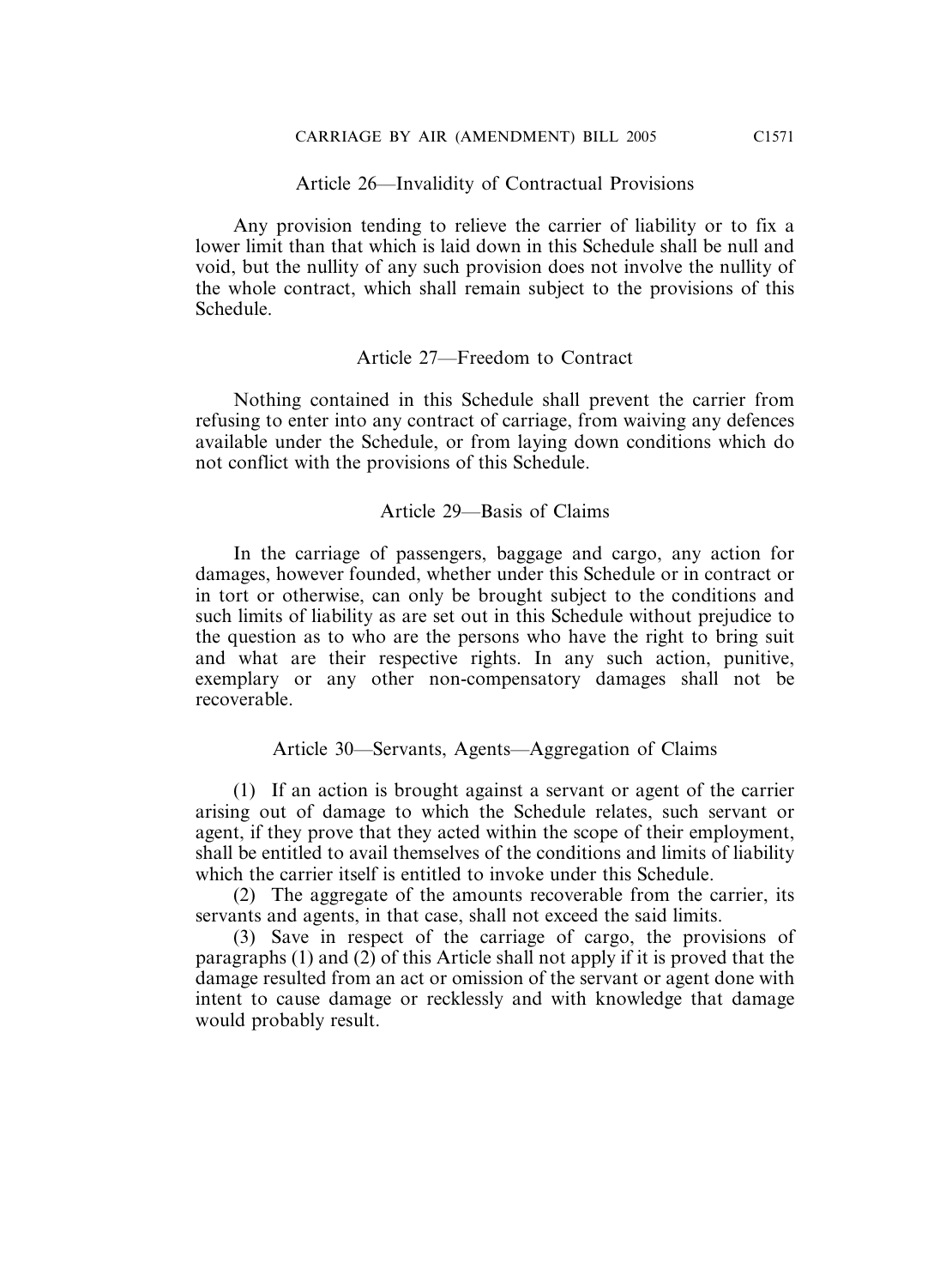# Article 31—Timely Notice of Complaints

(1) Receipt by the person entitled to delivery of checked baggage or cargo without complaint is *prima facie* evidence that the same has been delivered in good condition and in accordance with the document of carriage or with the record preserved by the other means referred to in paragraph (2) of Article 3 and paragraph (2) of Article 4.

(2) In the case of damage, the person entitled to delivery must complain to the carrier forthwith after the discovery of the damage, and, at the latest, within seven days from the date of receipt in the case of checked baggage and fourteen days from the date of receipt in the case of cargo. In the case of delay, the complaint must be made at the latest within twenty-one days from the date on which the baggage or cargo have been placed at his or her disposal.

(3) Every complaint must be made in writing and given or dispatched within the times aforesaid.

(4) If no complaint is made within the times aforesaid, no action shall lie against the carrier, save in the case of fraud on its part.

# Article 32—Death of Person Liable

In the case of the death of the person liable, an action for damages lies in accordance with the terms of this Schedule against those legally representing his or her estate.

## Article 34—Arbitration

(1) Subject to the provisions of this Article, the parties to the contract of carriage for cargo may stipulate that any dispute relating to the liability of the carrier under this Schedule shall be settled by arbitration. Such agreement shall be in writing.

(3) The arbitrator or arbitration tribunal shall apply the provisions of this Schedule.

(4) The provisions of paragraph (3) of this Article shall be deemed to be part of every arbitration clause or agreement, and any term of such clause or agreement which is inconsistent therewith shall be null and void.

# Article 35—Limitation of Actions

(1) The right to damages shall be extinguished if an action is not brought within a period of two years, reckoned from the date of arrival at the destination, or from the date on which the aircraft ought to have arrived, or from the date on which the carriage stopped.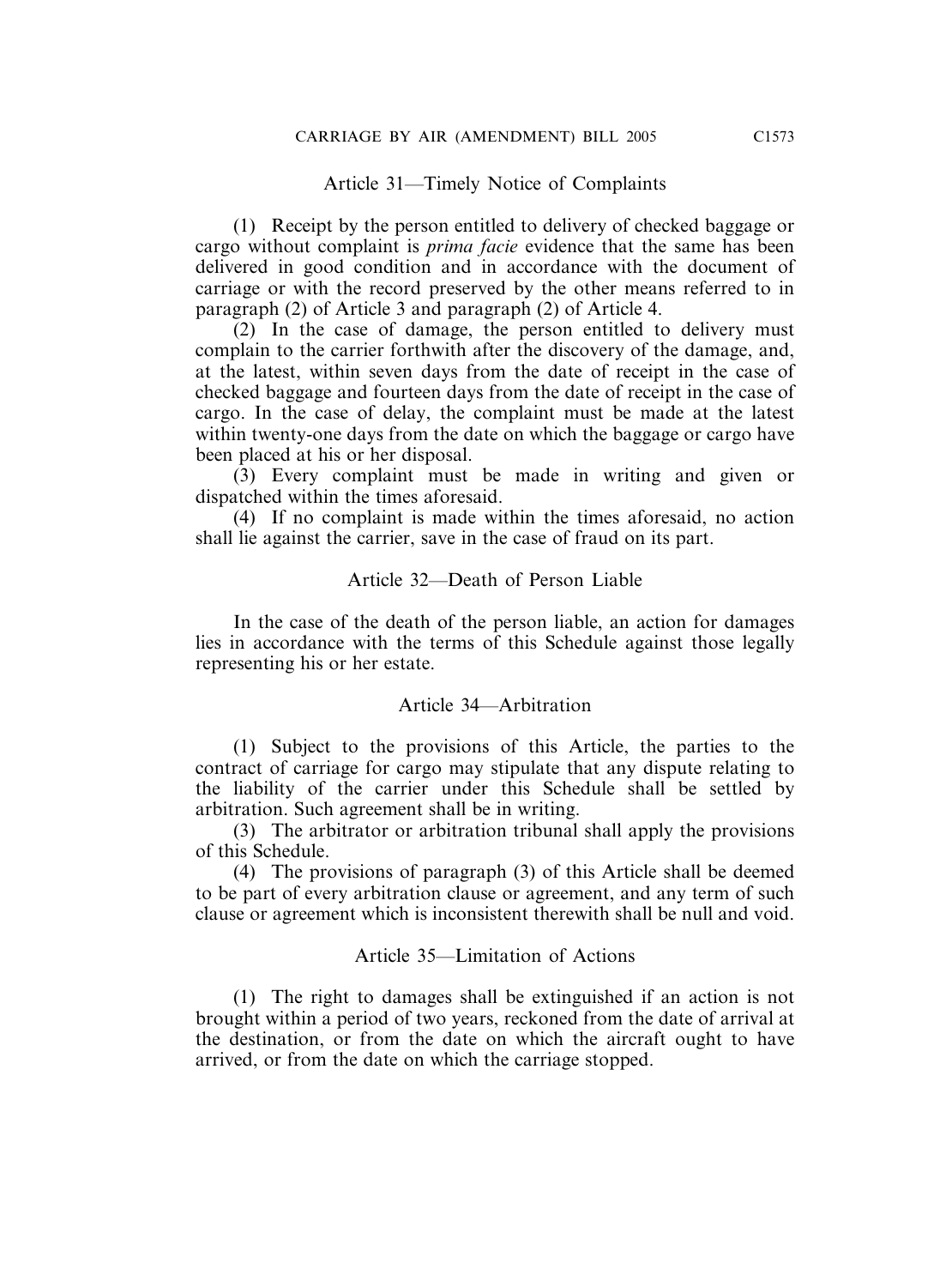(2) The method of calculating that period shall be determined by the law of the court seised of the case.

## Article 36—Successive Carriage

(1) In the case of carriage to be performed by various successive carriers and falling within the definition set out in paragraph (3) of Article 1, each carrier which accepts passengers, baggage or cargo is subject to the rules set out in this Schedule and is deemed to be one of the parties to the contract of carriage in so far as the contract deals with that part of the carriage which is performed under its supervision.

(2) In the case of carriage of this nature, the passenger or any person entitled to compensation in respect of him or her can take action only against the carrier which performed the carriage during which the accident or the delay occurred, save in the case where, by express agreement, the first carrier has assumed liability for the whole journey.

(3) As regards baggage or cargo, the passenger or consignor will have a right of action against the first carrier, and the passenger or consignee who is entitled to delivery will have a right of action against the last carrier, and further, each may take action against the carrier which performed the carriage during which the destruction, loss, damage or delay took place. These carriers will be jointly and severally liable to the passenger or to the consignor or consignee.

## Article 37—Right of Recourse against Third Parties

Nothing in this Schedule shall prejudice the question whether a person liable for damage in accordance with its provisions has a right of recourse against any other person.

## Chapter IV

## Combined Carriage

## Article 38—Combined Carriage

(1) In the case of combined carriage performed partly by air and partly by any other mode of carriage, the provisions of this Schedule shall, subject to paragraph (4) of Article 18, apply only to the carriage by air, provided that the carriage by air falls within the terms of Article 1.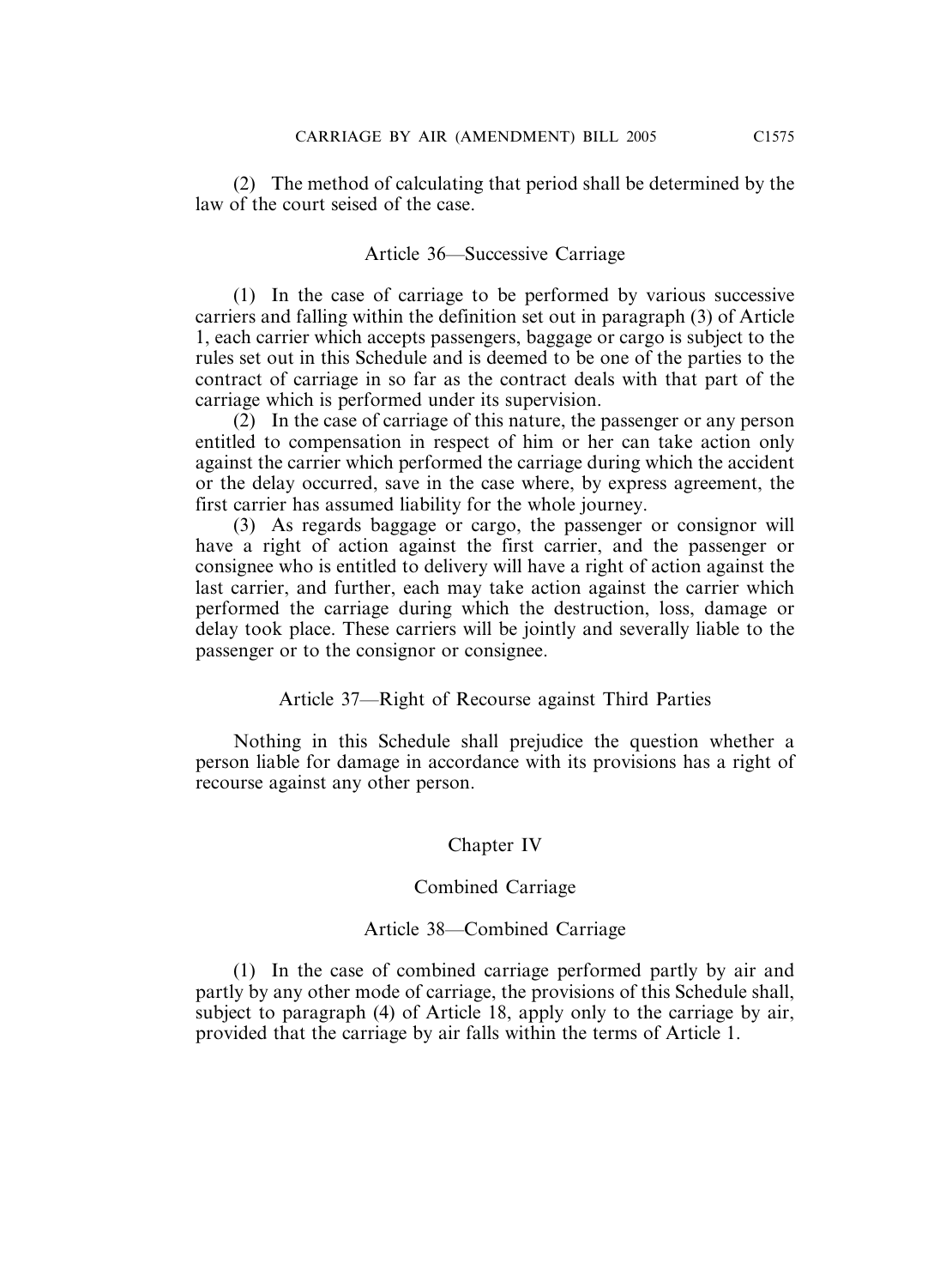(2) Nothing in this Schedule shall prevent the parties in the case of combined carriage from inserting in the document of air carriage conditions relating to other modes of carriage, provided that the provisions of this Schedule are observed as regards the carriage by air.

# Chapter V

# Carriage by Air Performed by a Person other than the Contracting Carrier

# Article 39—Contracting Carrier—Actual Carrier

The provisions of this Chapter apply when a person (hereinafter referred to as "the contracting carrier") as a principal makes a contract of carriage governed by this Schedule with a passenger or consignor or with a person acting on behalf of the passenger or consignor, and another person (hereinafter referred to as "the actual carrier") performs, by virtue of authority from the contracting carrier, the whole or part of the carriage, but is not with respect to such part a successive carrier within the meaning of this Schedule. Such authority shall be presumed in the absence of proof to the contrary.

# Article 40—Respective Liability of Contracting and Actual Carriers

If an actual carrier performs the whole or part of carriage which, according to the contract referred to in Article 39, is governed by this Schedule, both the contracting carrier and the actual carrier shall, except as otherwise provided in this Chapter, be subject to the rules of this Schedule, the former for the whole of the carriage contemplated in the contract, the latter solely for the carriage which it performs.

Article 41—Mutual Liability

(1) The acts and omissions of the actual carrier and of its servants and agents acting within the scope of their employment shall, in relation to the carriage performed by the actual carrier, be deemed to be also those of the contracting carrier.

(2) The acts and omissions of the contracting carrier and of its servants and agents acting within the scope of their employment shall, in relation to the carriage performed by the actual carrier, be deemed to be also those of the actual carrier. Nevertheless, no such act or omission shall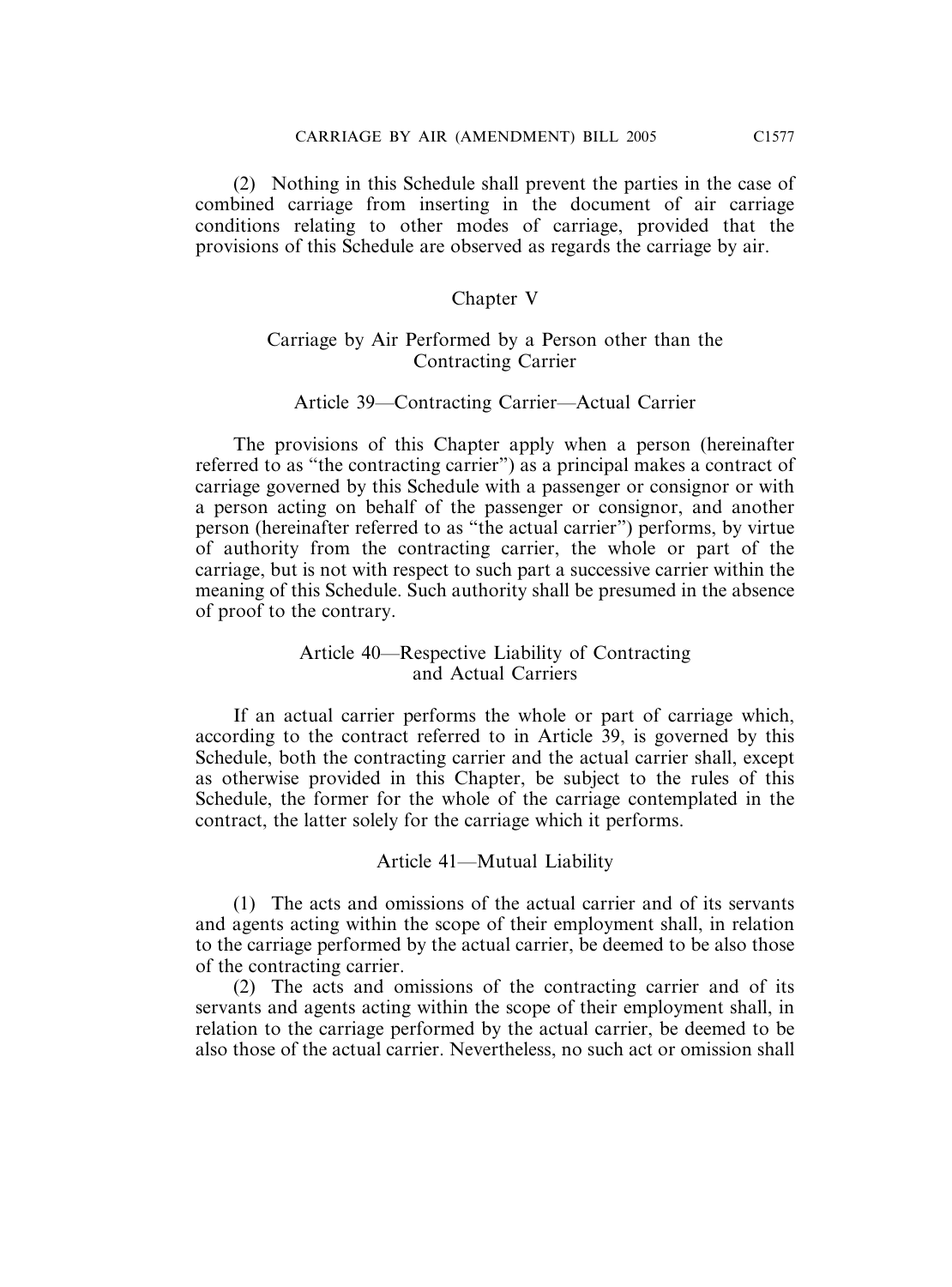subject the actual carrier to liability exceeding the amounts referred to in Articles 21 and 22. Any special agreement under which the contracting carrier assumes obligations not imposed by this Schedule or any waiver of rights or defences conferred by this Schedule or any special declaration of interest in delivery at destination contemplated in Article 22 shall not affect the actual carrier unless agreed to by it.

# Article 42—Addressee of Complaints and Instructions

Any complaint to be made or instruction to be given under this Schedule to the carrier shall have the same effect whether addressed to the contracting carrier or to the actual carrier. Nevertheless, instructions referred to in Article 12 shall only be effective if addressed to the contracting carrier.

# Article 43—Servants and Agents

In relation to the carriage performed by the actual carrier, any servant or agent of that carrier or of the contracting carrier shall, if they prove that they acted within the scope of their employment, be entitled to avail themselves of the conditions and limits of liability which are applicable under this Schedule to the carrier whose servant or agent they are, unless it is proved that they acted in a manner that prevents the limits of liability from being invoked in accordance with this Schedule.

## Article 44—Aggregation of Damages

In relation to the carriage performed by the actual carrier, the aggregate of the amounts recoverable from that carrier and the contracting carrier, and from their servants and agents acting within the scope of their employment, shall not exceed the highest amount which could be awarded against either the contracting carrier or the actual carrier under this Schedule, but none of the persons mentioned shall be liable for a sum in excess of the limit applicable to that person.

## Article 45—Addressee of Claims

In relation to the carriage performed by the actual carrier, an action for damages may be brought, at the option of the plaintiff, against that carrier or the contracting carrier, or against both together or separately. If the action is brought against only one of those carriers, that carrier shall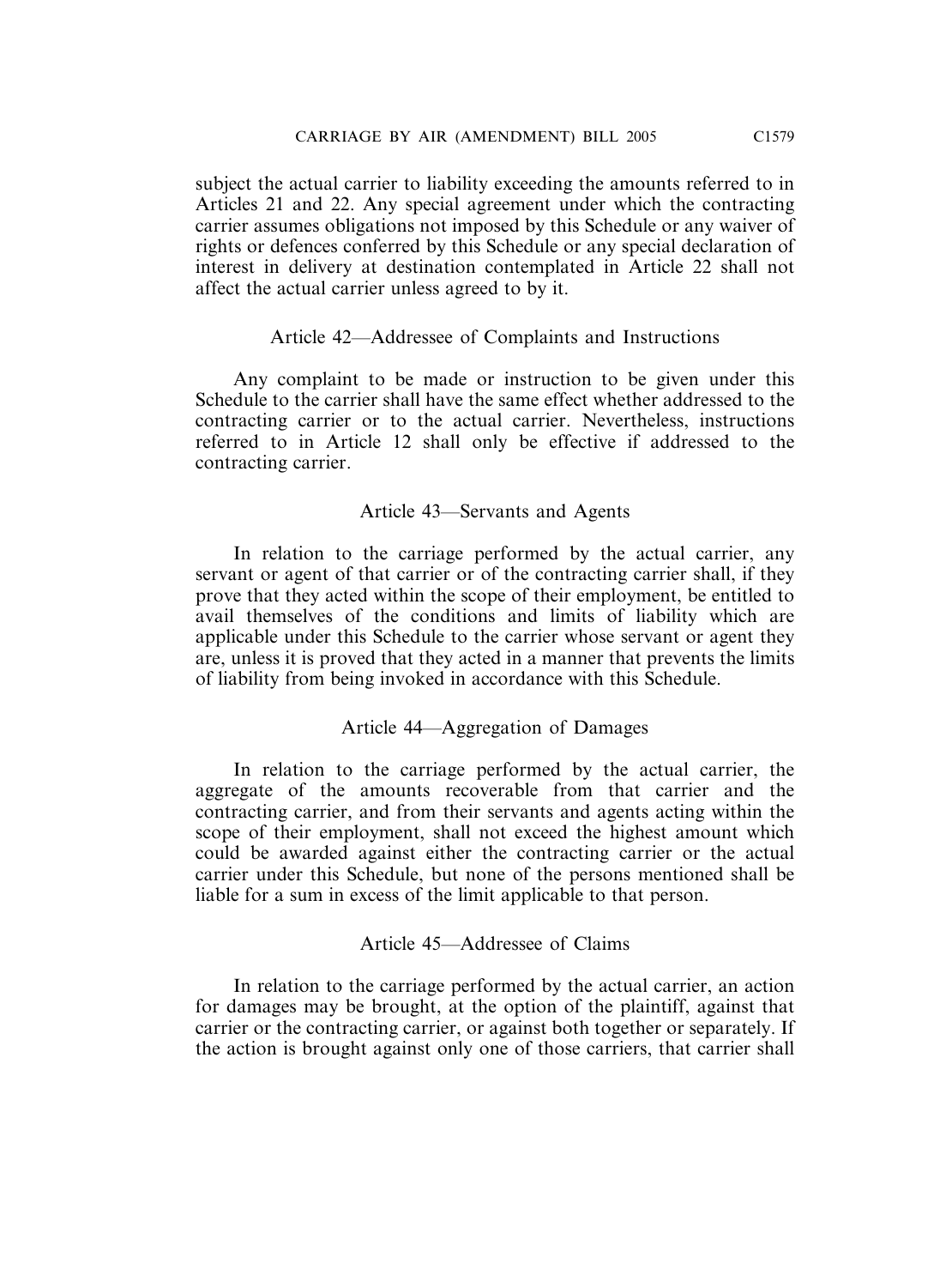have the right to require the other carrier to be joined in the proceedings, the procedure and effects being governed by the law of the court seised of the case.

# Article 47—Invalidity of Contractual Provisions

Any contractual provision tending to relieve the contracting carrier or the actual carrier of liability under this Chapter or to fix a lower limit than that which is applicable according to this Chapter shall be null and void, but the nullity of any such provision does not involve the nullity of the whole contract, which shall remain subject to the provisions of this Chapter.

# Article 48—Mutual Relations of Contracting and Actual Carriers

Except as provided in Article 45, nothing in this Chapter shall affect the rights and obligations of the carriers between themselves, including any right of recourse or indemnification.

# Chapter VI

## Other Provisions

## Article 49—Mandatory Application

Any clause contained in the contract of carriage and all special agreements entered into before the damage occurred by which the parties purport to infringe the rules laid down by this Schedule, whether by deciding the law to be applied, or by altering the rules as to jurisdiction, shall be null and void.

# Article 51—Carriage Performed in Extraordinary Circumstances

The provisions of Articles 3 to 5, 7 and 8 relating to the documentation of carriage shall not apply in the case of carriage performed in extraordinary circumstances outside the normal scope of a carrier's business.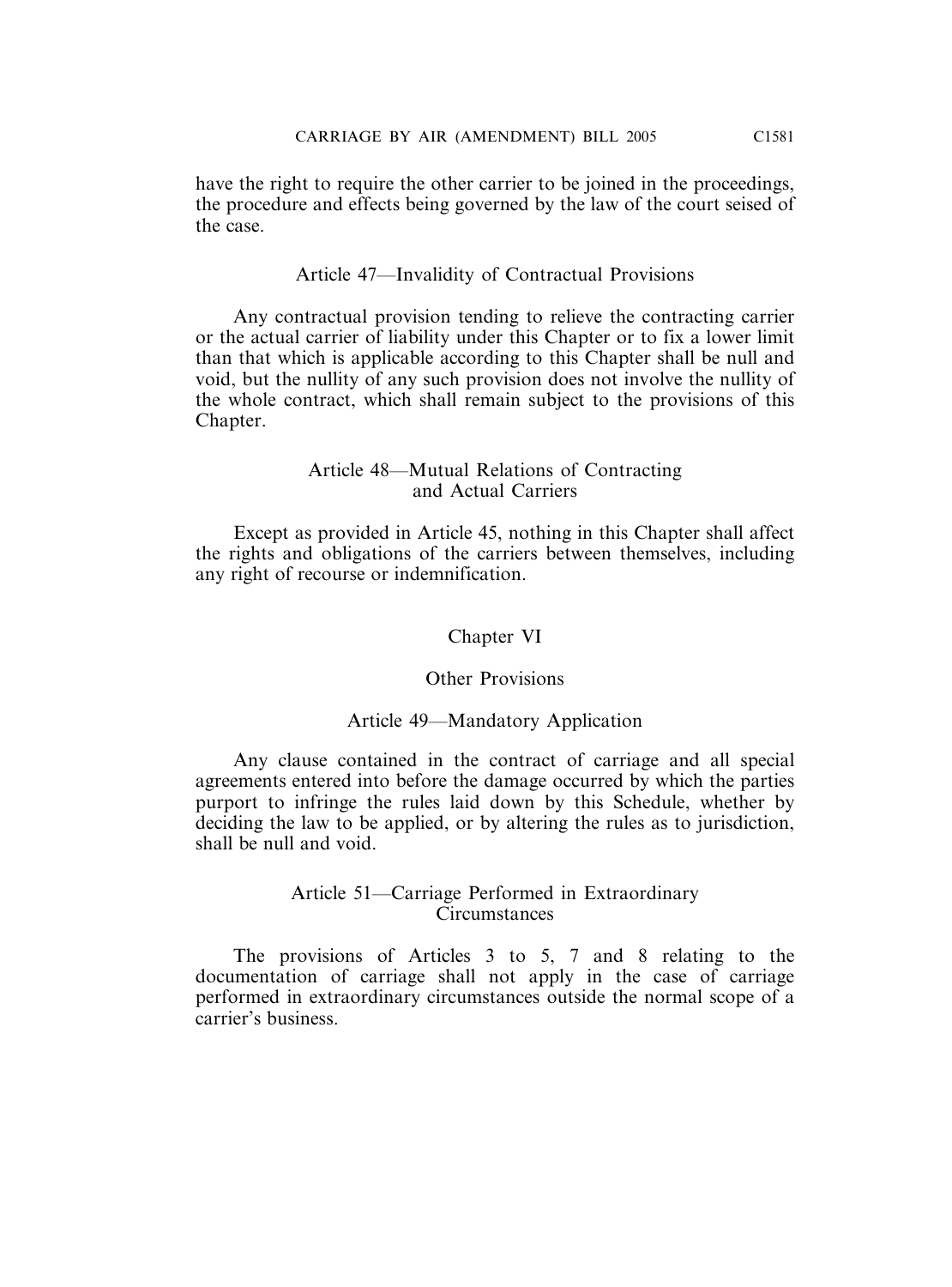# Article 52—Definition of Days

The expression "days" when used in this Schedule means calendar days, not working days.

Article 52A—Postmaster General of Hong Kong

Nothing herein contained shall impose any liability on the Postmaster General of Hong Kong.".

# **25. International carriage under the Warsaw Convention**

(1) Schedule 4 is amended, within the square brackets, by repealing " $2(1)$ ,".

(2) Paragraph (1) below the heading of Schedule 4 is amended by repealing "amended Convention" and substituting "Warsaw Convention".

(3) The heading of Part I of Schedule 4 is repealed and the following substituted—

"Application of the Warsaw Convention".

(4) Paragraph (3) of Article 15, and Article 25A in Part I of Schedule 4 are repealed.

(5) Paragraph (*a*) of Article I in Part II of Schedule 4 is repealed.

# **Consequential Amendments**

## **Rules of the High Court**

## **26. Service of writ in certain actions under Carriage by Air Ordinance**

(1) Order 11, rule 7A(1) of the Rules of the High Court (Cap. 4 sub. leg. A) is amended—

- (*a*) by repealing "certified under section 4" and substituting "or State Party, as may be appropriate, within the meaning of section  $2(1)$ ";
- (*b*) by repealing subparagraph (*c*) and substituting—
	- "(*c*) except where the official language of the High Contracting Party or State Party, as may be appropriate, is, or the official languages of that Party include, English, a translation of the writ in the official language or one of the official languages of that Party.".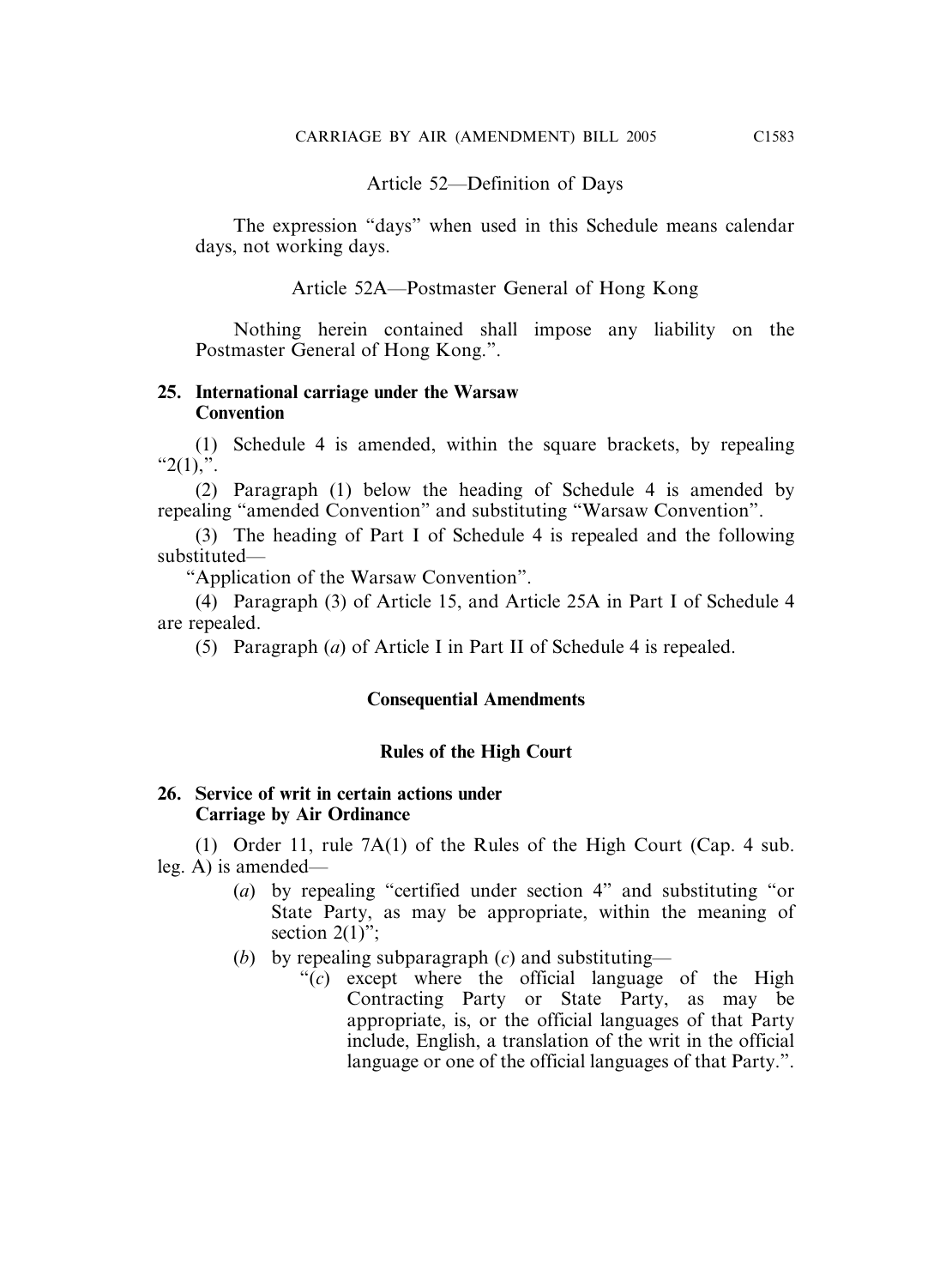(2) Order 11, rule 7A(3) is amended by adding "or State Party, as may be appropriate" after "High Contracting Party".

# **Rules of the District Court**

# **27. Service of writ in certain actions under Carriage by Air Ordinance**

(1) Order 11, rule 7A(1) of the Rules of the District Court (Cap. 336 sub. leg. H) is amended—

- (*a*) by repealing "to the convention set out in section 4" and substituting "or State Party, as may be appropriate, within the meaning of section  $2(1)$ ";
- (*b*) by repealing subparagraph (*c*) and substituting—
	- "(*c*) except where the official language of the High Contracting Party or State Party, as may be appropriate, is, or the official languages of that Party include, English, a translation of the writ in the official language or one of the official languages of that Party.".

(2) Order 11, rule 7A(3) is amended by adding "or State Party, as may be appropriate" after "High Contracting Party".

# **Explanatory Memorandum**

The object of this Bill is to amend the Carriage by Air Ordinance (Cap. 500) ("principal Ordinance") so as to—

- (*a*) give effect to the Convention for the Unification of Certain Rules for International Carriage by Air done at Montreal on 28 May 1999 (the "Montreal Convention") in Hong Kong;
- (*b*) apply the Montreal Convention provisions to non-international carriage by air and carriage of postal packages; and
- (*c*) empower the Director-General of Civil Aviation to make regulations to carry out Article 28 of the Montreal Convention and to apply the requirements of that Article to any carriage by air, not being carriage to which the Montreal Convention applies.

2. Clause 4 adds a new Part IA to the principal Ordinance for the purpose of giving effect to the Montreal Convention in Hong Kong.